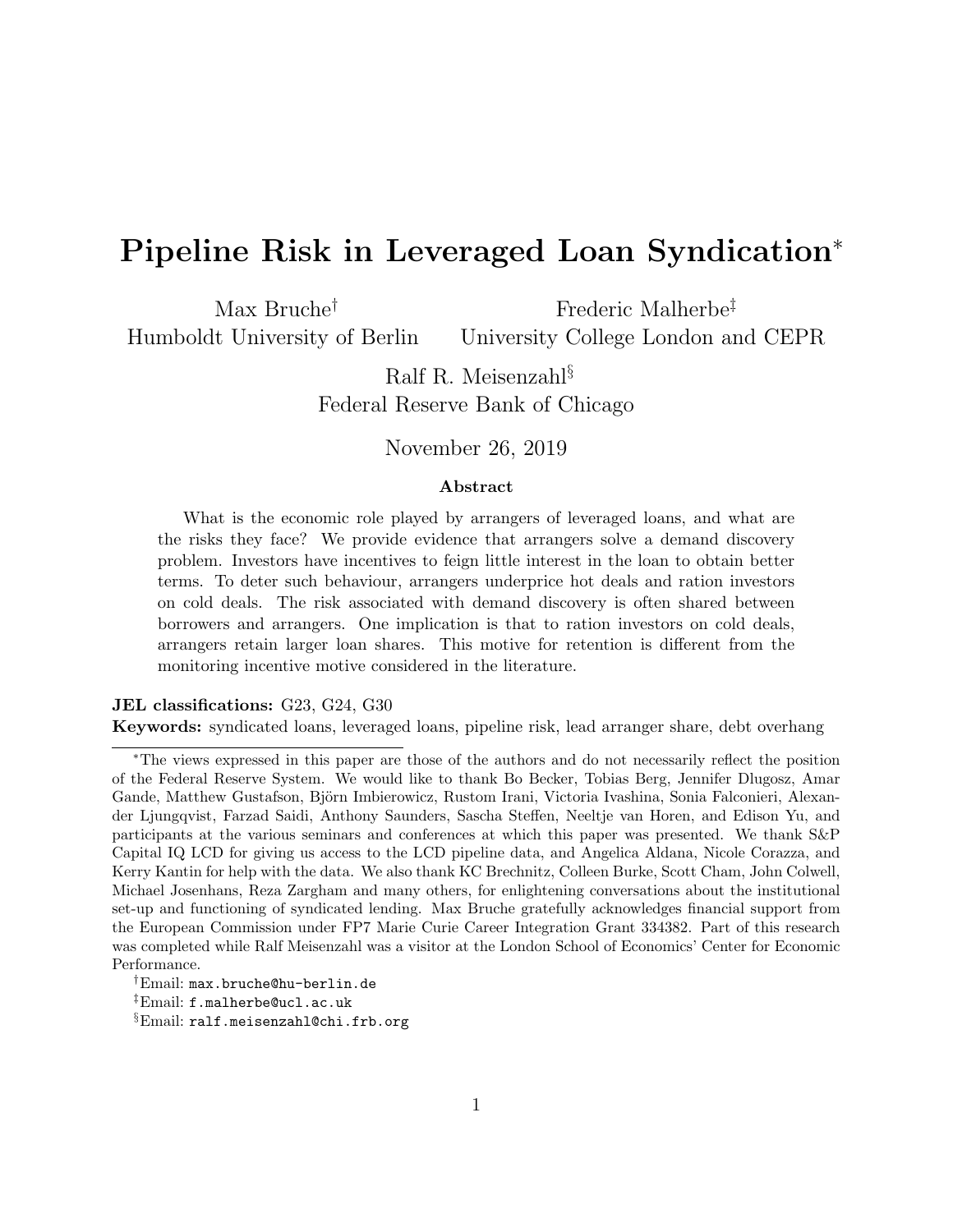"We are investment bankers, not commercial bankers, which means that we underwrite to distribute, not to put a loan on our balance sheet."

Matt Harris, Managing Director, Chase Securities, as quoted by Esty (2003).

## 1 Introduction

The market for leveraged loans, which are non-investment grade syndicated loans to corporations, has grown rapidly in recent years. By some measures, it has overtaken the non-investment grade bond market as a source of finance. Leveraged loans are typically arranged by banks, who sell the bulk of these loans to institutional investors. What is the economic function of the arranging banks in this market? What type of risk do they face?

To shed light on these questions, we examine the loan arranging process. We argue that to place the loan on the best possible terms, arrangers need to ascertain investors' willingness to pay. That is, they solve a demand discovery problem.

Arrangers often bear part of the risk associated with demand uncertainty. When a loan is hot (i.e., demand turns out to be high), arrangers make money and place the loan in full. However, when the loan is cold arrangers have to retain shares in the loan, and may lose money. We refer to the risk that arrangers assume as "pipeline risk," because it is risk associated with the loans in their syndication pipeline.

The retention we describe reflects an incentive problem: investors must be rationed on cold loans to deter their incentives to "low-ball." It stands in sharp contrast with the retention that is often emphasized in the literature on syndicated loans, namely retention that commits to monitoring (Sufi, 2007).

Before turning to the empirics, we use a simple model to clarify the nature of pipeline risk and, in particular, the connection between retention and the need to ration investors. This model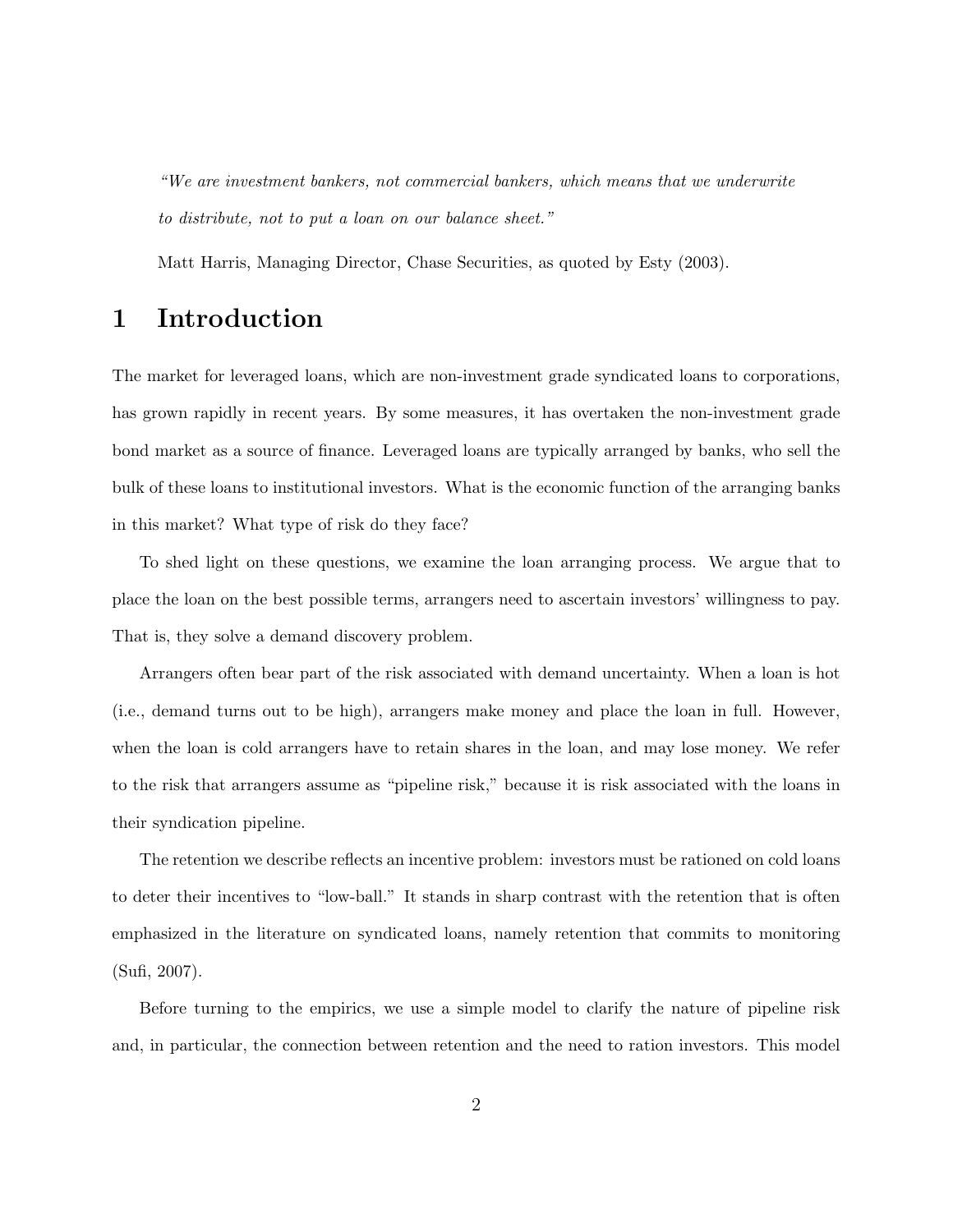is a variant of standard models in the literature that describe demand discovery (Benveniste and Spindt, 1989). In these models, the seller need to ascertain how much investors are willing to pay for a security that is being issued. Investors have strategic incentives to bid low. To obtain the best possible terms, the seller must deter such strategic behavior. To do so, the seller underprices hot issues — those for which investor express much interest, and they ration the quantities that investors receive on cold issues — those for which investors express little interest.

In our variant, arrangers sell on behalf of borrowers, and may underwrite a loan. When an arranger underwrites, it makes a promise to the borrower about the terms, but also the amount that will be raised. When the loan turns out to be cold, the arranger is then on the hook and will optimally choose to retain shares in the loan so as to be able to ration.

To tests the predictions of the model, we use the S&P Capital IQ's Leveraged Commentary and Data (LCD). Our version of LCD contains information on leveraged loan syndication from 1999 to 2015, including information on the primary market price and the first secondary market price, and on adjustments to loan terms, collectively referred to as "flex." With this data, we can compute underpricing by comparing primary to secondary market prices, and can identify cold (hot) loans as those for which loan terms were flexed during syndication to make the loan more attractive to investors (to the borrower). We combine this data with data on arranger shares from the Shared National Credit Program (SNC), a register of syndicated loans compiled by U.S. financial regulators.

We find support for our predictions. First, hot loans are more underpriced: When interest rates are decreased by 100 bps, reflecting a hot loan, underpricing increases by about 7 bps. Second, when interest rates are flexed up, reflecting a cold loan, on average, the share retained by the arranger is larger, and amounts that the borrower receives are decreased. The point estimates imply that a 100 bps upward flex in spread is associated with an increase in the arranger share of around 2% to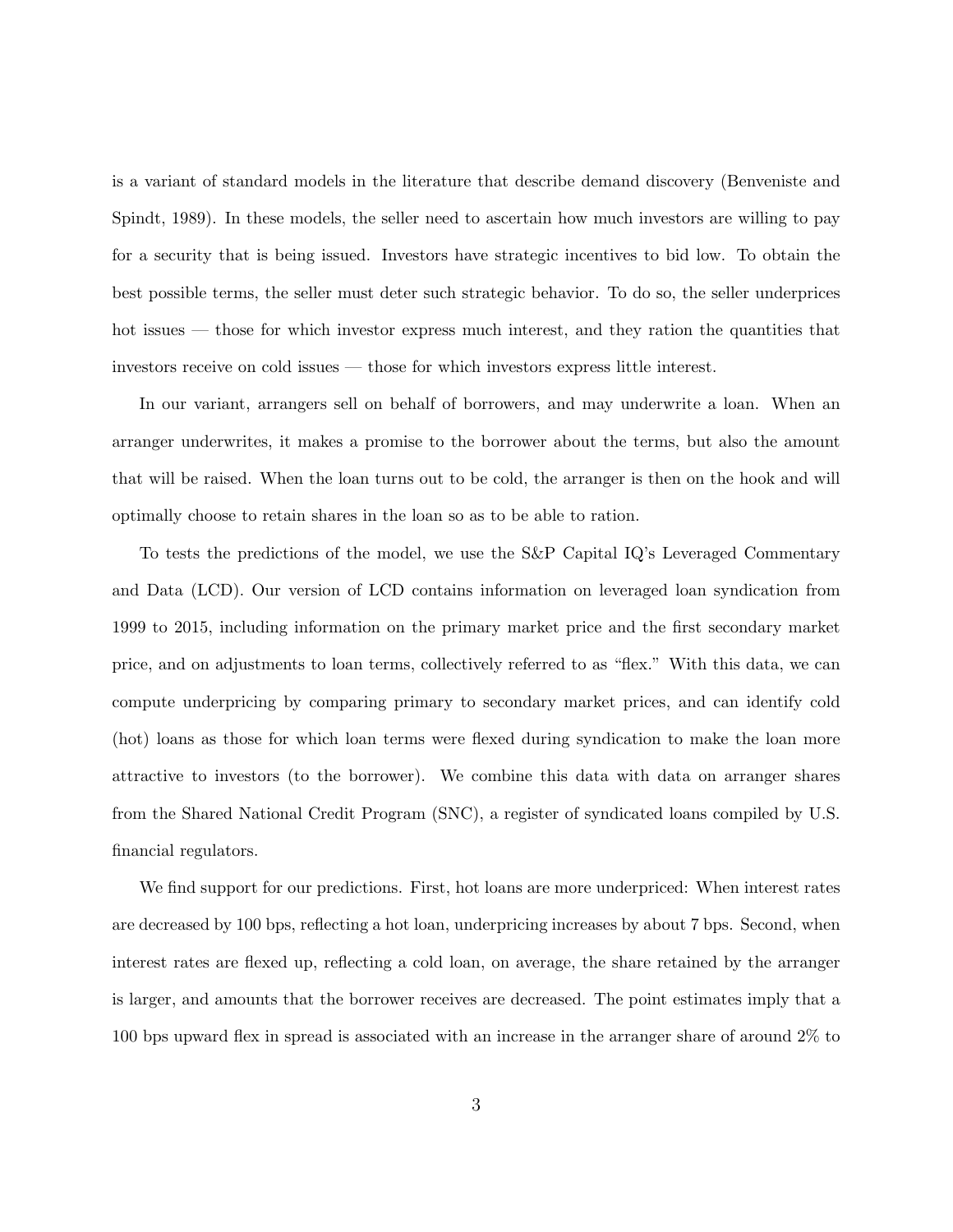6%. This is substantial, given a median arranger share of about 2.6% in our data.

Together, these results constitute the main contribution of the paper. They are strong evidence that (i) demand discovery is a key economic function of arrangers of leveraged loans, and that, (ii) arrangers end up retaining a larger fraction of the cold, less desirable loans.

A natural follow-up question is whether there are consequences to pipeline risk. A typical worry for regulators is that adverse shocks to banks make them contract credit supply going forward.<sup>1</sup> In our sample, we find that a one-standard-deviation increase in the overall "coldness" of the loans arranged by a bank in a quarter is associated with a reduction in its participation in unrelated, new credit line syndications in the following quarter by about  $4-8\%$ .<sup>2</sup> The leveraged loan arranging activity of the bank also decreases by 12-13%. While there are other interpretations of this result, which we discuss in detail later, one possible interpretation, in line with regulators' macroprudential concerns, is that of a "cold-deal channel:" Arrangers retain more of the cold loans on their balance sheets, and may incur losses. So cold deals tie up or erode bank capital and impair a bank's ability and willingness to support future activity.<sup>3</sup>

This argument would suggest that regulators may want to consider systematically collecting information on the confidential underwriting agreements that specify to what extent arrangers actually assume pipeline risk. Doing so would be very useful for quantifying pipeline risk ex-ante. Constructing a pipeline risk indicator on the basis of such information would (i) allow regulators to actively monitor pipeline risk at the bank and the aggregate level; (ii) inform the severity chosen for stress-test scenarios; and (iii) be a relevant input to specific capital charges that could (and

<sup>1</sup>Pipeline risk is now included in some regulatory stress-test exercises. For instance, according to its current governor, Mark Carney, the Bank of England imposed, on average, a 22% loss rate on leveraged loans in banks' syndication pipelines in its latest stress test exercise.

<sup>2</sup>We focus on credit lines arranged by other banks to partially alleviate endogeneity concerns.

<sup>3</sup>Cold loan retention may also result in a form of debt overhang problem (Myers, 1977): The presence on a firm's balance sheet of risky assets decreases the firm willingness to invest, because part the surplus generated is captured by creditors (See also Admati, DeMarzo, Hellwig, and Pfleiderer (2018) and Bahaj and Malherbe (2018) for applications in a bank context).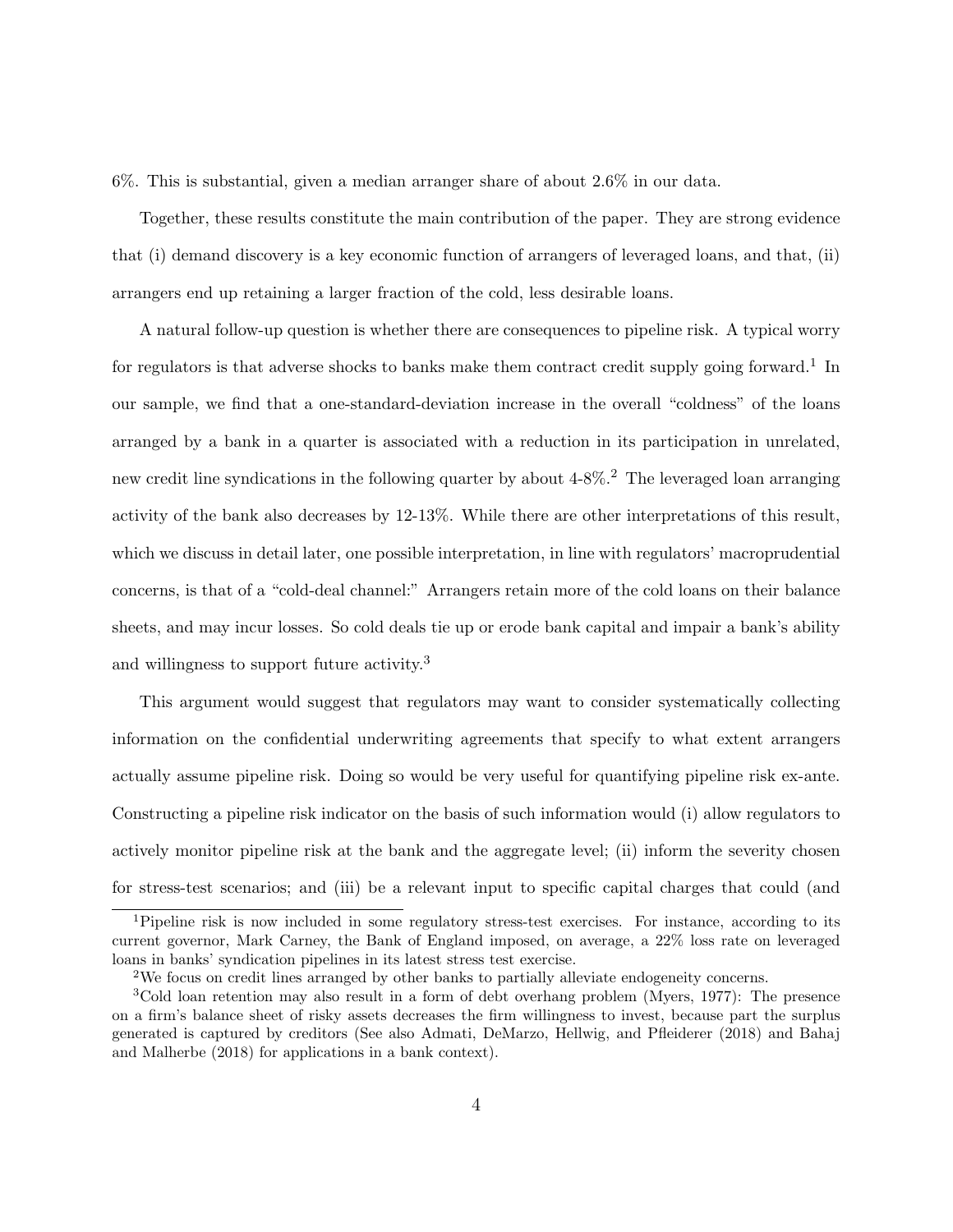probably should) apply to loans in the pipelines of banks.

Few papers have examined how shocks to investor demand affect the syndication process. An exception is the paper of Ivashina and Sun (2011), which looks at the time a loan spends in syndication as a proxy for demand and show how it relates to spreads. In contrast, we focus on how the terms of the loans are adjusted during the process, and use this to emphasize that demand discovery is a key function performed by arrangers.

Our paper provides a new perspective on why arrangers retain shares in syndicated loans. Ivashina and Scharfstein (2010) establish that aggregate downturns are associated with higher average retention by arrangers. Their broad interpretation is that this retention is due to a drop in aggregate demand for loans. Similarly, we establish that, at the loan level, negative demand shocks lead to larger retention by the arranger. Our results on demand discovery indicate that this retention is driven by the need to ration investors to preserve incentives in the demand discovery process. In contrast, following Sufi (2007), most of the literature notes that arrangers hold larger initial shares in loans to informationally opaque borrowers and interprets such shares as a commitment to monitor the borrower.<sup>4</sup>

Our paper also differs from this strand of literature in that we study leveraged loans, with a large focus on institutional term loans, and we use lender shares from SNC. In contrast, the literature that examines arranger shares has so far relied on lender share data from Thomson Reuters' DealScan, in which investment-grade credit lines constitute a large share of the data.

Other aspects of syndicated lending examined in the literature include the propensity to syndicate a loan (Dennis and Mullineaux, 2000), final spreads and fees (Angbazo, Mei, and Saun-

<sup>&</sup>lt;sup>4</sup>An arranger clearly will have greater incentives to monitor if it holds a larger share (Gustafson, Ivanov, and Meisenzahl, 2016). However, when it comes to leveraged term loans, arrangers can typically sell their initial shares in opaque over-the-counter secondary markets (Bord and Santos, 2012). Therefore, it is not clear whether, for such loans, the share initially retained by the arranger can serve as a reliable commitment to monitor. Monitoring incentives could also be ensured by non-loan exposures (Neuhann and Saidi, 2016).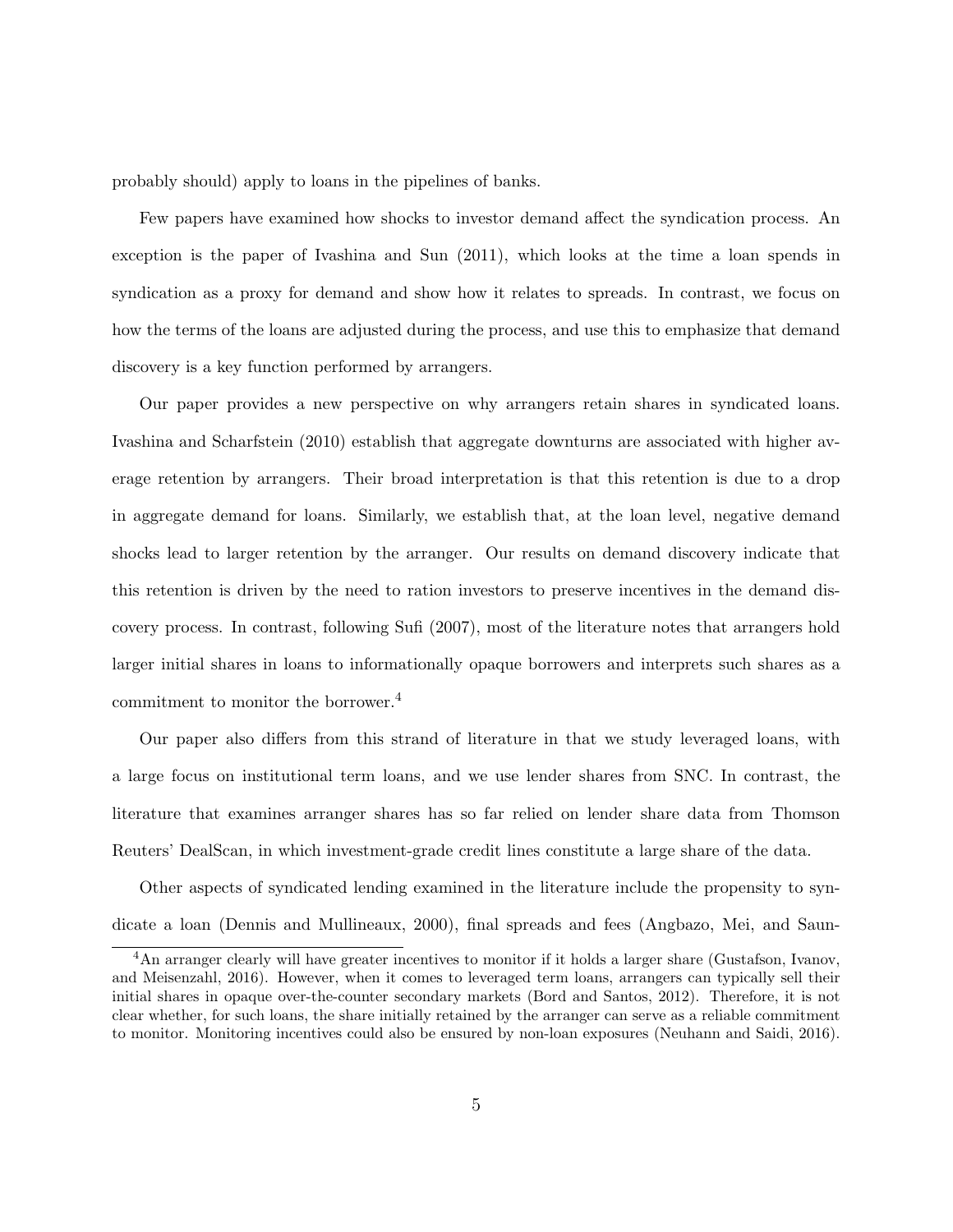ders, 1998; Ivashina, 2009; Berg, Saunders, and Steffen, 2016; Cai, Saunders, and Steffen, 2016), covenants (Drucker and Puri, 2009), and final syndicate composition (Cai, Saunders, and Steffen, 2016; Benmelech, Dlugosz, and Ivashina, 2012).

Finally, we draw on the literature on demand discovery. Benveniste and Spindt (1989) establish that underpricing and rationing are part of the optimal mechanism to elicit investors' private information, in the sense that it minimizes their expected rent. Biais and Faugeron-Crouzet (2002) solve for the optimal direct mechanism, and identify its key features. They also show that a marketclearing Dutch auction is likely to leave more rent to investors, which illustrates the importance of rationing. The demand-discovery hypothesis and its implications have mainly been tested empirically in the context of stock IPOs. Examples include Hanley (1993), Cornelli and Goldreich (2001), and Cornelli and Goldreich (2003).

Leveraged loan pipeline risk is related to underwriting risk in public security offerings, e.g., stock IPOs. However, while arrangers of leveraged loans typically need to provide guarantees before demand discovery takes place, equity underwriters effectively only offer guarantees after demand discovery has taken place and restrict the formal risk to minimal (overnight) exposure (Lowry, Michaely, and Volkova,  $2017$ ).<sup>5</sup> Finally, mortgage securitizers face the risk that loans can become delinquent while still in the pipeline. While this mortgage securitization risk has also been referred to as "pipeline risk" (Brunnermeier, 2009), or as "warehousing risk" (Keys, Seru, and Vig, 2012), it is not related to demand discovery.

<sup>5</sup>There is evidence that IPO underwriters buy substantial numbers of shares in less successful IPOs in after-market price stabilization. However, it seems that they eliminate much of the risk associated with this activity via overallotment options (Ellis, Roni, and O'Hara, 2000, see section 3).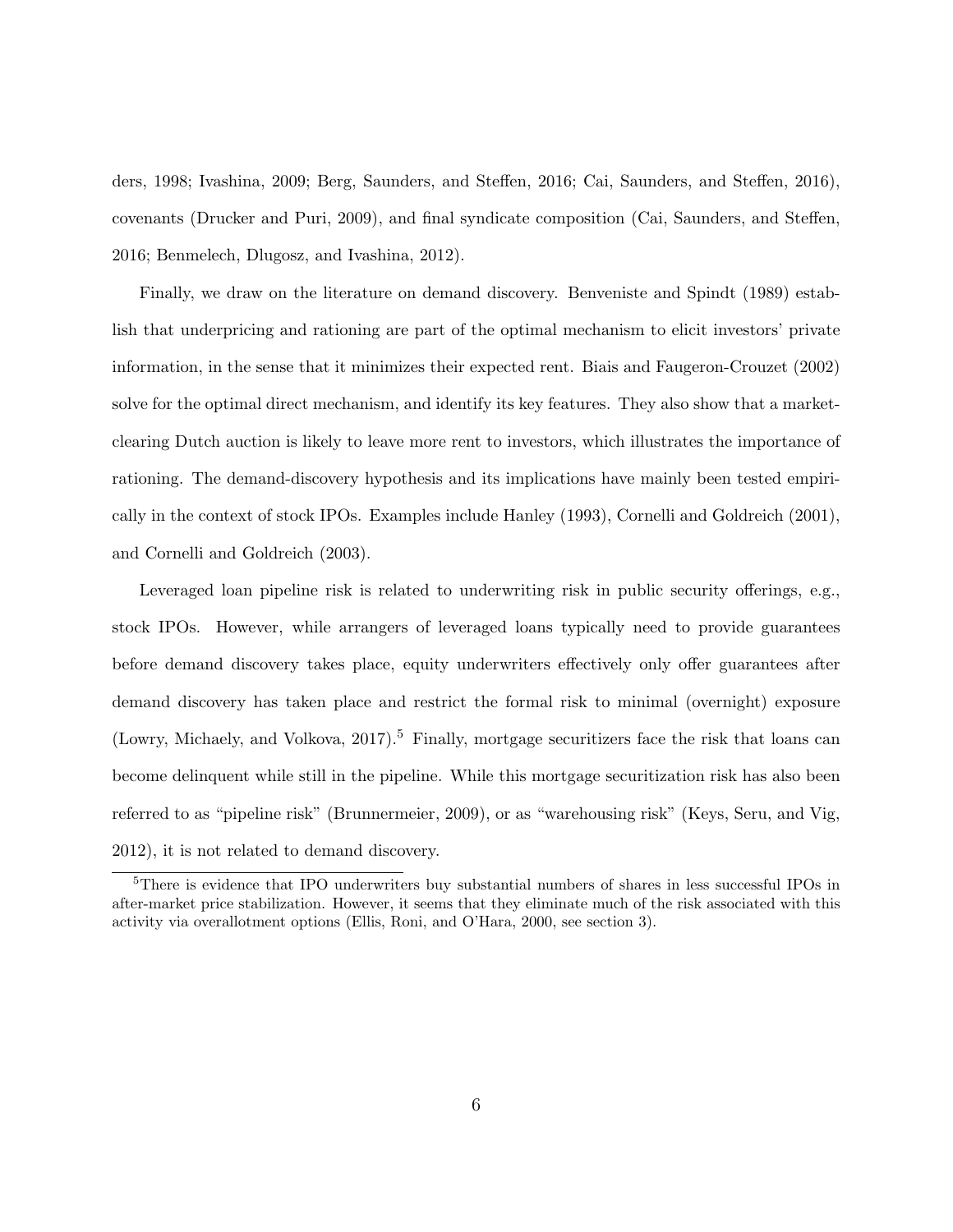## 2 Overview of the syndication process

This section is based on a series of interviews with market participants and gives a simplified summary of the leveraged loan syndication process. We focus in particular on the elements relevant for describing risk-sharing between arrangers and borrowers. The timing of the process is depicted in Figure 1.



#### Figure 1. Syndication timeline

Timeline for the leveraged term loan syndication process.

### 2.1 The process

Competition for the mandate Issuers solicit bids from several potential arrangers, who compete on pricing, but also on how much insurance against demand risk they provide to the borrower. The borrower chooses an arranger and awards the mandate. Details of the mandate, including the details on the risk-sharing arrangement, are kept confidential, and unfortunately, no data on such arrangements is publicly available.

Book-running The arranger draws up a proposed facility agreement which describes all of the terms of the loan, including pricing, structure, the set of covenants and their tightness, as well early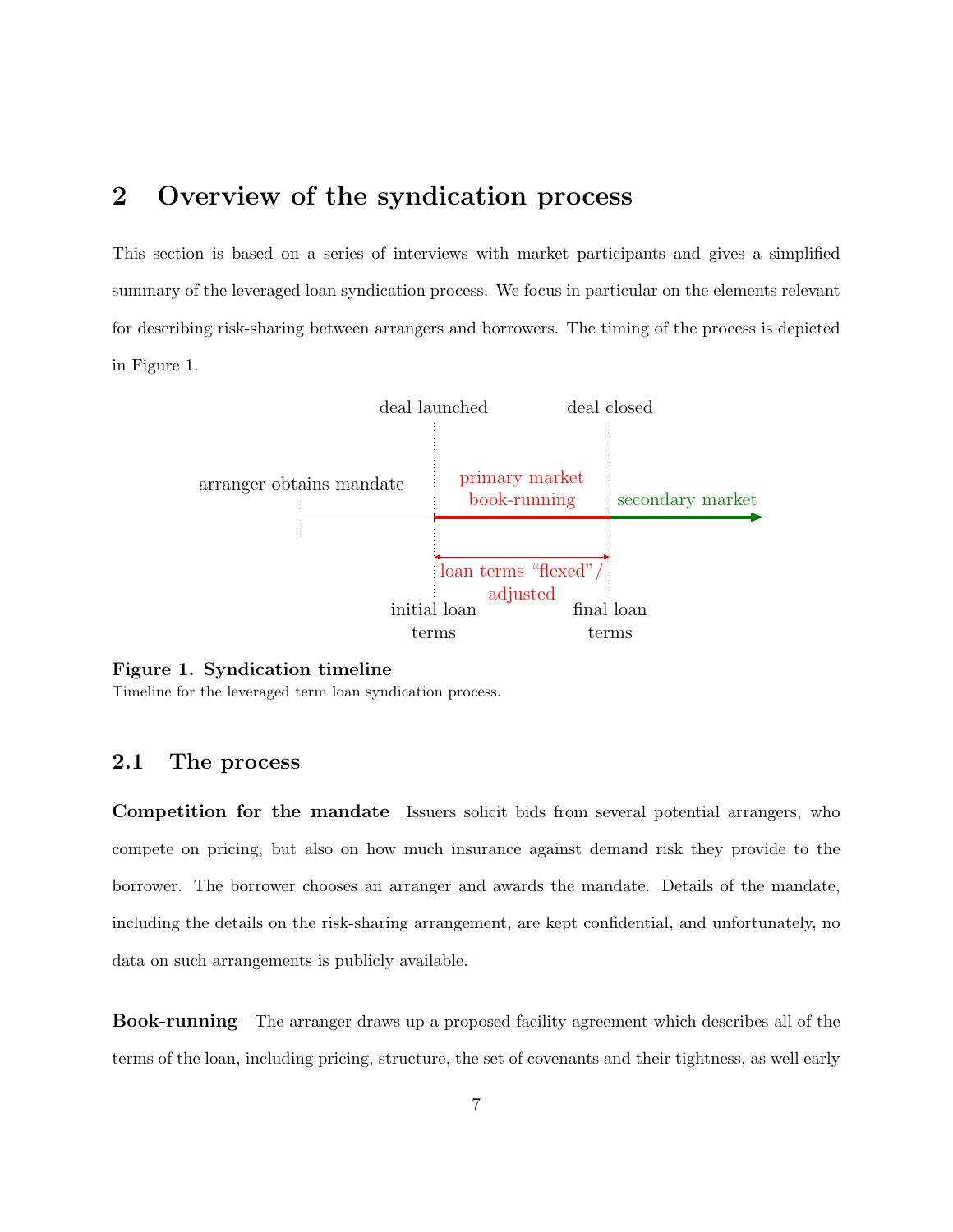repayment conditions. The deal can then be launched and a book runner, often an entity linked to the arranger, starts marketing the deal to investors on the basis of the facility agreement.

The marketing takes place in one or more rounds. In each round, the arranger first proposes terms for the loan, including the spread, discount to par, potential covenants, etc. Investors can register an interest and are then given time to perform their credit analysis, after which they confirm whether or not they wish to invest at these terms. If there is the right amount of demand, the deal is successful and closed. If the deal is under- or over-subscribed, there is another round. The arranger uses feedback from investors to "flex," that is, to adjust the terms, e.g., the interest rate or discount to par. Investors are then given time to consider whether they wish to invest at the new terms. There can be multiple rounds of adjustments and marketing, until the deal closes. In extreme cases when investors show very little interest, the arranger may decide to stop marketing the loan altogether, and the deal becomes a "hung deal."

The book-running process typically takes several weeks (46 days on average in our sample of closed deals).

Closing of the deal and secondary market Once the arranger has established which investors will participate in the deal, the final loan document can be signed, and the deal is closed. The borrower receives the funds and trading of the loan in the secondary market can commence.

## 2.2 Risk-sharing

Historically, leveraged loans were arranged either via an "underwritten" deal or via a "best-efforts" deal. In an underwritten deal, the arranger would guarantee the terms of the loan to the borrower, including the total amount raised, and so would bear all of the demand risk. If it was not possible to raise the required amount at the guaranteed terms from the market, the arranger would have to supply the rest. In a best-efforts deal, the arranger would make no such guarantees, so the borrower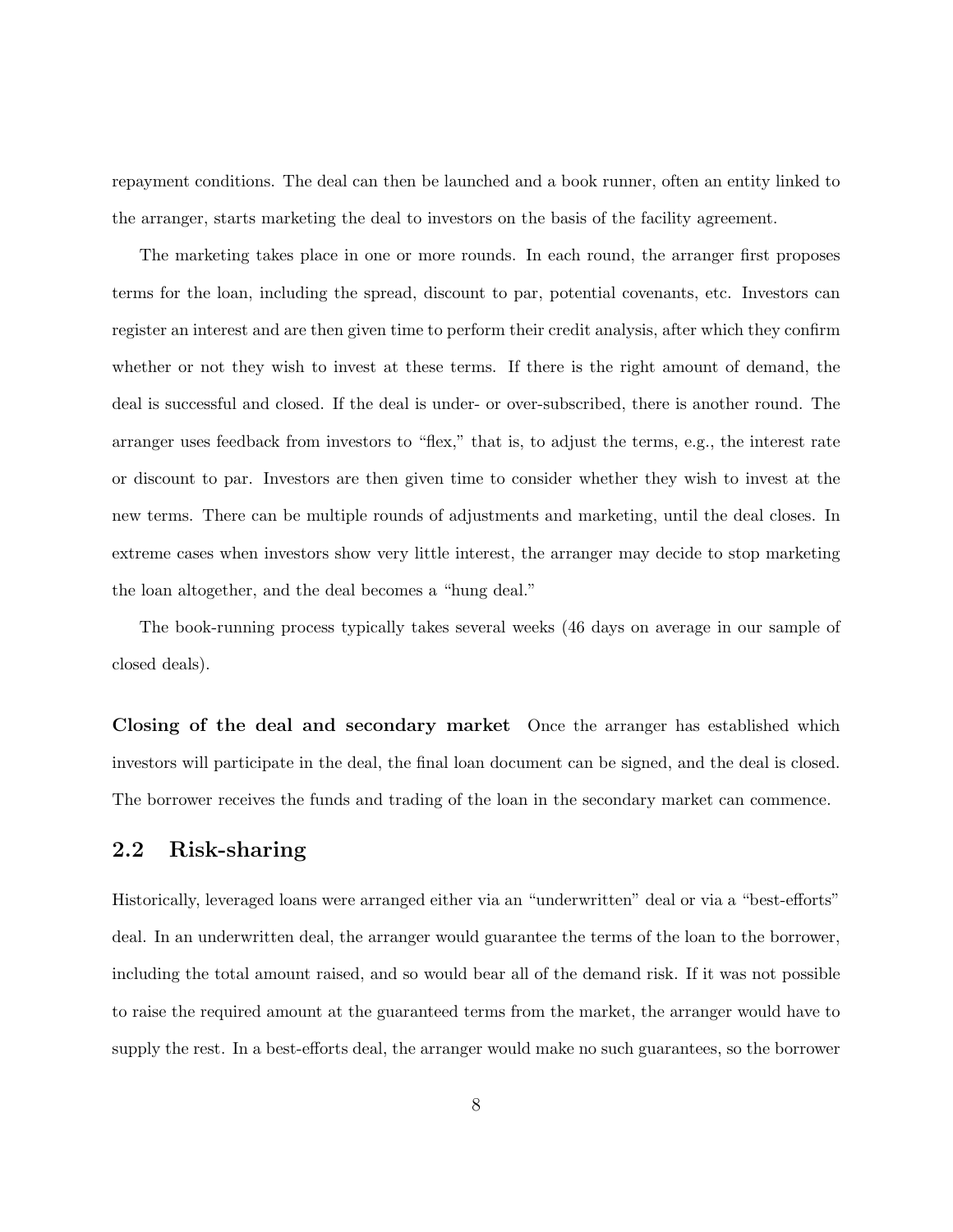would face the risk of possible changes to the terms and so bear the demand risk.

Nowadays, underwritten deals typically include so-called flex provisions, which allow the arranger to make limited changes to the terms of the loan at the expense of the borrower. However, the arranger often has to give up a part of its fee before being allowed to invoke flex provisions. Furthermore, flexes that go further than the agreed limit are made at the expense of the arranger. This means that nowadays, when market participants speak of "underwritten" deals, they really refer to deals in which risks are shared between the arranger and the borrower. When there is no risk of confusion, we will adopt the same terminology.<sup>6</sup>

The key component of flex provisions typically are the maximum amount by which an arranger may increase either the spread over LIBOR or the discount to par at which the loan is issued. Flex provisions may also allow the arranger to adjust the loan amount. This is for instance common in dividend recapitalisation deals but much less likely for an LBO or an acquisition, where making a bid requires a certain amount. A "reverse flex" provision may also stipulate how gains are split between the arranger and the borrower when demand turns out to be higher than expected.

Arranger fees for underwritten deals (with flex provisions) tend to be in the range of 2-3% of face value, whereas fees for best-efforts deals are around  $0.25\%$ .<sup>7</sup> The difference of about 1.75-2.75% could be interpreted as an insurance premium paid to the arranger for the (partial) insurance that is provided.

Risk-sharing: An example Suppose an arranger markets an underwritten loan with a face value of \$100m. The arranger initially attempts to sell 20 "tickets" of \$5m each, at an interest rate

 $6$ The underwriting practice for bonds differs and will often involve bridge loans. In that case, escalating price terms on the bridge loan can take a role similar to that of flex provisions when it comes to protecting an underwriter against situations with low demand for the security or loan.

<sup>7</sup>To our knowledge, no deal-specific data on actual arranger's fees is publicly available. Dealogic provides deal-specific fees, but these are imputed. These imputed fees are generally within the range that we indicate here.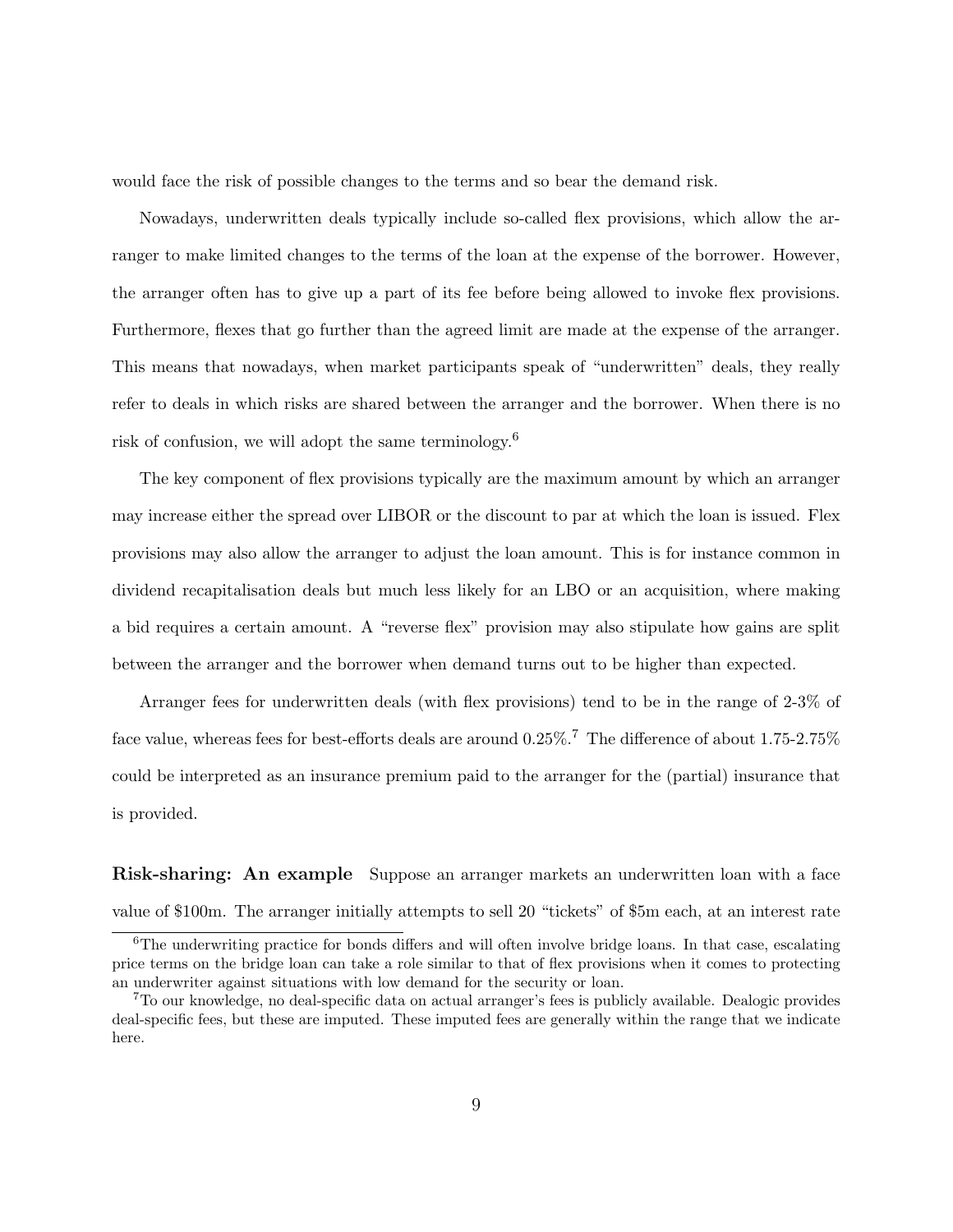of LIBOR+450bps and with a discount of 1% to par.

Following market convention, we compute the effective yield on the loan as follows:

$$
yield = LIBOR + spread + \frac{discount}{4}.\tag{1}
$$

The idea behind this calculation is that the discount is amortized over an effective maturity of (on average) four years.<sup>8</sup> Hence, our loan has an effective yield of LIBOR+475bps.

Suppose the mandate stipulates that if there is no flex, the arranger is to receive a fee of 2%. The arranger is permitted to flex the yield by up to 125bps contingent on the fee being reduced to 1.75%. We now give some illustrative adjustments that the arranger might make to ensure sufficient investor demand. (The numbers are also summarized in Table 1.)

If the initially proposed terms attract enough investors, the deal can be closed at those terms. The borrower receives \$97m (the face value net of the 1% discount and the 2% fee) and will have to pay an interest rate of LIBOR+450bps on the face value. The arranger receives the full fee (\$2m).

If these terms do not attract enough investors, the arranger will have to invoke the flex provision and accept a reduced fee of \$1.75m. The arranger could then propose a higher interest rate of, for instance, LIBOR+500bps. If this is sufficient to entice investors, the deal closes. The borrower receives \$97.25m upfront but now has to pay a higher interest rate of LIBOR+500bps, still on the face value.

If these terms still do not attract enough investors, the arranger might try another round and increase the spread to LIBOR+550bps and increase the discount from 1% to 2%. This would bring the yield up to LIBOR+600bps for a total flex of 125bps (100bps in spread and the equivalent of 25bps in discount). If the deal closes at these terms, the arranger receives a fee of \$1.75m, and the borrower receives \$96.25m (the face value net of the 2% discount and the 1.75% fee) and will pay an interest rate of LIBOR+550bps on the face value.

<sup>&</sup>lt;sup>8</sup>Four years is the effective maturity used for US deals. For European deals it is typically three years.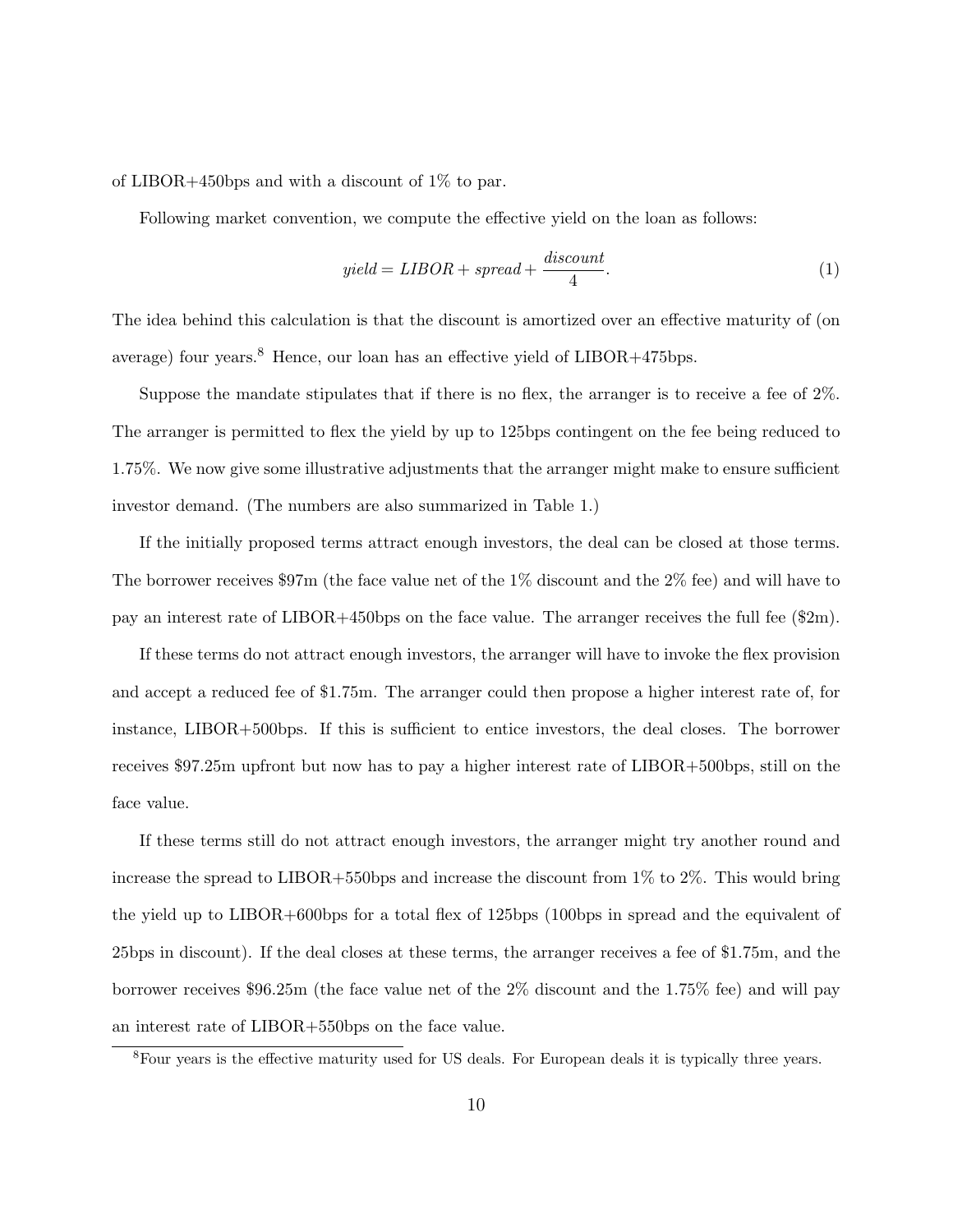The maximum flex permitted under the flex provision has now been reached. If these terms still do not attract enough investors, the arranger is now on the hook for any further changes. For instance, the arranger may increase the discount again from 2% to 4%, to raise the yield to LIBOR+650bps. If the deal closes at these terms, the borrower will still receive \$96.25m and pay an interest rate of LIBOR+550bps on the face value, but the arranger has to finance the additional 2% of discount (\$2m) out of its own pocket, and is now \$0.25m in the red.

Note that, at any point during the process, the arranger can decide to take a share of the loan on its balance sheet. In the extreme case of a hung deal, the arranger absorbs it in full.<sup>9</sup>

### Table 1 Risk-sharing via flex: an example

This table illustrates how an arranger may adjust terms of a loan with a face value of \$100m, an initially proposed interest rate of LIBOR+450bps, an initially discount to par of  $1\%$ , and an arranger fee of  $2\%$ . respectively. We follow US market convention and define the yield as reference rate plus spread plus discount divided by 4. We have assumed that the flex provision stipulates that the arranger can increase the yield by up to 125bps once it gives up 0.25% of its fee. Improvements beyond the maximum permitted flex under the provision are at the expense of the arranger.

|       | face   | $_{\rm net}$ |                 | borrower | interest                        |             |
|-------|--------|--------------|-----------------|----------|---------------------------------|-------------|
| round | value  | fee          | discount        | receives | rate                            | yield       |
|       | \$100m | \$2.00m      | $\$\mathrm{1m}$ | \$97.00m | $\lfloor L+450bps \rfloor$      | $L+475$ bps |
|       | \$100m | \$1.75m      | $\$\mathrm{1m}$ |          | $$97.25m$   L+500bps   L+525bps |             |
| 3     | \$100m | \$1.75m      | 2m              |          | $$96.25m$   L+550bps            | $L+600$ bps |
| 4     | \$100m | $-\$0.25m$   | \$4m            | \$96.25m | $\lfloor L+550bps \rfloor$      | $L+650$ bps |

## 3 Data

We use two data sources: S&P Capital IQ's Leveraged Commentary and Data (LCD) and the Shared National Credit (SNC) database. LCD contains data on the syndication process for leveraged loans.<sup>10</sup> SNC contains data on lender shares in syndicated loans.

<sup>9</sup>See Appendix A for some anecdotal evidence of such "hung" deals.

<sup>&</sup>lt;sup>10</sup>Formally, S&P defines a leveraged loan as a syndicated loan with either a non-investment-grade rating, or with a first or second lien and a spread of at least 125bps over LIBOR.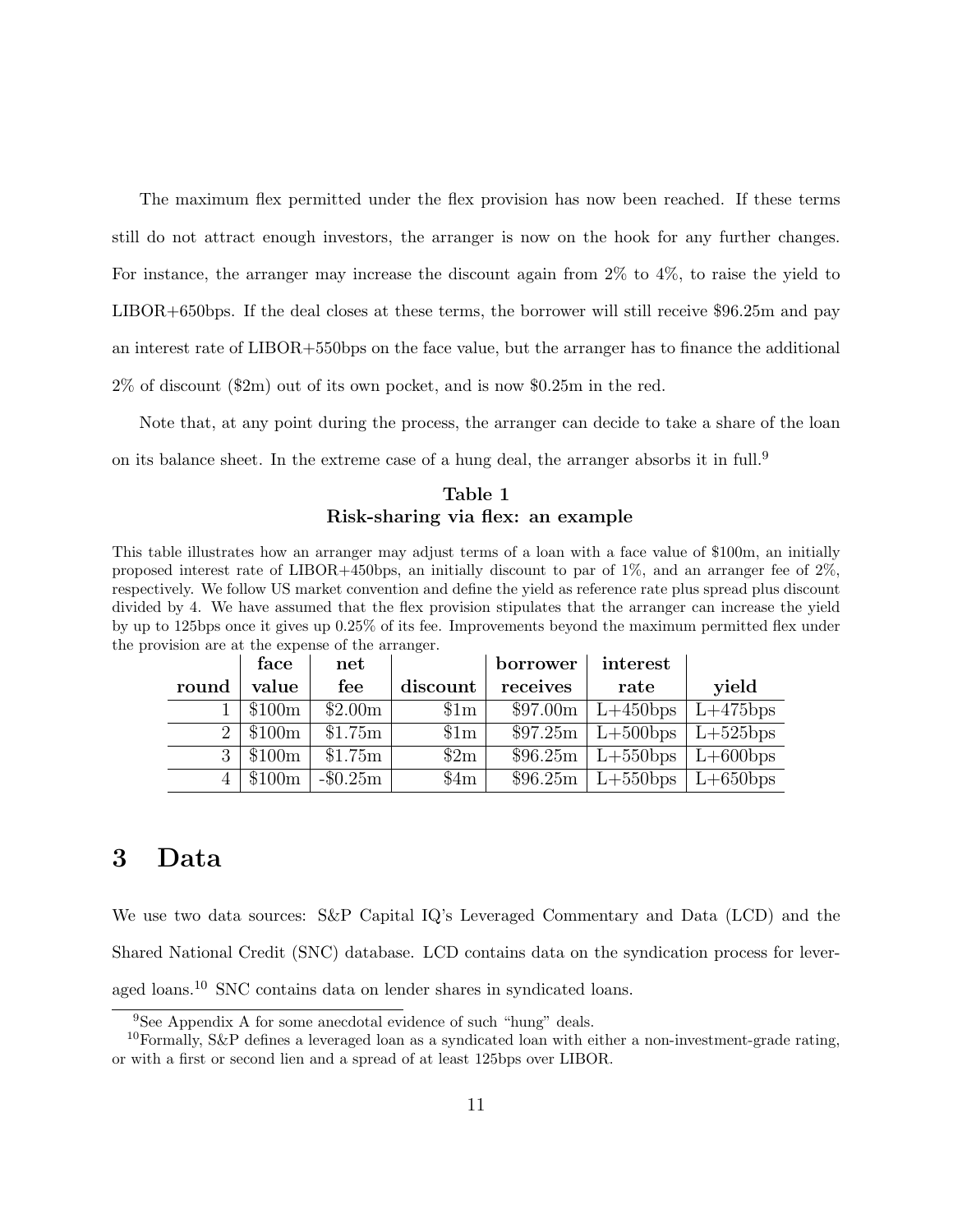### 3.1 Sample construction

Our version of LCD contains information on 12,070 leveraged loan deals from January 1, 1999 until October 15, 2015, where each deal consists of one or more facilities. We conduct our main analysis at the deal level. The main variables of interest for our purposes are those that describe adjustments to prices, spreads, and amounts during the syndication process, collectively known as flex.

For our analysis, we use subsets of the LCD data. For simplicity, we always ignore a very small number of deals for which information on the arranger is missing, which have more than one arranger, or have more than one deal purpose, leaving 11,658 deals. For the first part of our analysis in Section 5, which involves computations relating to loan underpricing, we must then also restrict our sample to loans for which we have good coverage of data items related to pricing. Specifically, we require a secondary market price and original issue discount (see below) so that we can calculate underpricing, and the initially proposed yield or "talk yield" as a control. This restriction reduces the sample to 3,000 deals. We refer to this sample as the "Underpricing Sample."

Requiring information on pricing has an effect on the types of deals that are included. First, LCD has better coverage of pricing-related items in later years. Consequently, our Underpricing Sample consists only of deals in or after November 2008. Second, LCD is more likely to contain price data on some types of facilities within a deal. Specifically, facilities are classified as either "pro-rata" or "institutional." The pro-rata facilities are revolving credit facilities (i.e., credit lines) or amortizing term loans, traditionally bought by banks, and the institutional facilities are bullet term loans, traditionally bought by institutional investors. Presumably because institutional facilities are more likely to trade, LCD is more likely to contain secondary market prices for institutional facilities. All of the 3,000 deals for which we have pricing information include at least one institutional facility.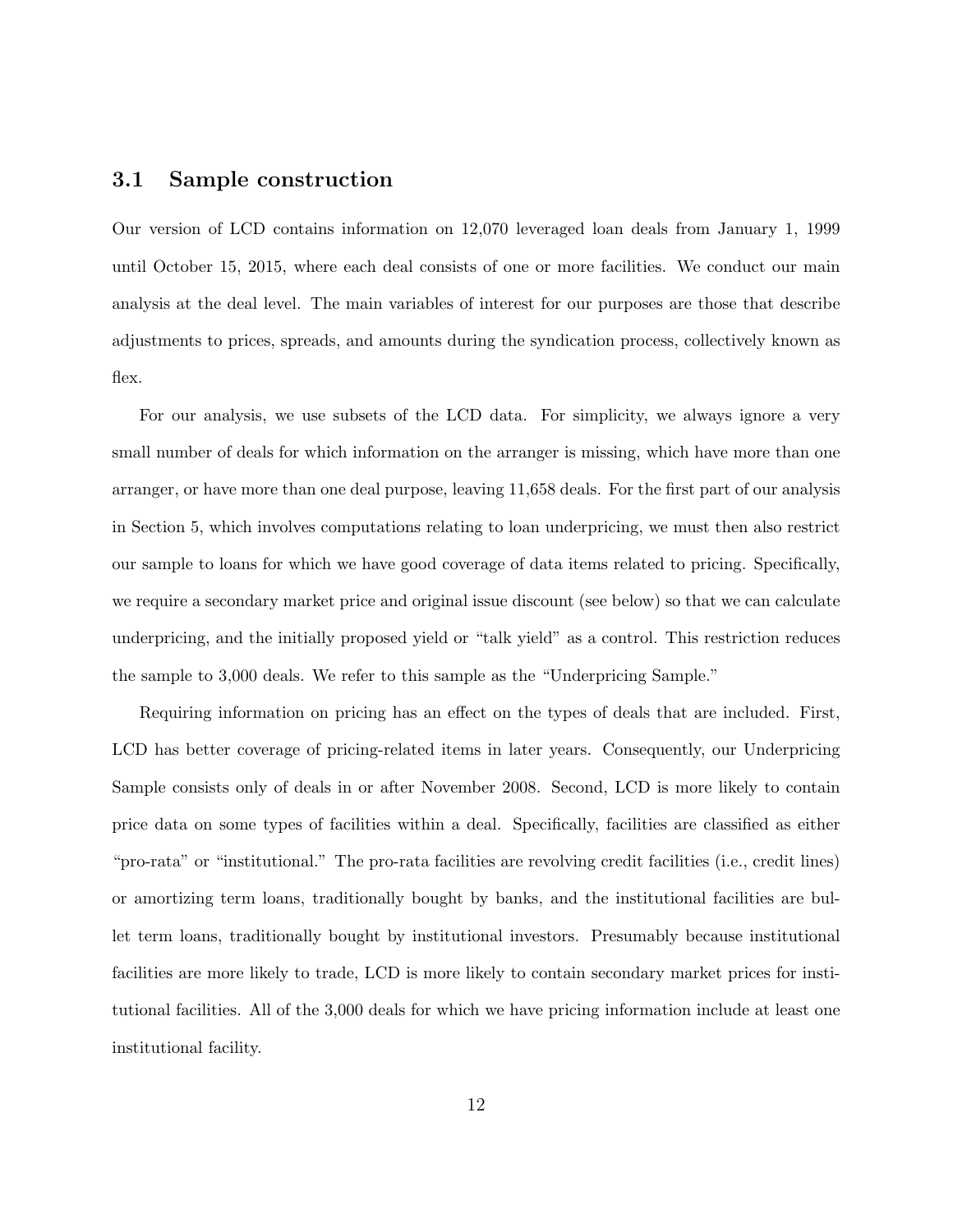In the second part of our analysis, we require information on the shares that arrangers retain in the deals. Following the literature, we refer to the share that a (lead) arranger retains as the Lead Share. We obtain this data from SNC. The SNC is an annual survey of syndicated loans carried out by the Board of Governors of the Federal Reserve System, the Federal Deposit Insurance Corporation (FDIC), the Office of the Comptroller of the Currency, and, until recently, the Office of Thrift Supervision. The program obtains confidential information from administrative agent banks on all syndicated loans exceeding \$20 million when shares of the loan are being held by at least 3 federally supervised institutions. Information on new and existing loans that meet these criteria is collected as of December 31 of each year. $^{11}$ 

In the Underpricing Sample, we have to restrict ourselves to the deals for which we have good coverage of pricing-related items. Matching this sample with SNC would leave us with very few observations, and for the second part of our analysis in Section 5, we do not need all pricing-related items. For this reason, we construct another sample by matching the full 11,658 deals in LCD with a single lead arranger and single deal purpose to deals in SNC, using the borrower name, origination date, and deal amounts for term loans in both data sets. We call the resulting sample the "Lead Share Sample." It contains 1,796 matched deals.<sup>12</sup>

## 3.2 Description of the data

Table 2 provides summary statistics. There are differences between the two samples, which largely reflect the fact that the Underpricing Sample contains only deals from November 2008 and on, whereas the Lead Share Sample contains deals before that date. Relative to the whole sample period, the deals on or after November 2008 tend to have higher deal amounts and spreads, are

<sup>&</sup>lt;sup>11</sup>Information on the purpose of the SNC and on inclusion criteria is provided at www.federalreserve. gov/bankinforeg/snc.htm and www.newyorkfed.org/banking/reportingforms/guidelines.pdf.

 $12$ It is likely that the drop in sample size when matching is related to the SNC inclusion criterion that loan shares need to be held by at least 3 supervised institutions. Most leveraged loans are sold to non-banks.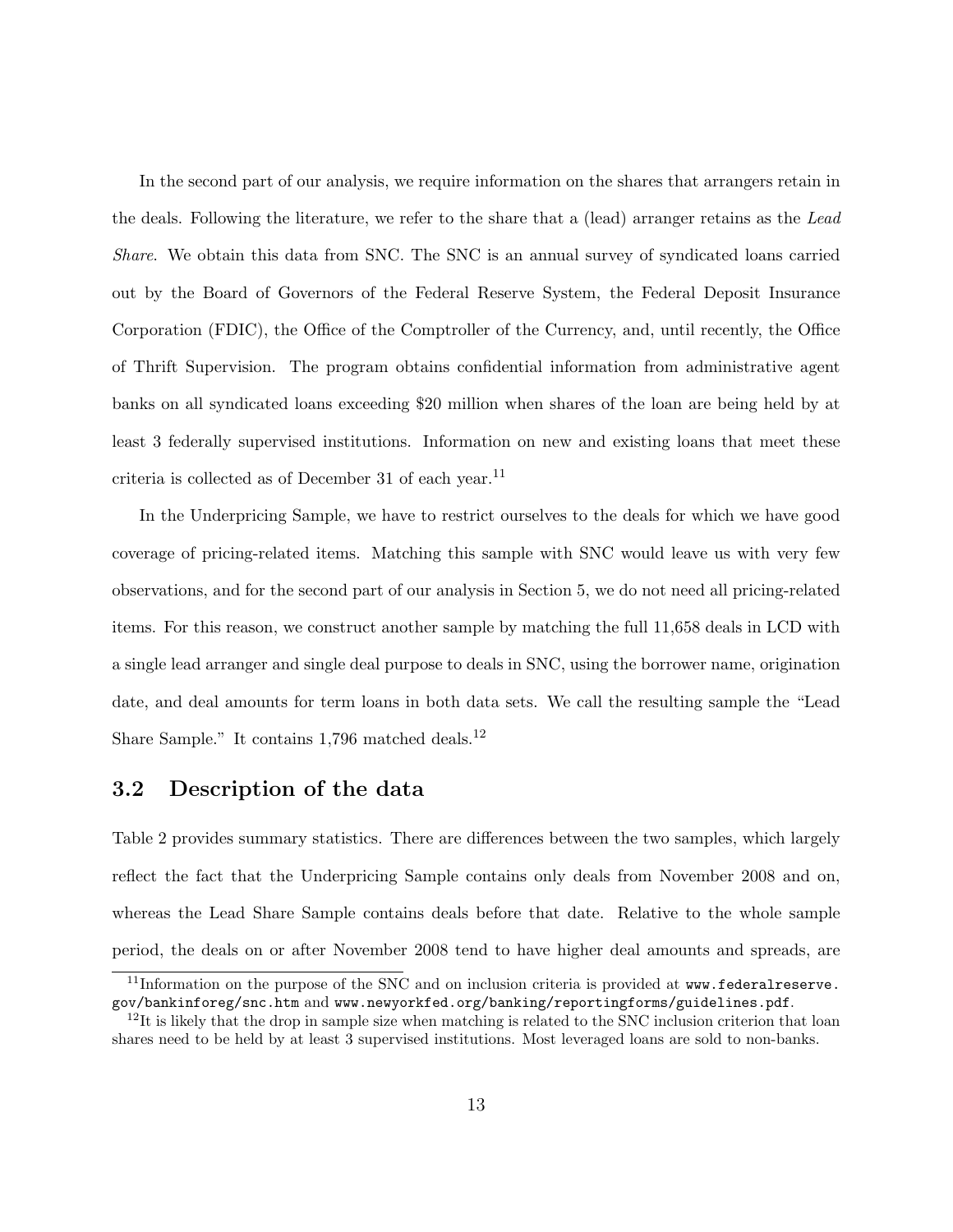more likely to be rated<sup>13</sup> or to involve a financial sponsor (such as a private equity group), and are

much more likely to include at least one cov-lite facility.

#### Table 2

#### Summary statistics

The Underpricing Sample consists of deals in LCD for which both the OID and Break Price is observed, so that underpricing can be computed. The Lead Share Sample consists of deals in LCD that can be matched to SNC. Amount is the sum of committed amounts across all facilities in a deal. Amount Flex is the sum of the amount flexes on all facilities in a deal, relative to the initially proposed amount. Spread, OID, Break Price, Spread Flex, and OID Flex are deal-level averages. Rated, Sponsored, and Cov-lite are dummies that indicate whether at least one facility within a deal is rated, sponsored, or classified as cov-lite, respectively. Effective Spread Flex is the sum of Spread Flex and OID Flex divided by 4. We treat observations for which no flex is reported as observations with zero flex. Lead Share is the arranger's share in sum of utilized amounts across all facilities in a deal.

|                   | amoums across an nacimics in a ucai. |                |       |           |          |            |                          |              |              |              |                  |
|-------------------|--------------------------------------|----------------|-------|-----------|----------|------------|--------------------------|--------------|--------------|--------------|------------------|
|                   | <b>UNDERPRICING SAMPLE</b>           |                |       |           |          |            |                          |              |              |              |                  |
|                   | Amount                               | Spread         | Rated | Sponsored | Cov-lite | <i>OID</i> | Break                    | Amount       | Spread       | <b>OID</b>   | Eff. spread      |
|                   | $(m$ USD)                            | (bps)          |       |           |          | $_{bps)}$  | Price $(\%)$             | $Flex$ (bps) | $Flex$ (bps) | $Flex$ (bps) | Flex (bps)       |
| mean              | 708                                  | 438            | 0.940 | 0.668     | 0.432    | 100        | 99.847                   | 14           | 3            | 5            |                  |
| sd                | 744                                  | 145            |       |           |          | 133        | 1.292                    | 165          | 42           | 85           | 55               |
| 25%               | 275                                  | 325            |       |           |          | 25         | 99.500                   | $\Omega$     | $-25$        | $-25$        | $-25$            |
| median            | 465                                  | 400            |       |           |          | 75         | 100.125                  |              |              | $\mathbf{0}$ | $\left( \right)$ |
| 75%               | 850                                  | 525            |       |           |          | 100        | 100.500                  |              |              | 0            | $\left( \right)$ |
| N                 | 3.000                                | 3.000          | 3.000 | 3,000     | 3.000    | 3,000      | 3,000                    | 3.000        | 3,000        | 3.000        | 3,000            |
|                   |                                      |                |       |           |          |            |                          |              |              |              |                  |
|                   |                                      |                |       |           |          |            | <b>LEAD SHARE SAMPLE</b> |              |              |              |                  |
|                   | Amount                               | Spread         | Rated | Sponsored | Cov-lite |            | Lead Share               | Amount       | Spread       | <b>OID</b>   | Eff. spread      |
|                   | (m USD)                              | $_{\rm (bps)}$ |       |           |          |            | (%)                      | $Flex$ (bps) | $Flex$ (bps) | Flex (bps)   | Flex (bps)       |
| mean              | 669                                  | 343            | 0.758 | 0.602     | 0.146    |            | 7.459                    |              | $-2$         | 5            | $-1$             |
| sd                | 979                                  | 135            | 0.429 | 0.490     | 0.353    |            | 12.456                   | 80           | 36           | 51           | 43               |
| $\overline{25\%}$ | 200                                  | 250            |       |           |          |            | 0.285                    | $\Omega$     | $-25$        | 0            | $-25$            |
| median            | 380                                  | 317            |       |           |          |            | 2.588                    |              |              | 0            | $\Omega$         |
| 75%               | 750                                  | 413            |       |           |          |            | 9.303                    |              |              |              | 0                |
| N                 | 1.796                                | 1,788          | 1,796 | 1.796     | 1.796    |            | 1,796                    | 1,796        | 1.796        | 1.796        | 1.796            |

LCD also includes information on deal purpose. In the Underpricing Sample (the Lead Share Sample), deals that refinance existing debt are the most common and represent 38.0% (32.6%) of all deals, followed by acquisitions with 20.5% (21.8%), LBOs with 15.1% (22.8%), and Dividend Recapitalizations with 7.6% (9.4%). So deals that finance transactions (acquisitions or LBOs) and are hence more likely to be underwritten together represent around 35-40% of the deals in our two

 $13$ In both samples, when ratings are available, they are almost exclusively non-investment grade, as is to be expected given the focus of LCD on leveraged loans. LCD also contains information about deal purposes.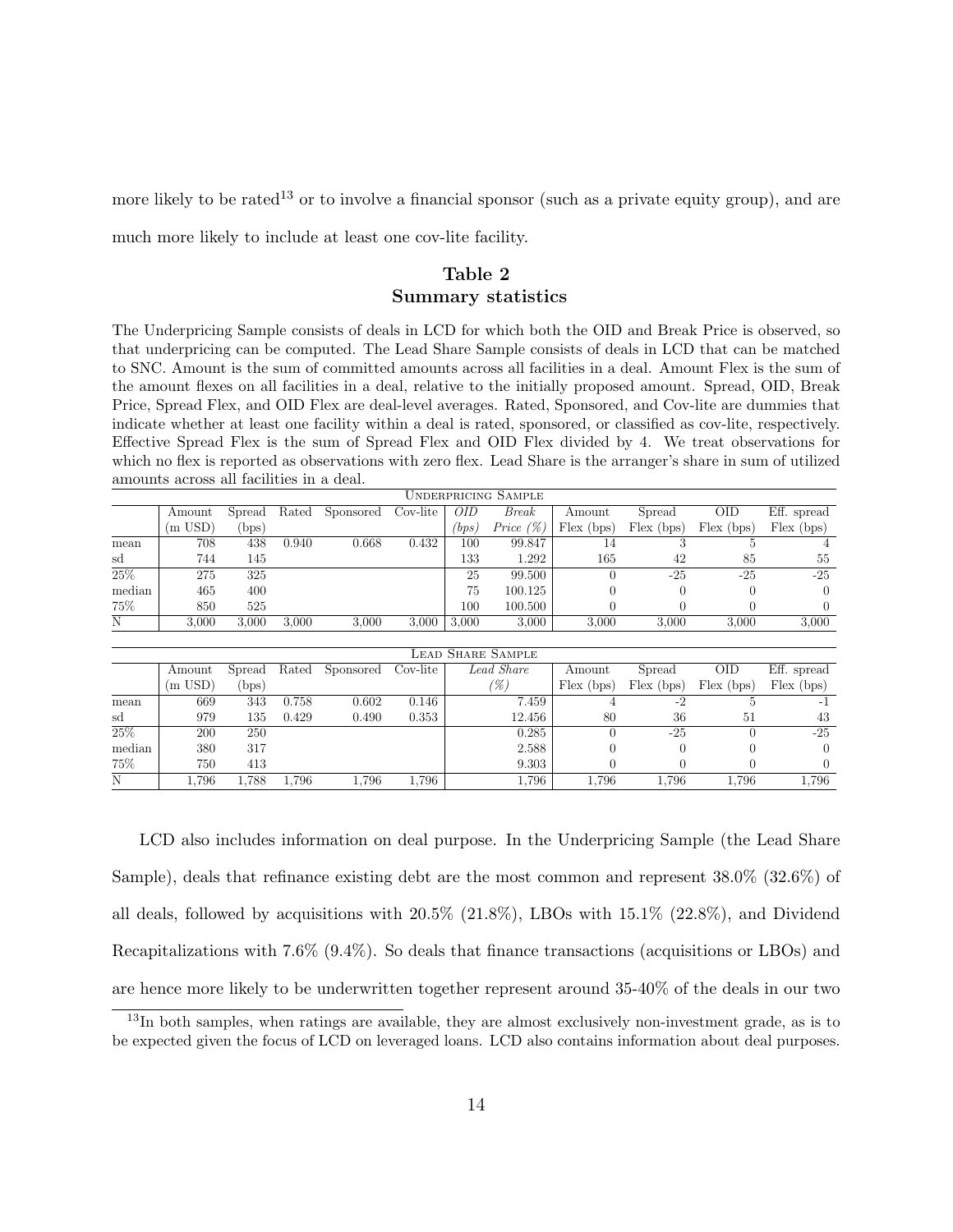samples.

Information related to underpricing There are two key data items that will allow us to compute underpricing. The first key data item is the so-called original issue discount (OID), sometimes also referred to as the "upfront fee." In our terminology, an OID of  $x\%$  indicates that investors pay a price of  $(100 - x)\%$  of face value for the loan in the primary market.<sup>14</sup> As opposed to upfront fees in other syndicated loans, OIDs in leveraged loans are typically not tiered by commitments, so that all lenders who participate in the primary market receive the same OID. We aggregate by averaging across the facility OIDs in a deal. The median OID at the deal level is 75 bps, with substantial variation across deals.<sup>15</sup>

The second key data item in the Underpricing Sample is the so-called break price. The break price is defined as the first price observed in the secondary market after the deal is completed. LCD collects this from market participants as the average mid-point between bids and offers, where the bids and offers are required to have "reasonable" depth.<sup>16</sup> We aggregate by averaging across the facility break prices in a deal. As indicated in Table 2, the median break price in the Underpricing Sample at the deal level is slightly above par.

Information on lead shares In the Lead Share Sample, we use lender shares from SNC. We define the Lead Share as the dollar value of the arranger's share in term loans plus the share in the utilized part of credit lines, over the dollar value of term loan face value plus utilized part of credit

<sup>&</sup>lt;sup>14</sup>Note that our use of the term OID differs from the way some market participants use this term, who confusingly use OID to refer to the primary market price,  $(100 - x)\%$ .

 $^{15}$ Berg, Saunders, and Steffen (2016) argue that fees are an important part of the cost of debt, focussing mostly on credit lines. They report an average up-front fee of about 80bp in their Table 1, which is similar to our OID.

<sup>16</sup>Although we are told that no formal criteria are used, it was indicated to us that, e.g., quotes with a depth of \$3 million on either side would be considered "reasonable."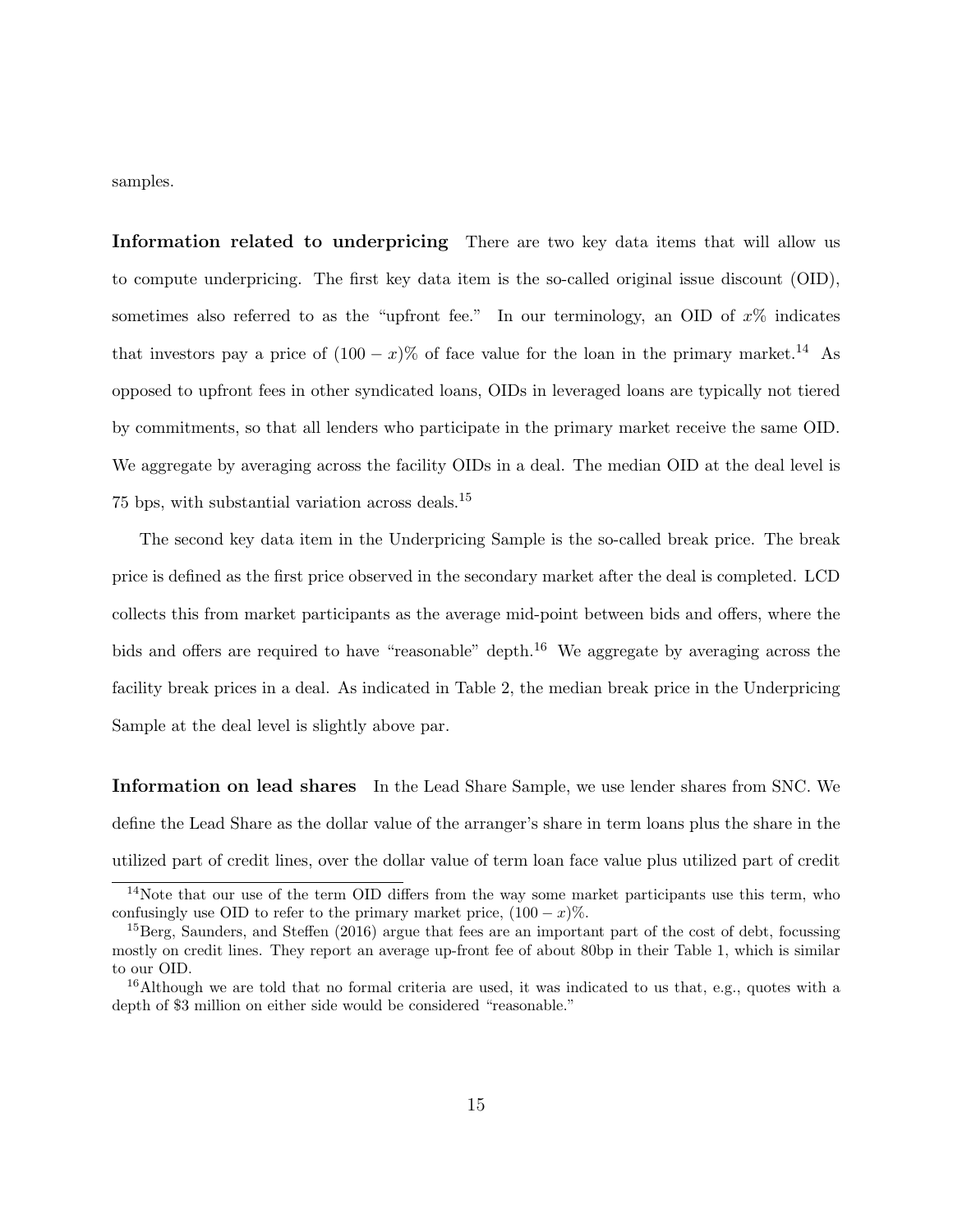$lines.<sup>17</sup>$ 

The average lead share is 7.5%, and the median is 2.6%. These numbers are low in comparison to lead shares in DealScan but are consistent with the magnitudes of lead shares in SNC as described in other papers (Bord and Santos, 2012). A potential reason for the discrepancy relates to so-called "primary assignments," which are pre-arranged loan purchases on the origination date and at the primary market price, but which are structured as secondary market transactions. These allow offshore investors, such as CLOs, to avoid the tax implications of direct participation in the primary market. A portion of what DealScan reports as the share of the arranger will typically be sold immediately upon close via such primary assignments. From that point of view, the lead share reported in SNC appears to be the more appropriate measure.<sup>18</sup>

Data on flex One of the key advantages of the LCD data is that it provides flex information. Our main set of independent variables relate to flexes on spreads, discounts (OID), and amounts.

Increasing the OID or increasing the spread both make a loan more attractive to investors. We combine both pieces of information in a single variable that we call effective spread. The definition follows the logic by which market convention defines the effective yield (see equation (1) in Section 2):

$$
effective\ spread\ flex \equiv spread\ flex + \frac{OID\ flex}{4}.\tag{2}
$$

We aggregate to the deal level by taking the average of the facility-level spread flex, the average

<sup>&</sup>lt;sup>17</sup>In robustness tests, we also use other measures of lead share, including a "committed" lead share, defined similarly, but on the basis of committed rather than utilized amounts. See Appendix D.2.2.

<sup>18</sup>In addition, while DealScan contains lender shares for about 18 percent of all deals in DealScan, it contains lender shares for only about 4 percent of the leveraged loan deals that we consider here. This means that using DealScan as a source of lead share information when matching with LCD would result in only in a very small set of deals with both lead share and flex information and is therefore not useful. (A detailed discussion of these differences between LCD and DealScan is available from the authors upon request.)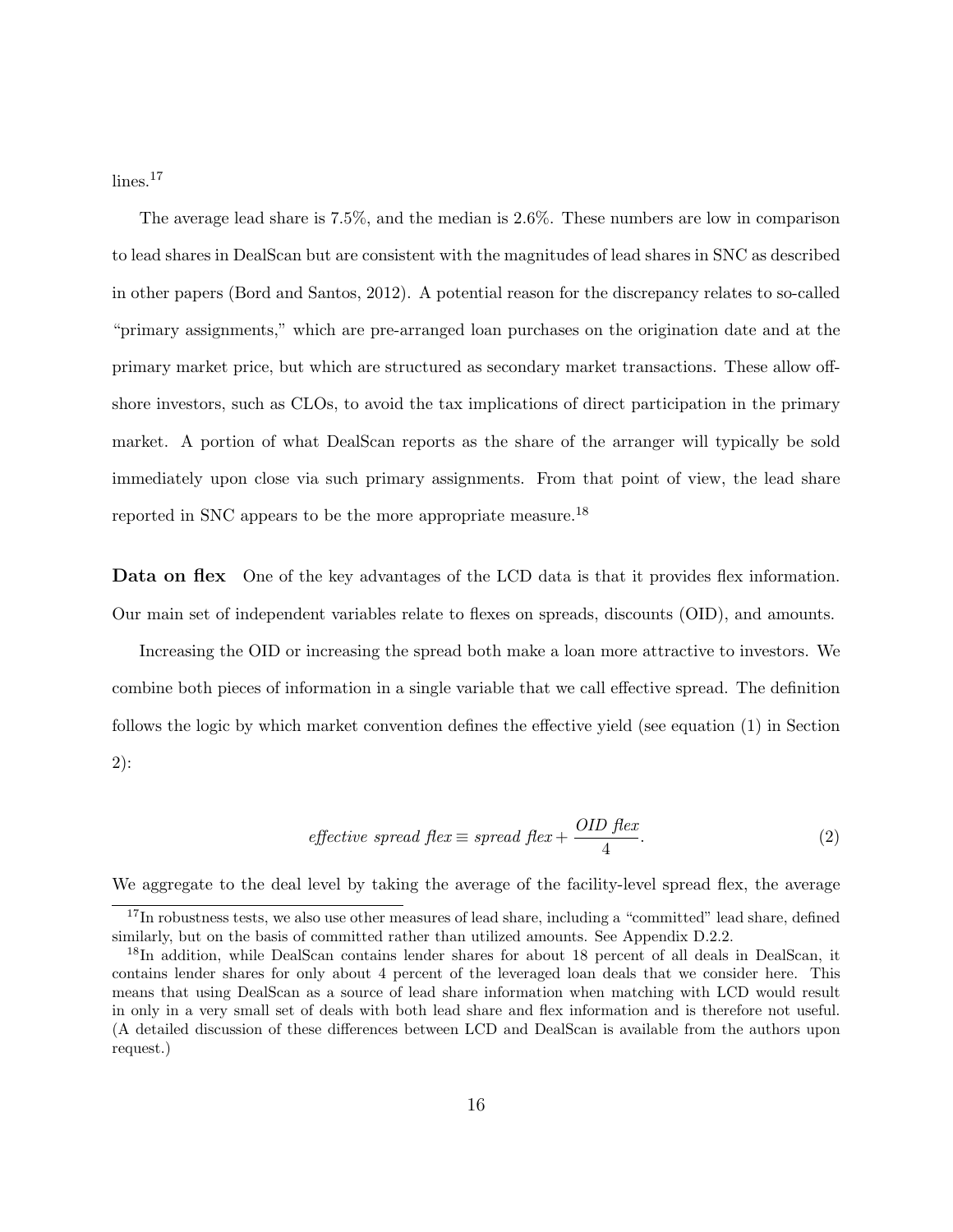of the facility-level OID flex, and by summing the facility-level amount flex within a deal. We also assume that when no flex is reported, this is because there is no flex.

Overall, we can see that the mean flexes tend to be very close to zero, especially when compared to their standard deviations (see Table 2). The most likely type of flex to be observed is spread flex, which occurs in about 30-55% of the deals within a given year. The least likely flex to be observed is amount flex, which occurs in about 20-35% of the deals within a given year, with OID flex taking an intermediate position. Amounts and OIDs were less likely to be flexed before the global financial crisis, but are now more likely to be flexed. Again, this change over time implies that amounts and OIDs are more likely to be flexed in the more recent Underpricing Sample than in the longer Lead Share Sample. We describe in more detail whether, when, and how loans are flexed in Appendix B.1.

## 4 Theory and testable hypotheses

To provide motivation for the tests we run, we present a simple model of demand discovery, in which an uninformed principal sells an asset to agents who have private information about their demand. This model replicates the standard point made by models of the IPO bookbuilding literature (Benveniste and Spindt, 1989): To maximize revenues from the sale of the loan, the arranger must give incentives to investors to reveal their true willingness to pay for the loan. The arranger does this by underpricing the loan when investors indicate that they are willing to pay high prices (and so leaves some money on the table), and by rationing the quantities that investors get when they indicate that they are willing to pay low prices.<sup>19</sup>

But our model also makes a new point, specific to leveraged loan context. Rationing investors

<sup>&</sup>lt;sup>19</sup>Technically, the model belongs to a well-studied class of mechanism-design models (Guesnerie and Laffont, 1984; Maskin and Riley, 1984). The standard predictions of distortion at the bottom and rents at the top translate into rationing and underpricing, respectively.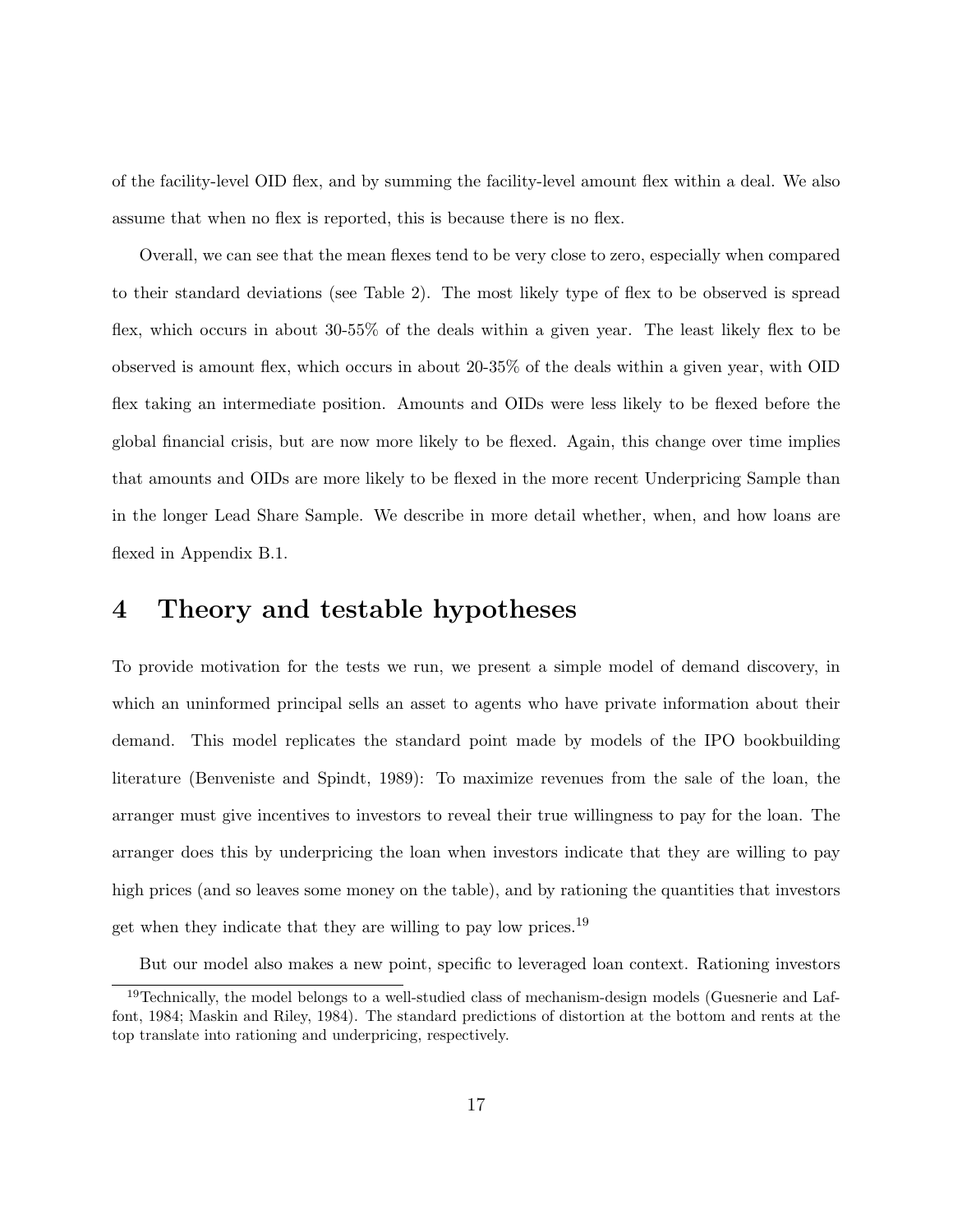means decreasing the amount of funds they end up providing. If investors provide less funds, then the arranger either has to decrease the loan amount received by the borrower, or retain a part of the loan itself (or a combination of both). What happens in practice depends on the risk sharing agreement between the borrower and the arranger. The simplest way to illustrate how this leads to new empirical predictions is to first consider the case of a fully underwritten deal. This is where we start. Then, we explain why the predictions also apply to partially underwritten deals (that is, to "underwritten deals" with flex provisions as discussed in Section 2), and how they contrast with the case of best-effort deals.

## 4.1 A simple model of underpricing and retention

Consider an arranger who has fully underwritten a loan: She has promised the borrower that he will receive a loan of size 1 at a given interest rate. Without loss of generality, we normalize the underwriting fee to zero. Furthermore, to simplify, we assume that there is a single potential investor in the loan who represents the market.<sup>20</sup> The market value of the loan, denoted v, is uncertain. It is either high,  $v_H = 1.2$ , or low,  $v_L = 0.8$ , with equal probability.

If p is the price at which the loan is sold to the investor, and  $0 \le q \le 1$  is the proportion of the loan that the investor buys, his surplus is

$$
q(v-p).
$$

The arranger will offer a menu of different combinations of  $p$  and  $q$  to the investor. The arranger will retain any unsold part of the loan. We denote the share retained by the arranger as  $r \equiv 1 - q$ . Retention is costly, so that the arranger's payoff is:

$$
\pi = -1 + pq + rv - \underbrace{\alpha r^2 v}_{\text{retention cost}}
$$

<sup>&</sup>lt;sup>20</sup>This simplifying assumption (relative to Benveniste and Spindt  $(1989)$ ) allows us to sidestep the issue of private versus common values, and the issue of uniform versus non-uniform pricing.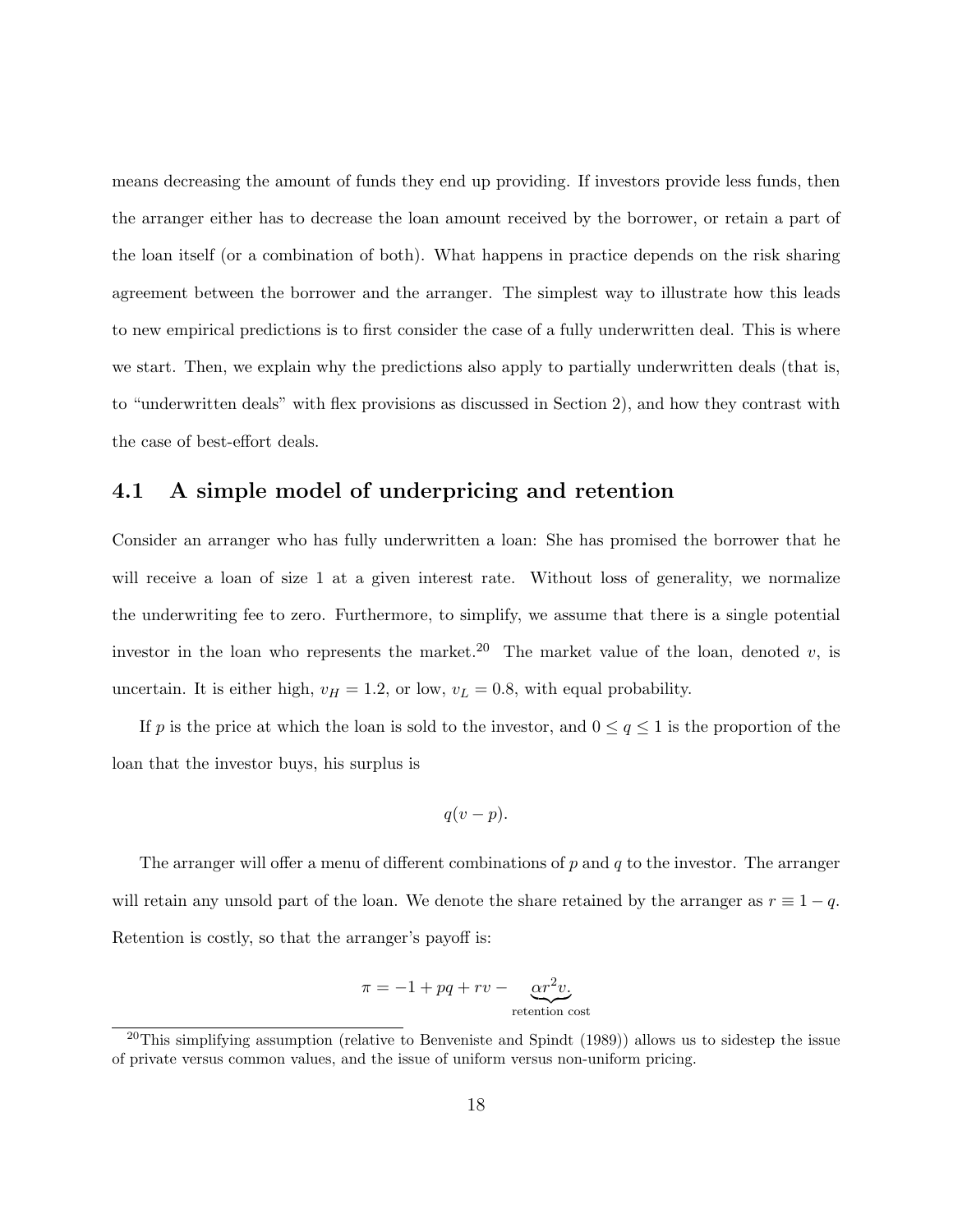The first term on the right-hand side  $(-1)$  represents the funds provided by the arranger to the borrower. The second term  $(pq)$  describes the proceeds from the quantity q that is sold to the investor. The last two terms describe the value that the arranger attaches to retaining an amount  $r \equiv 1 - q$ , net of (quadratic) retention costs, where the intensity of retention costs is described by a parameter  $\alpha > 0$ .

Costly retention makes the investor the natural holder of the loan, such that it is optimal for the arranger to originate-to-distribute. Hence, under full information (that is, if  $v$  becomes observable before the sale takes place), the arranger chooses to sell the whole loan, at the fair price:  $q^* = 1$ and  $p^* = v$ . In that case, we have:

$$
\begin{cases} \pi_H = 0.2, \\ \pi_L = -0.2. \end{cases}
$$

Here, the variability in profit of the arranger simply reflects fundamental uncertainty about demand.

**Market-clearing fixed price** Assume that the investor privately knows v, and that the arranger simply fixes a price, and sells whatever quantity can be sold at that price. If the price is below 0.8, the investor buys in the two states. If it is strictly above 0.8, however, the investor only buys in the high state (as long as the price does not exceed 1.2). So, the highest possible price at which the arranger sells the loan for sure, i.e., the market clearing price, is 0.8.

At this market-clearing price, the payoffs to the arranger are:

$$
\begin{cases} \pi_H = -0.2, \\ \pi_L = -0.2. \end{cases} \tag{3}
$$

Low-balling incentives Suppose instead that the arranger sets the price to 1.2, and plans to only decrease the price if she cannot sell the loan at that price. The problem is that an investor with a high valuation will pretend not to be interested, because he understands that the arranger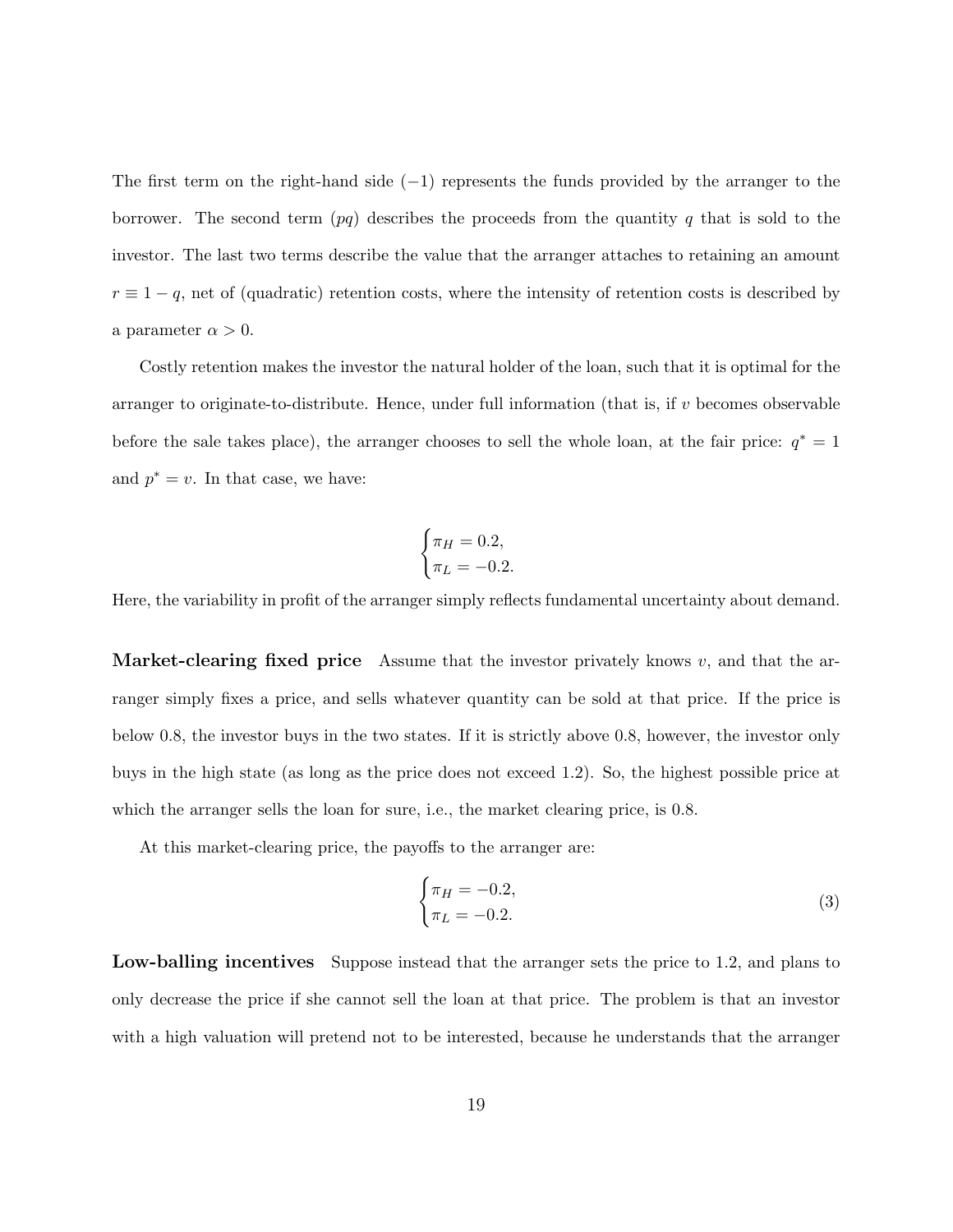will then decrease the price to 0.8. In that case, the price always turns out to be 0.8, and the payoffs are identical to those with a market-clearing fixed price (see equation (3)).

**Demand discovery** Now consider the mechanism design problem where the arranger offers the investor a menu of two possible price-quantity combinations to choose from,  $\{\{p_H, q_H\}, \{p_L, q_L\}\}.$ Using the revelation principle, we can think of the arranger choosing this menu to maximize her expected payoff, subject to an incentive compatibility constraint and a participation constraint. The incentive compatibility constraint states that the investor must be "truthful," meaning that he must pick  $\{p_H, q_H\}$  if he knows that the value is  $v_H$ , and  $\{p_L, q_L\}$  if he knows that the value is  $v_L$ .

The investor's participation constraint simply states that the investor must want to participate, and says that  $p_H \leq 1.2$  and  $p_L \leq 0.8$ . The trickier problem for the arranger to address is to make sure that the investor does not feign low valuation: The payoff to an investor with a high valuation must be greater if he is truthful. Therefore, the incentive compatibility constraint (IC) is:

$$
q_H(1.2 - p_H) \ge q_L(1.2 - p_L).
$$

What is the optimal solution? First, there is no reason for the arranger to choose  $p<sub>L</sub> < 0.8$  (it would decrease her payoff and make incentives worse). Hence, she chooses  $p_L^* = 0.8$ . Likewise, it is easy to show that there is no reason to set  $q_H < 1.^{21}$  So,  $q_H^* = 1$ .

The IC constraint then reads:

$$
\underbrace{1.2 - p_H}_{\text{underpricing}} + 0.4 \underbrace{(1 - q_L)}_{\text{retention}} \ge 0.4,
$$

which illustrates that both underpricing and retention play a role for incentives (as they help relax the constraint).

<sup>&</sup>lt;sup>21</sup>The arranger payoff is obviously increasing in  $q_H$  if the incentive constraint does not bind. But this is also true if it binds.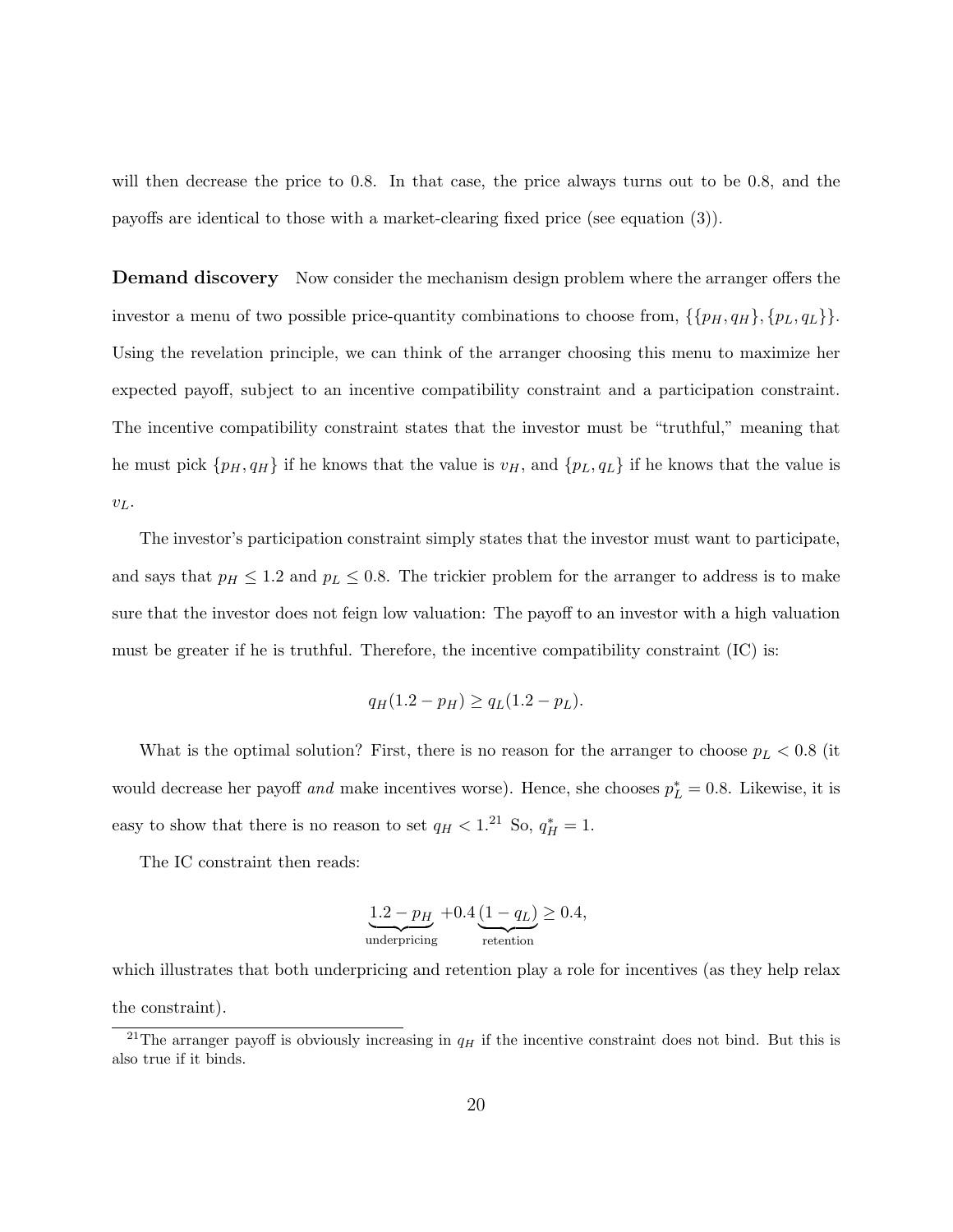To find the optimal combination, we maximize  $\pi$  subject to this constraint (and  $p_H \leq 1.2$ ). The interesting case is when the retention cost is high enough,  $\alpha \geq 0.25$ .<sup>22</sup> We get:

,

$$
\begin{cases} p_H^* = 1.2 - 0.1 \frac{4\alpha - 1}{\alpha} \\ q_L^* = 1 - \frac{1}{4\alpha} \end{cases}
$$

As anticipated, the optimal menu combines underpricing of hot deals  $(p_H^* < 1.2)$  and retention of cold deals  $(q_L^* < 1)$ . This result does not hinge on there being two possible states only. It generalises as follows: the hotter the deal, the more underpricing, the colder the deal, the larger retention.<sup>23</sup> Finally, note that, as  $\alpha$  increases, retention becomes more costly, and the arranger tends to retain less and underprices more.

**Retention and risk** With demand discovery, the arranger's payoffs are:

$$
\begin{cases} \pi_H^* = -0.2 + \frac{0.1}{\alpha}, \\ \pi_L^* = -0.2 - \frac{0.05}{\alpha}. \end{cases}
$$
 (4)

Comparing these to the payoffs she gets if she uses a market-clearing fixed-price (3), we can appreciate the benefits from demand discovery: While retention is costly for the arranger and decreases her payoff by an amount of  $0.05/\alpha$  in the low state, she gains *double* that amount in the high state. Put differently, without rationing, the investor's strategic low-balling forces the arranger to drastically underprice the good deals  $(p_H^* = 0.8)$ . But with rationing, the arranger can improve incentives and leave less rent, in expectation, to the investor.

However, it is important to note that rationing goes together with magnifying downside risk: in the low state, without rationing, the profit is  $-0.2$ , which simply reflects the risk that valuation is low. With rationing, the profit in that state is even lower, which reflects that retention is ex-post

<sup>&</sup>lt;sup>22</sup>If  $\alpha$  < 0.25, we get  $q_L^* = 0$  and  $p_H^* = 1.2$ . Here, retention is not so costly and the arranger prefers to retain the whole loan in the low state in order to sell at the full price in the high state.

<sup>&</sup>lt;sup>23</sup>For instance, considering an intermediary state  $v_M$ , we get:  $q_L^* < q_M^* < q_H^* = 1$  and  $0 = (v_L - p_L^*) <$  $(v_M - p_M^*) < (v_H - p_H^*).$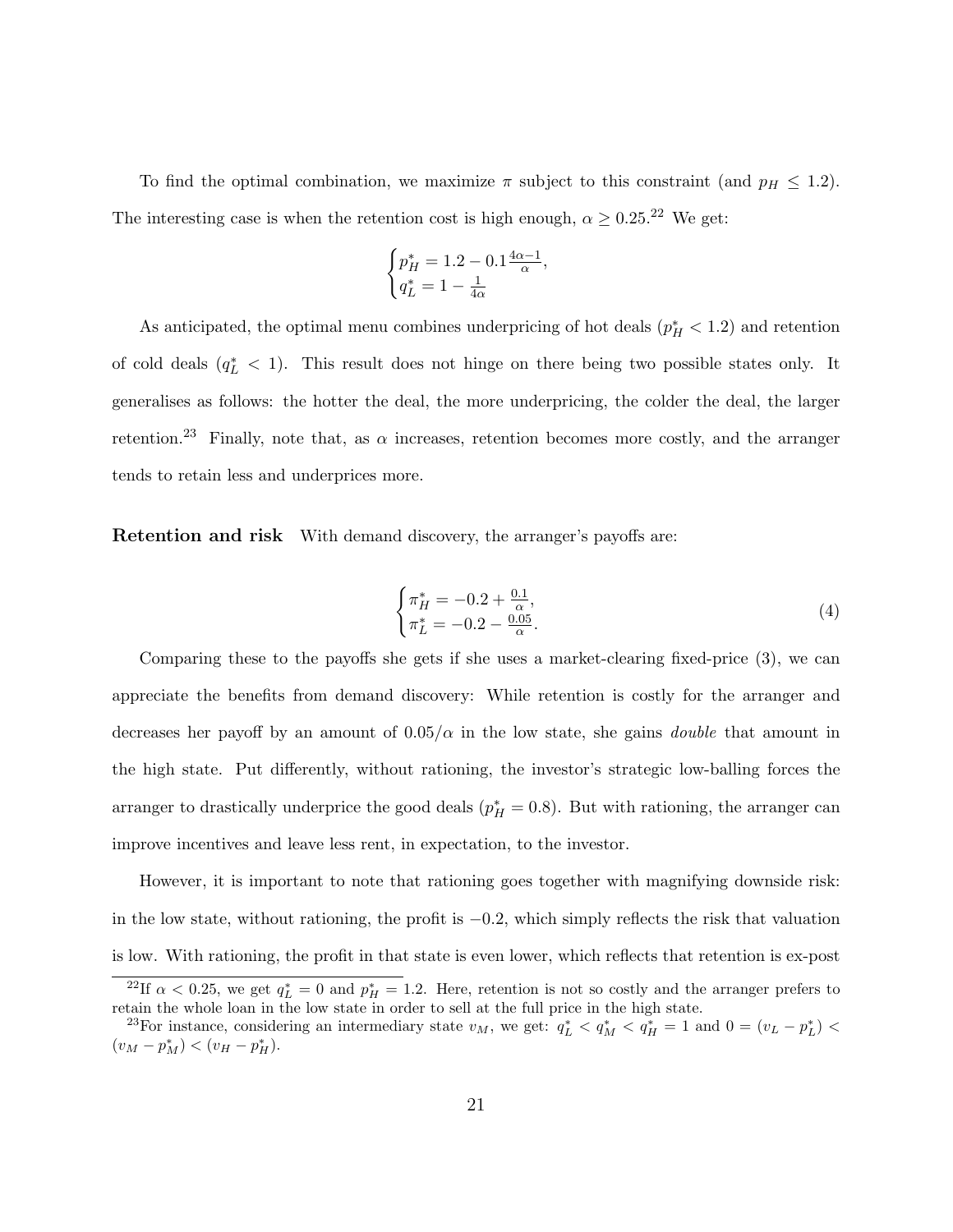inefficient.<sup>24</sup> So, together with direct exposure to price adjustments (and lower fees, as explained in Section 2), the retention of cold loans should be interpreted as an adverse realization of pipeline risk.

Partially underwritten deals and best effort deals So far, we have considered a fully underwritten loan. Now, let us consider the opposite extreme case of a best effort deal, where the whole burden of the risk is borne by the borrower. As mentioned above, this essentially correspond to the case studied in the IPO bookbuilding literature. In Appendix C, we show that our model can be rewritten in a way that leads to the exact same outcome for the investor (hence, the predictions on underpricing are unchanged), but where the arranger's payoffs become those of the borrower, and rationing translates into lower amounts issued instead of arranger retention. Since this does not generate any novel prediction, there is no need to spell it out here.

In practice, deals are often somewhere between the two extremes of a fully underwritten deal and a best efforts deal. The borrower and the arranger will have a form of risk-sharing agreement (see Section 2). How the burden of underpricing and rationing is shared between the two parties will vary from deal to deal. As long as risks are shared, however, the arranger will receive a (weakly) lower payoff and will have to retain more shares whenever realized demand is lower.

The way practitioners describe typical flex provisions suggests that borrowers bear most of the burden of small price adjustments and arrangers bear most of the burden of large price adjustments. Regarding rationing, it depends on the borrower's flexibility with respect to the loan amount. An interesting case is that of deals associated with M&As (i.e., LBOs and acquisitions). In such deals, the borrower needs certainty of funds to make a bid and therefore often has less flexibility than in, say, dividend recapitalizations or when refinancing an existing loan (the other two large categories

<sup>&</sup>lt;sup>24</sup>As mentioned above, we have the standard predictions in this class of mechanism design problems: There are rents at the top (the investor gains  $(1.2-p_H^*)>0$  in the high state), and distortion at the bottom  $(q_L^* < 1)$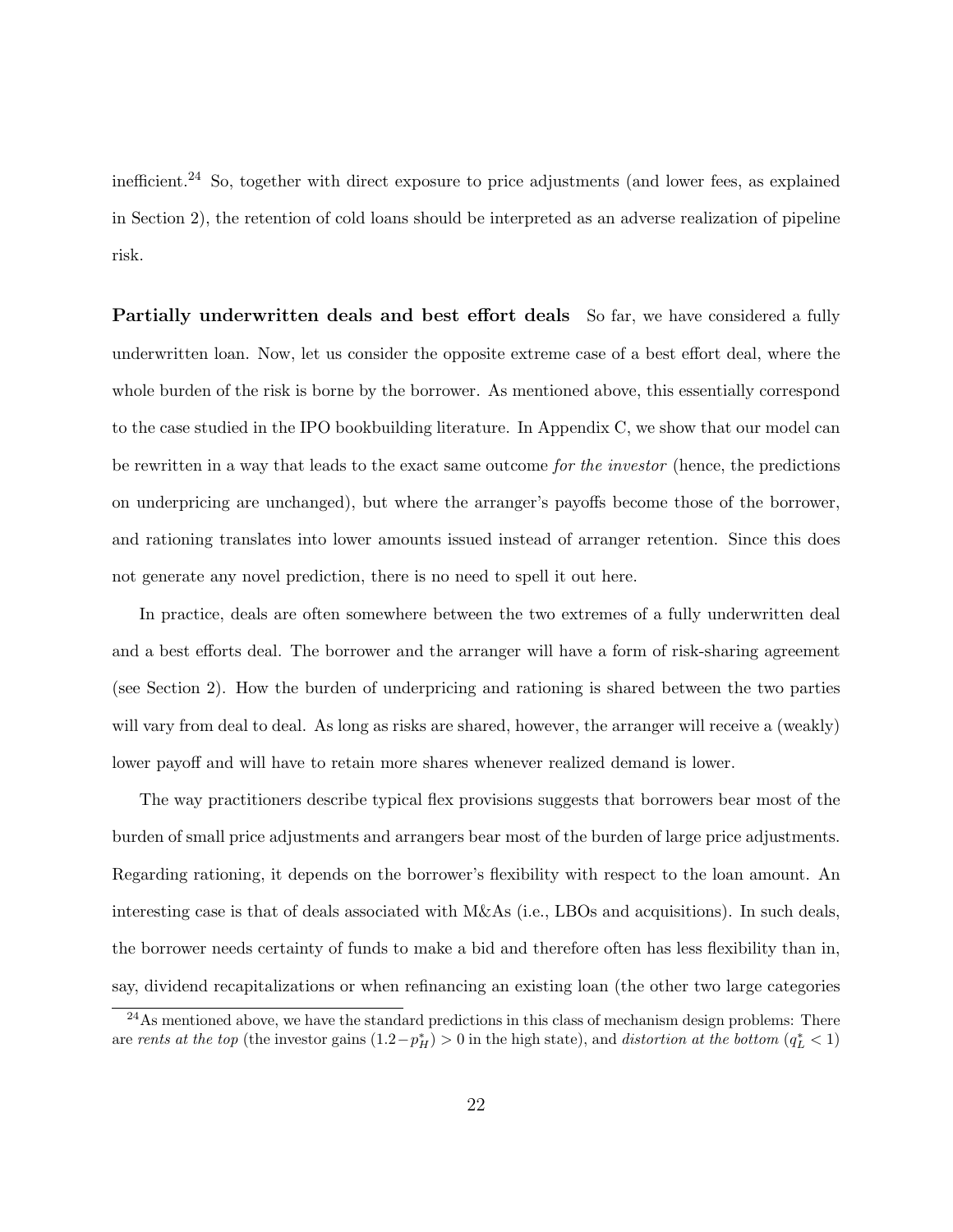in our data). Hence, the risk associated with rationing will naturally be borne by the arranger.<sup>25</sup>

### 4.2 Interpretation and hypotheses

**Demand discovery and retention** In the model, hot deals are underpriced  $(p_H < 1.2)$  and cold deals are not  $(p_L = 0.8)$ . With more than two states, this generalizes to "the colder the deal, the less the loan is underpriced." In the context of IPOs, hot deals have been identified as those on which underwriters increase prices at the end of the bookbuilding process (Hanley, 1993). In our context, we can identify hot deals as those in which the arranger flexes the effective spread down, that is, either decreases the spread or the discount. Hence:

#### Hypothesis H1. On average, the flex in the effective spread is negatively related to underpricing.

This hypothesis reflects the so-called partial adjustment phenomenon: prices do not fully adjust to revealed information. It is a unique prediction, so testing for partial adjustment is generally considered as the key step in establishing that demand discovery takes place (Benveniste and Spindt, 1989; Hanley, 1993).<sup>26</sup>

The second prediction is that investors are rationed on cold loans. As we have explained above, rationing on cold loans translates into arranger retention. Generally speaking, the borrower may also bear some of the burden of rationing, which translates into lower amounts raised. However, in M&A deals (that is, LBOs and acquisitions), the borrower has less flexibility with respect to the amounts that need to be raised.<sup>27</sup> For such deals, the arranger is likely to bear more (or all) of the

<sup>25</sup>For an example of such a risk-sharing agreement, see Section 2.

 $26$ For instance, consider the following alternative hypothesis: There is uncertainty about demand, but buyers do not know more about demand than the seller. The prediction of partial adjustment (H1) does not hold under this alternative hypothesis. This contrasts with the predictions in H2 and H3, which would also hold under this alternative hypothesis. In this sense, testing H2 and H3 by themselves would be insufficient to establish that demand discovery takes place.

<sup>27</sup>Market participant mentioned that there is in fact little flexibility on such deals. For instance, an LBO will likely require a given amount of financing. At the margin, it is possible to increase the proportion of equity financing relative to the proportion of loan financing, however, given the purpose of an LBO, this is something that this typically perceived as quite costly.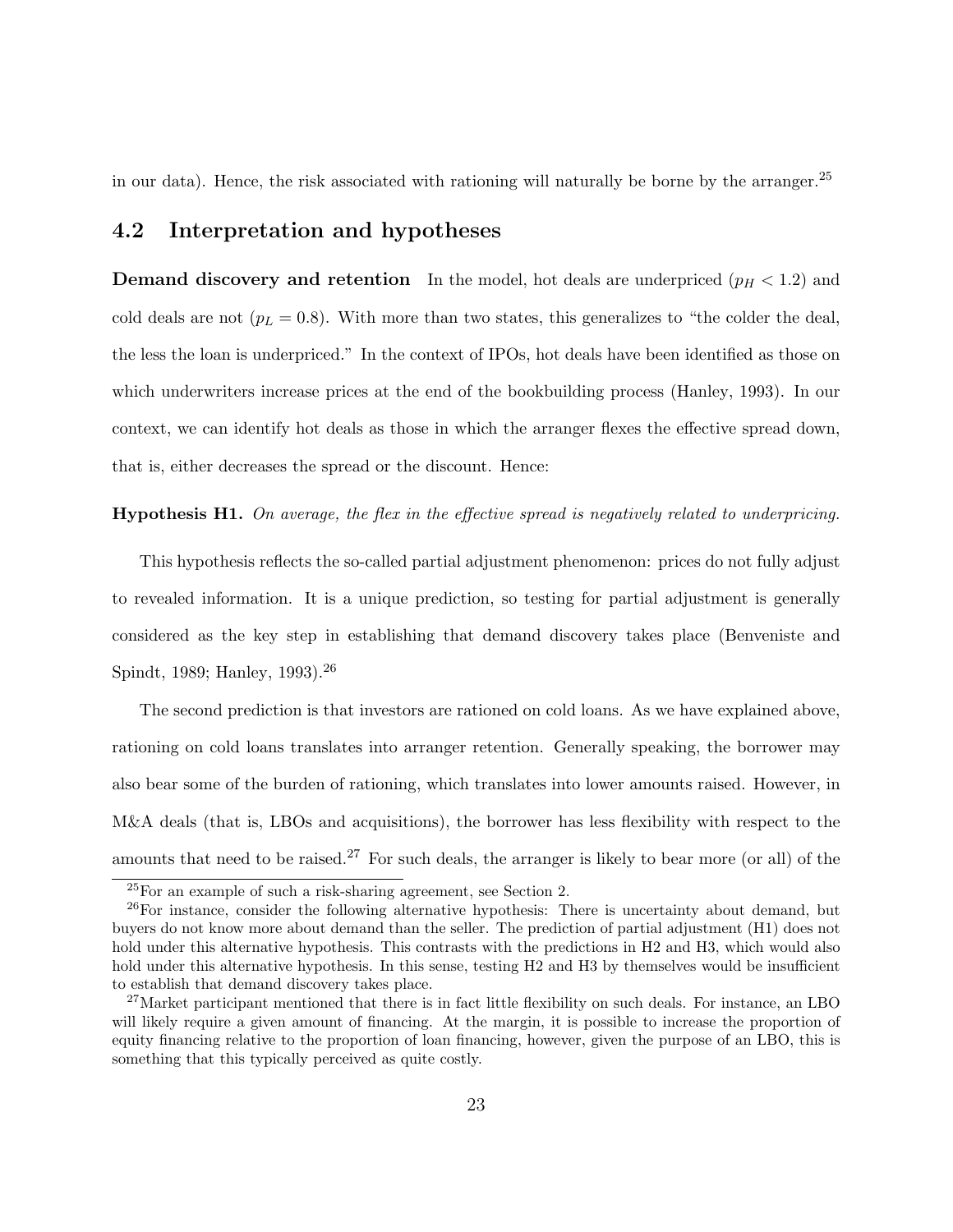rationing risk. We then get two testable hypotheses related to rationing:

**Hypothesis H2.** On average, the flex in the effective spread is negatively related to the flex in the amount. The relationship between effective spread flex and amount flex is less negative for  $M\&A$ deals than for other types of deals.

Hypothesis H3. On average, the flex in the effective spread is positively related with arranger retention. The relationship between effective spread flex and amount flex is more negative for  $M\&A$ deals than for other types of deals.

Hypotheses H1, H2, and H3 are at the heart of our analysis.

## 5 Demand discovery and pipeline risk: Evidence

In this section, we first document that leveraged loans are underpriced on average and test the partial adjustment hypothesis (H1). Then, we test the hypotheses related to rationing (H2 and H3). Together, the results show that arrangers of leveraged loans engage in demand discovery and expose themselves to pipeline risk, and, as such, represent the core of our paper.

## 5.1 Underpricing and partial adjustment

We follow the literature and assume that the first secondary market price reveals the true fundamental value, so that we can calculate underpricing of leveraged loans as follows:

under pricing = 
$$
\underbrace{\text{break price}}_{\text{secondary market price}} - \underbrace{\text{(par - original issue discount)}}_{\text{primary market price}}
$$

Each of the 3,000 deals in the Underpricing Sample has at least one facility for which we have both a break price and a discount. So, we can calculate a deal-level underpricing variable by taking the average underpricing across all facilities within the deal.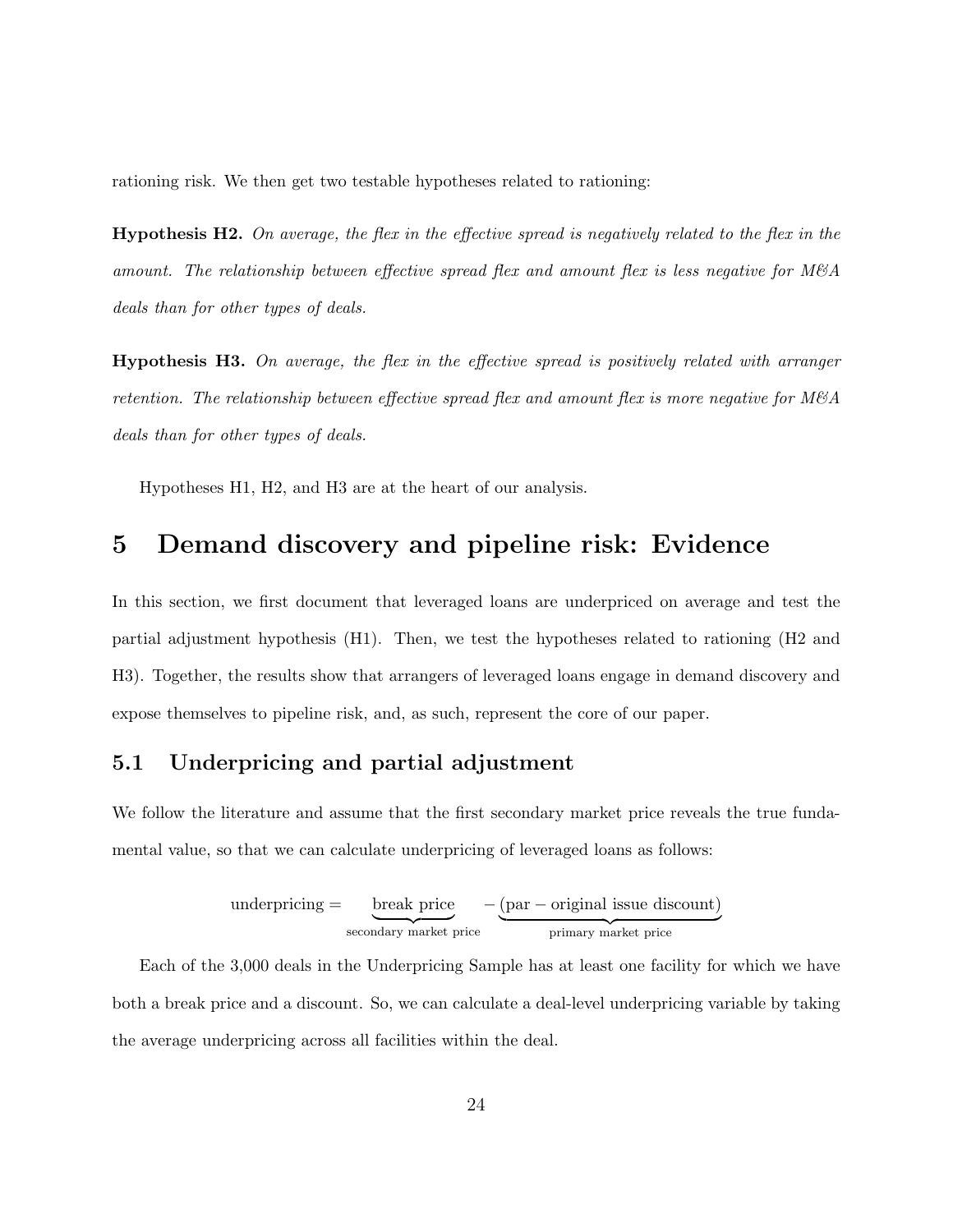The median underpricing in our data is positive – it is equal to 75 bps of par (see Table 11) in Appendix B.2 for details). This number is lower than the 19% underpricing found for stocks (Jenkinson and Ljungqvist, 2001), comparable to the 47 bps underpricing found for speculativegrade bonds, $28$  and higher than the zero underpricing found for investment-grade bonds (Cai, Helwege, and Warga, 2007).

We can test partial adjustment (Hypothesis H1) at the deal level by estimating the following equation:

$$
Under pricing_i = c + \beta_1 Effective\; Spread\; Flex_i + \gamma X_i + \epsilon_i,
$$
\n
$$
(5)
$$

where  $X_i$  is a vector of loan characteristics that include the loan amount, maturity, initial yield, and dummies for whether the deal contains a revolving credit facility, is rated, is sponsored, includes a covenant-lite facility, or a second lien, as well as fixed effects for loan purpose, borrower industry, and deal month-year.

Hypothesis H1 translates into the prediction that the coefficient  $\beta_1$  is negative. Table 3 presents our estimation results. Column (1) shows our baseline regression. As predicted, flexes in the spread have a negative and statistically significant effect on underpricing. The point estimates imply that a negative effective spread flex of 100 bps is associated with an increase in underpricing by about 7 bps. This reflects "partial adjustment" and therefore constitutes evidence that arrangers of leveraged loans engage in demand discovery, as do underwriters in equity IPOs (Hanley, 1993). In this baseline specification, we include time (month-year) fixed effects, to control for aggregate demand for syndicated loans and time-varying aggregate risk appetite. We also include arranger fixed effects, as arrangers may specialize in deals that require specific syndication strategies, and these deals may therefore differ in underpricing.

<sup>&</sup>lt;sup>28</sup>Because the break price that we have is a midpoint and bid-ask spreads are substantial, the actual profit that a primary market participant could make by buying in the primary market and selling at the bid is going to be lower. With a typical bid-ask spread of about 75 bps, the profit would be about 37.5 bps.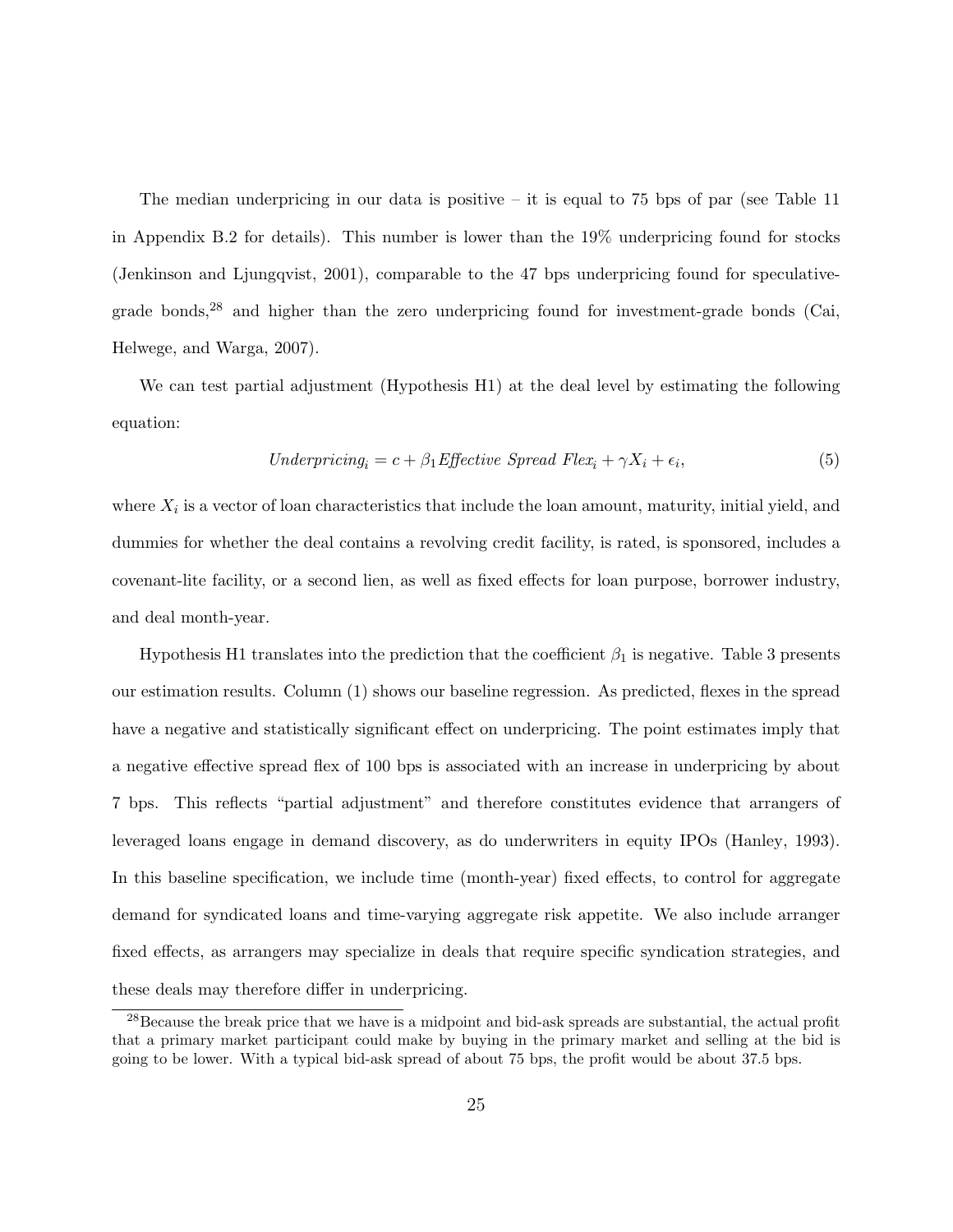| Table 3                                |  |  |  |  |  |  |
|----------------------------------------|--|--|--|--|--|--|
| Underpricing and Effective Spread Flex |  |  |  |  |  |  |

Regressions of Underpricing on Effective Spread Flex, at the deal level. Underpricing and Effective Spread Flex are measured in bps of par. Eff. Spread Flex is the change in effective spread (see equation (2)). RC, Rated, Sponsored, Cov-lite, and Second lien are dummies that indicate whether the deal contains a facility that is a revolving credit facility, is rated, sponsored, or classified as cov-lite or second lien, respectively. Log Maturity is the log of the average maturity of facilities. Log Talk Amount is the log of the initially proposed total deal amount. Log Talk Yield is log of the average of the initially offered all-in yield to maturity across all facilities. Time fixed effects are month-year fixed effects.

|                      | $\left( 1\right)$ | (2)          |
|----------------------|-------------------|--------------|
| Eff. Spread Flex     | $-0.0664***$      | $-0.0701***$ |
|                      | (0.0196)          | (0.0190)     |
| RC                   | $6.009***$        | $6.368***$   |
|                      | (1.817)           | (1.888)      |
| Rated                | $10.03**$         | $8.228**$    |
|                      | (4.010)           | (3.756)      |
| Sponsored            | $-10.44***$       | $-10.46***$  |
|                      | (2.205)           | (2.176)      |
| Cov-lite             | $4.354**$         | 4.782**      |
|                      | (1.925)           | (1.987)      |
| Second Lien          | $-6.620*$         | $-5.609$     |
|                      | (3.401)           | (3.372)      |
| Log Maturity (Years) | 0.214             | $-0.466$     |
|                      | (4.280)           | (4.425)      |
| Log Talk Amount      | 3.188***          | $3.240***$   |
|                      | (1.039)           | (1.082)      |
| Log Talk Yield       | 79.43***          | 78.18***     |
|                      | (6.381)           | (6.123)      |
| Arranger FE          | Yes               | No           |
| Arranger-Year FE     | N <sub>o</sub>    | Yes          |
| Purpose FE           | Yes               | Yes          |
| Industry FE          | Yes               | Yes          |
| Time FE              | Yes               | Yes          |
| Observations         | 3,000             | 3,000        |
| $\,R^2$              | 0.415             | 0.461        |

Standard errors in parentheses

SEs clustered by syndication month

 $*$  p < 0.10,  $*$  p < 0.05,  $*$   $*$  p < 0.01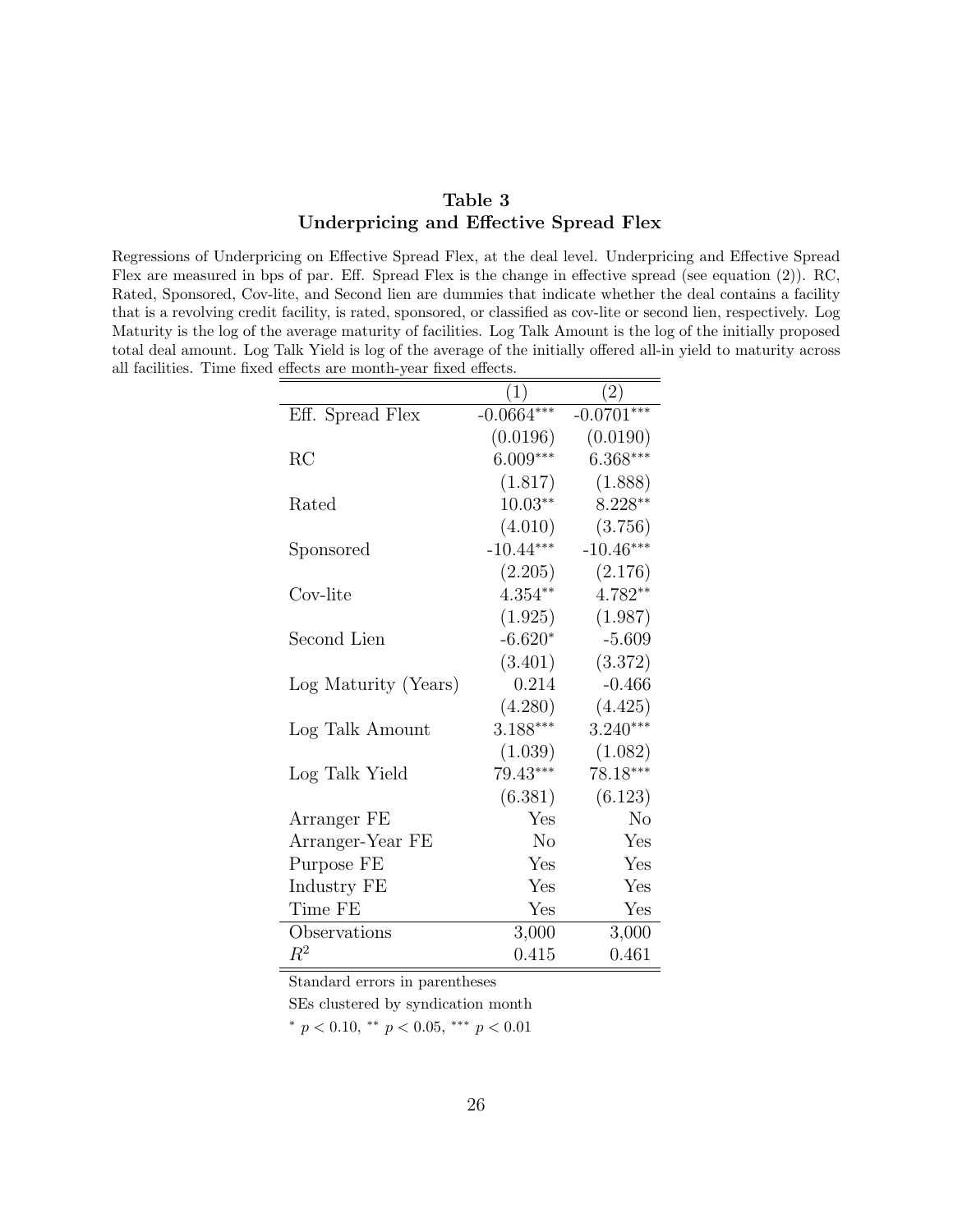In column (2), we replace arranger fixed effects with arranger-year fixed effects, to allow for changes over time in the types of deals or strategies that arrangers specialize in. This essentially does not affect the coefficient on effective spread flex.

We provide more variations of these regressions in Appendix D.2, where we confirm, for instance, that net inflows into funds that invest into leveraged loans are a good proxy for aggregate demand as suggested by Ivashina and Sun (2011). In Appendix D.3, we furthermore discuss a potential sample selection issue: in principle, it is possible that loans that are cold in the primary market are subsequently less likely to trade in the secondary market. This might imply that we do not observe a break price for such deals, and hence cannot compute underpricing. In short, we find that the availability of break prices is not related to spread flex once we control for deal amount, whether there is rating, and initial yield as a proxy for the riskiness of the deals.

## 5.2 Rationing and pipeline risk

We test Hypothesis H<sub>2</sub> by estimating the following equation:

Amount Flex<sub>i</sub> = 
$$
c + \beta_3
$$
 Effective Spread Flex<sub>i</sub> +  $\beta_4$ Effective Spread Flex<sub>i</sub> × M&A +  $\gamma X_i + \epsilon_i$ . (6)

Here, Amount Flex is the difference between the initially proposed and final deal amounts, and is measured relative to the initially proposed amount (in basis points).  $M\&A$  is a dummy that is one if the purpose of the deal is an acquisition or an LBO. As before,  $X_i$  is the vector of loan characteristics. The prediction is that (i)  $\beta_3$  is negative and that  $\beta_4$  is positive. Since we do not require lead shares, we can use the Underpricing Sample (which is larger than the Lead Share Sample). Table 4 presents the results.

Column (1) shows our baseline regression. As predicted, we find that amount flex is negatively related with effective spread flex. The estimate implies that when the effective spread is increased by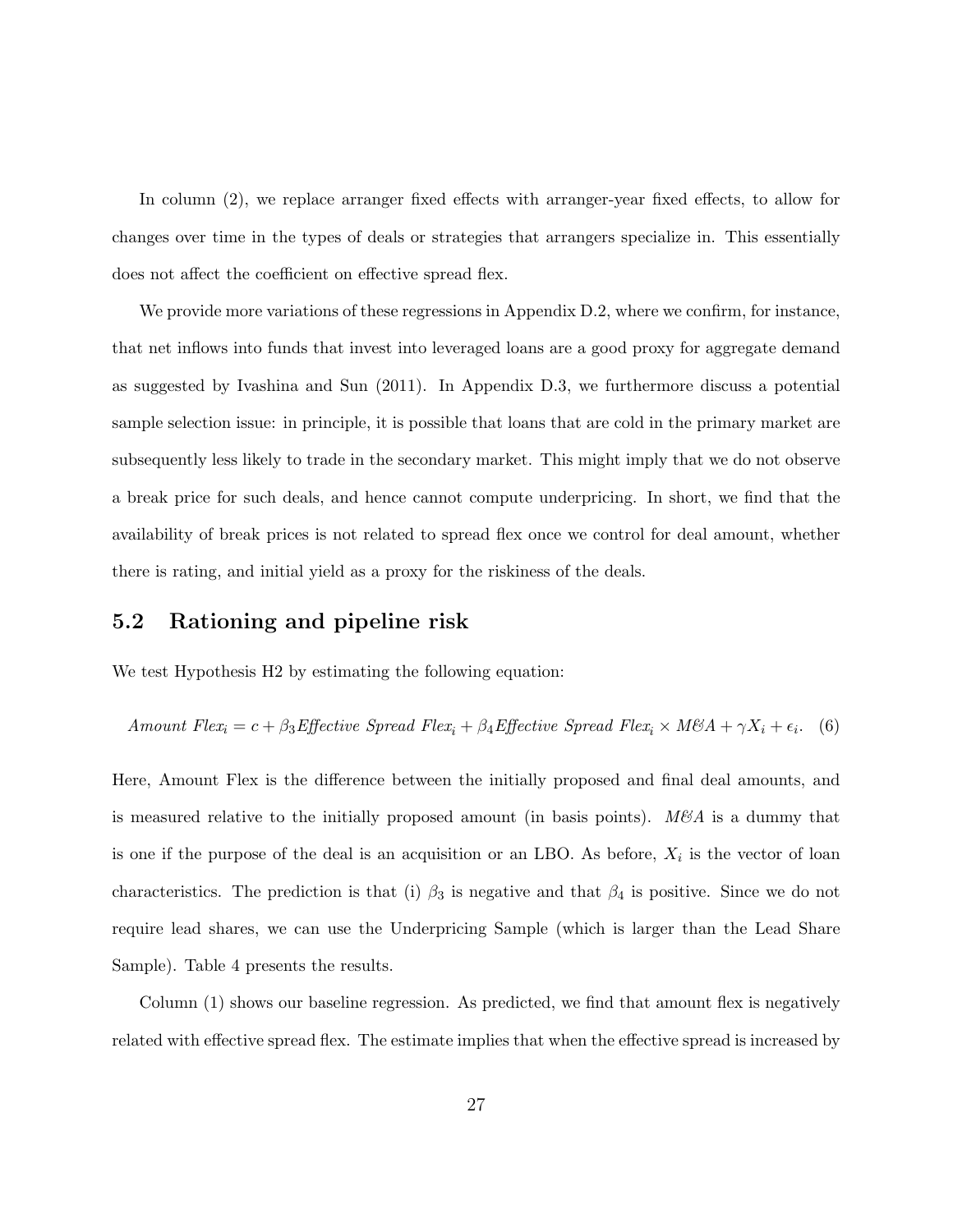| Table 4                               |  |
|---------------------------------------|--|
| Amount Flex and Effective Spread Flex |  |

Regressions of Amount Flex on Effective Spread Flex, at the deal level, using the Underpricing Sample. Amount Flex is measured as basis points of the initially proposed (talk) amount, and Effective Spread Flex is measured in bps of par. M&A is a dummy that is 1 when the deal purpose is Acquisition or LBO. RC, Rated, Sponsored, Cov-lite, and Second Lien are dummies that indicate whether the deal contains a facility that is a revolving credit facility, is rated, sponsored, or classified as cov-lite or second lien, respectively. Log Maturity is the log of the average maturity of facilities. Log Talk Amount is the log of the initially proposed total deal amount. Log Talk Yield is log of the average of the initially offered all-in yield to maturity across all facilities. Time fixed effects are month-year fixed effects.

|                                | (1)            | (2)                 | (3)            | (4)                 |
|--------------------------------|----------------|---------------------|----------------|---------------------|
|                                | Amount Flex    | Amount ${\rm Flex}$ | Amount Flex    | Amount ${\rm Flex}$ |
| Eff. Spread Flex               | $-2.718***$    | $-3.570***$         | $-2.839***$    | $-3.633***$         |
|                                | (0.421)        | (0.636)             | (0.420)        | (0.649)             |
| M& $A \times$ Eff. Spread Flex |                | $2.043*$            |                | $1.908*$            |
|                                |                | (1.054)             |                | (1.096)             |
| RC dummy                       | $-256.5***$    | $-257.8***$         | $-242.6***$    | $-244.0***$         |
|                                | (72.89)        | (72.47)             | (74.50)        | (73.91)             |
| Rated                          | 40.02          | 37.84               | 74.23          | 73.14               |
|                                | (79.49)        | (79.81)             | (86.08)        | (86.10)             |
| Sponsored                      | $-132.3$       | $-130.4$            | $-131.2$       | $-128.7$            |
|                                | (105.7)        | (106.1)             | (111.0)        | (111.3)             |
| Cov-lite                       | 134.1          | 132.2               | 131.1          | 129.2               |
|                                | (87.62)        | (87.81)             | (87.81)        | (88.01)             |
| Second Lien                    | $-3.418$       | $-12.56$            | $-23.27$       | $-30.62$            |
|                                | (76.74)        | (76.85)             | (76.86)        | (76.83)             |
| Log Maturity (Years)           | $518.3**$      | $518.5***$          | 452.7**        | $454.3**$           |
|                                | (198.9)        | (199.0)             | (217.7)        | (217.4)             |
| Log Talk Amount                | $-179.5***$    | $-178.8***$         | $-183.9**$     | $-183.3**$          |
|                                | (67.02)        | (66.90)             | (72.34)        | (72.28)             |
| Log Talk Yield                 | $-63.61$       | $-58.45$            | $-15.42$       | $-13.01$            |
|                                | (158.7)        | (157.5)             | (167.8)        | (167.0)             |
| Arranger FE                    | Yes            | Yes                 | N <sub>o</sub> | N <sub>o</sub>      |
| Arranger-Year FE               | N <sub>o</sub> | N <sub>o</sub>      | Yes            | Yes                 |
| Purpose FE                     | Yes            | Yes                 | Yes            | Yes                 |
| Industry FE                    | Yes            | Yes                 | Yes            | Yes                 |
| Time FE                        | Yes            | Yes                 | Yes            | Yes                 |
| Observations                   | 3,000          | 3,000               | 3,000          | 3,000               |
| $R^2$                          | 0.110          | 0.111               | 0.151          | 0.152               |

Standard errors in parentheses

SEs clustered by syndication month

<sup>∗</sup> p < 0.10, ∗∗ p < 0.05, ∗∗∗ p < 0.01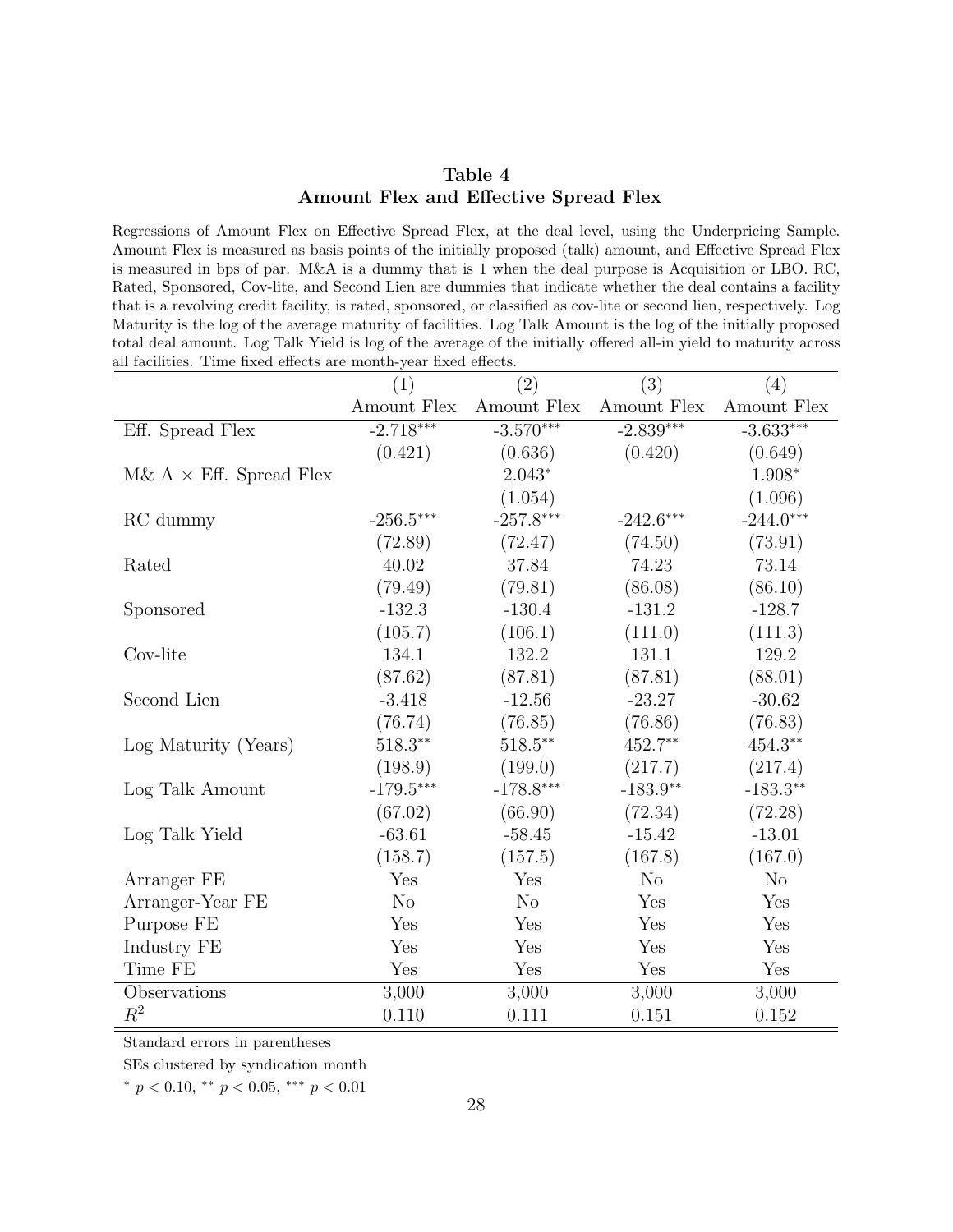100 basis points (corresponding to a move of about 1.8 standard deviations), on average, the amount is decreased by about 3% of the initially proposed amount. As before, this baseline specification includes arranger fixed effects, to control for potentially arranger-specific syndication strategies.

In column (2), we introduce the interaction with our M&A dummy. As predicted, the coefficient on the interaction term is positive: when a deal is cold, then the amount received by the borrower decreases by less for M&A deals. (Relatively speaking, the borrower therefore receives more.)

In columns (3) and (4), we re-run the two regressions, but replace arranger fixed effects with arranger-year fixed effects, to allow for potential time variation in arranger-specific syndication strategies.<sup>29</sup> As we can see, the coefficients of interest are essentially identical to those in columns (1) and (2), respectively.

In short, this test constitutes further supportive evidence that leveraged loan syndication is a demand discovery exercise. (In that respect, this test is the counterpart of the result in Table 3, Column 2 in Hanley (1993).) But it also suggests that borrowers face lower adjustment in quantities for M&A deals. The goal in testing Hypothesis H3 is to assess to which extent the arranger is then on the hook.

We test Hypothesis H3 by estimating

 $\emph{Lead Shar} \label{eq:head Shar} e_i = c + \beta_5 \emph{Effective Spread Flex}_i + \beta_6 \emph{Effective Spread Flex}_i \times \emph{M\&A} + \gamma X_i + \epsilon_i,$ , (7)

where Lead Share is the share of the loan retained by the arranger.<sup>30</sup>

For this regression, we use the Lead Share Sample, which contains data on lead shares from SNC (see Section 3). The prediction is that  $\beta_5$  and  $\beta_6$  are positive. Table 5 presents the results.

<sup>&</sup>lt;sup>29</sup>Irani and Meisenzahl (forthcoming) document that lenders' conditions mattered for loan sales during the financial crisis. Specifically, they find that lenders that relied heavily on wholesale funding pre-crisis sold more loan shares.

<sup>30</sup>We have also run this regression with different measures of retention. See the end of this subsection for a brief description, and Appendix D.2 for details.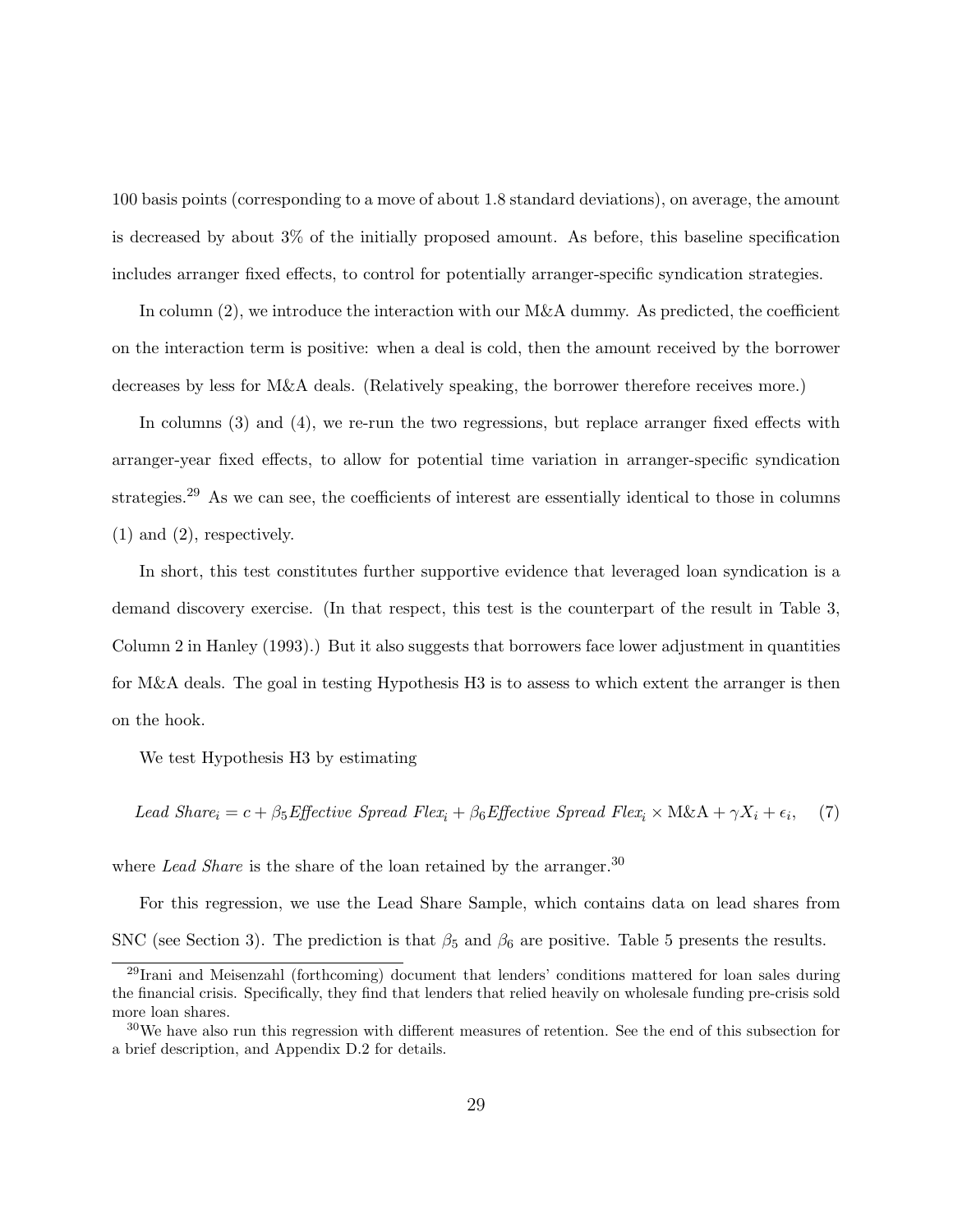## Table 5 Lead Share and Effective Spread Flex

Regressions of Lead Share on Effective Spread Flex, at the deal level, using all deals in the Lead Share Sample. Lead Share is a fraction of par, and Effective Spread Flex is in bps of par. M&A is a dummy that is 1 when the deal purpose is Acquisition or LBO. RC, Rated, Sponsored, Cov-lite, and Second Lien are dummies that indicate whether the deal contains a facility that is a revolving credit facility, is rated, sponsored, or classified as cov-lite or second lien, respectively. Log Maturity is the log of the average maturity of facilities. Log Talk Amount is the log of the initially proposed total deal amount. Log Talk Yield is log of the average of the initially offered all-in yield to maturity across all facilities. Time fixed effects are month-year fixed effects.

|                                | $\overline{(1)}$ | $\overline{(2)}$        | $\overline{(3)}$ | $\overline{(4)}$ | $\overline{(5)}$        | $\overline{(6)}$        |
|--------------------------------|------------------|-------------------------|------------------|------------------|-------------------------|-------------------------|
|                                | Lead Share       | Lead Share              | Lead Share       | Lead Share       | Lead Share              | Lead Share              |
| Eff. Spread Flex               | $0.000196**$     | 0.0000583               | $0.000259**$     | 0.000161         | $0.000418**$            | 0.000313                |
|                                | (0.0000908)      | (0.0000834)             | (0.000109)       | (0.000102)       | (0.000208)              | (0.000200)              |
| $M\&A \times Eff.$ Spread Flex |                  | $0.000302*$             |                  | 0.000220         |                         | 0.000193                |
|                                |                  | (0.000168)              |                  | (0.000199)       |                         | (0.000346)              |
| RC dummy                       | $0.0363***$      | $0.0361^{\ast\ast\ast}$ | $0.0405^{***}\,$ | $0.0402***$      | $0.0538^{\ast\ast\ast}$ | $0.0537^{\ast\ast\ast}$ |
|                                | (0.00893)        | (0.00879)               | (0.0104)         | (0.0102)         | (0.0201)                | (0.0198)                |
| Rated                          | $-0.0210***$     | $-0.0213***$            | $-0.0233***$     | $-0.0236***$     | $-0.0446*$              | $-0.0445*$              |
|                                | (0.00765)        | (0.00763)               | (0.00768)        | (0.00762)        | (0.0232)                | (0.0231)                |
| Sponsored                      | $-0.0153$        | $-0.0152$               | $-0.0132$        | $-0.0128$        | $-0.0245$               | $-0.0234$               |
|                                | (0.00963)        | (0.00959)               | (0.00963)        | (0.00956)        | (0.0254)                | (0.0248)                |
| Cov-lite                       | $-0.00910$       | $-0.00957$              | $-0.0168$        | $-0.0172$        | $-0.0267$               | $-0.0269$               |
|                                | (0.0109)         | (0.0110)                | (0.0120)         | (0.0119)         | (0.0215)                | (0.0213)                |
| Second Lien                    | 0.00366          | 0.00316                 | 0.00445          | 0.00413          | 0.0168                  | 0.0163                  |
|                                | (0.00980)        | (0.00972)               | (0.0102)         | (0.0102)         | (0.0322)                | (0.0320)                |
| Log Maturity (Years)           | $-0.0201$        | $-0.0195$               | $-0.0160$        | $-0.0161$        | $-0.0432$               | $-0.0448$               |
|                                | (0.0170)         | (0.0170)                | (0.0207)         | (0.0207)         | (0.0615)                | (0.0616)                |
| Log Talk Amount                | $-0.0163***$     | $-0.0165***$            | $-0.0148***$     | $-0.0148***$     | $-0.0215**$             | $-0.0219**$             |
|                                | (0.00363)        | (0.00361)               | (0.00404)        | (0.00403)        | (0.00975)               | (0.00967)               |
| Log Talk Yield                 |                  |                         |                  |                  | 0.00893                 | 0.00724                 |
|                                |                  |                         |                  |                  | (0.0472)                | (0.0471)                |
| Arranger FE                    | Yes              | Yes                     | N <sub>o</sub>   | N <sub>o</sub>   | $\rm No$                | $\rm No$                |
| Arranger-Year FE               | $\rm No$         | $\rm No$                | Yes              | Yes              | Yes                     | Yes                     |
| Purpose FE                     | Yes              | Yes                     | Yes              | Yes              | Yes                     | Yes                     |
| Industry FE                    | Yes              | Yes                     | Yes              | Yes              | Yes                     | Yes                     |
| Time FE                        | Yes              | Yes                     | Yes              | Yes              | Yes                     | Yes                     |
| Observations                   | 1,796            | 1,796                   | 1,796            | 1,796            | 582                     | 582                     |
| $R^2$                          | 0.416            | 0.418                   | 0.556            | 0.557            | 0.580                   | 0.580                   |

Standard errors in parentheses

SEs clustered by syndication month

 $*$  p < 0.10,  $*$  p < 0.05,  $*$   $*$  p < 0.01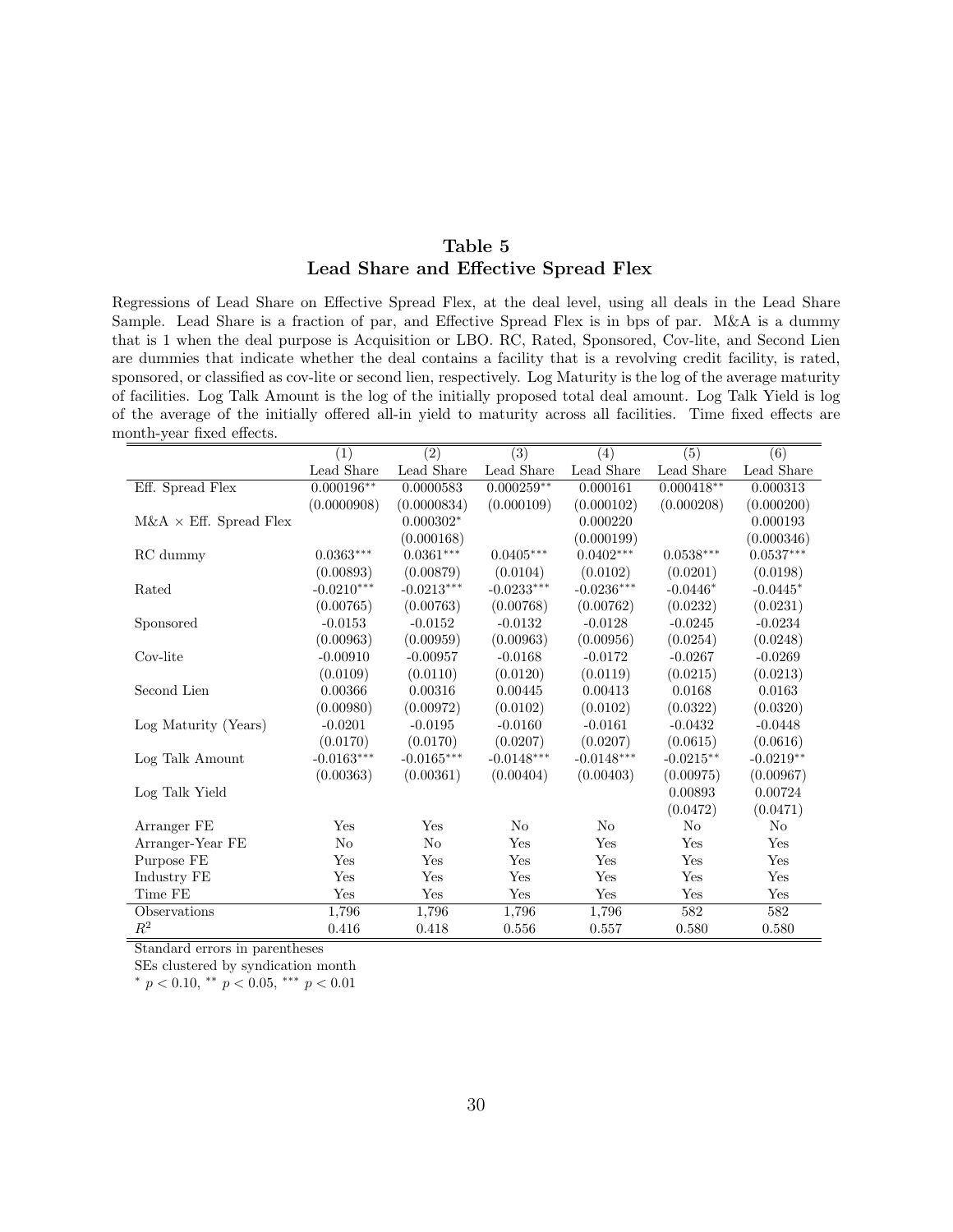Our baseline regression, shown in Column (1), includes arranger fixed effects for the same reasons as above. As predicted, we find a positive and statistically significant coefficient on effective spread flex  $(\beta_5)$ . This means that arrangers do retain more of the cold loans. Column (2) introduces the interaction term. As predicted, we find a positive and statistically significant value for  $\beta_6$ .

The value for  $(\beta_5)$  in Column (1) implies that, on average, a 100 basis point increase in the effective spread (about 1.8 standard deviations) is associated with an increase of about 2% in the lead share for the average deal. The results in Column (2) suggest that the effect is mainly driven by M&A deals: Taking the interaction into account, we only get an increase of about 0.6% for non-M&A deals (and the coefficient is statistically insignificant), but the interaction term implies an additional 3% for M&A deals. These magnitudes are economically large given a median lead share of only about 2.6% in our data. Overall, they provide support for our hypothesis.

Like for the previous tests, we also run more demanding specifications. In columns (3) and (4), we repeat both regressions, but now use arranger-year fixed effects instead of arranger fixed effects. In columns  $(5)$  and  $(6)$ , we moreover control for the Log Talk Yield.

Compared to Column (1) the coefficient on effective spread flex  $(\beta_5)$  remains significant in Columns  $(3)$  and  $(5)$  and increases in magnitude (from  $2\%$  to  $2.6\%$  and  $4.2\%$  respectively). However, compared to Column (2) the coefficients on the interaction term ( $\beta_6$ ) stay large economically, but lose statistical significance. This may simply reflect a power issue as there are not enough deals per arranger-year to distinguish between M&A and other types of deals. Finally, we note that the Log Talk Yield is only available for a small subset of observations in the Lead Share Sample, so that the number of observations drops substantially in these specifications.

The SNC lead share is observed on December 31. Given the existence of an active secondary market, our data on the lead share may therefore not accurately reflect the share initially retained by the lead arranger. In particular Aramonte, Lee, and Stebunovs (2015) document that banks sell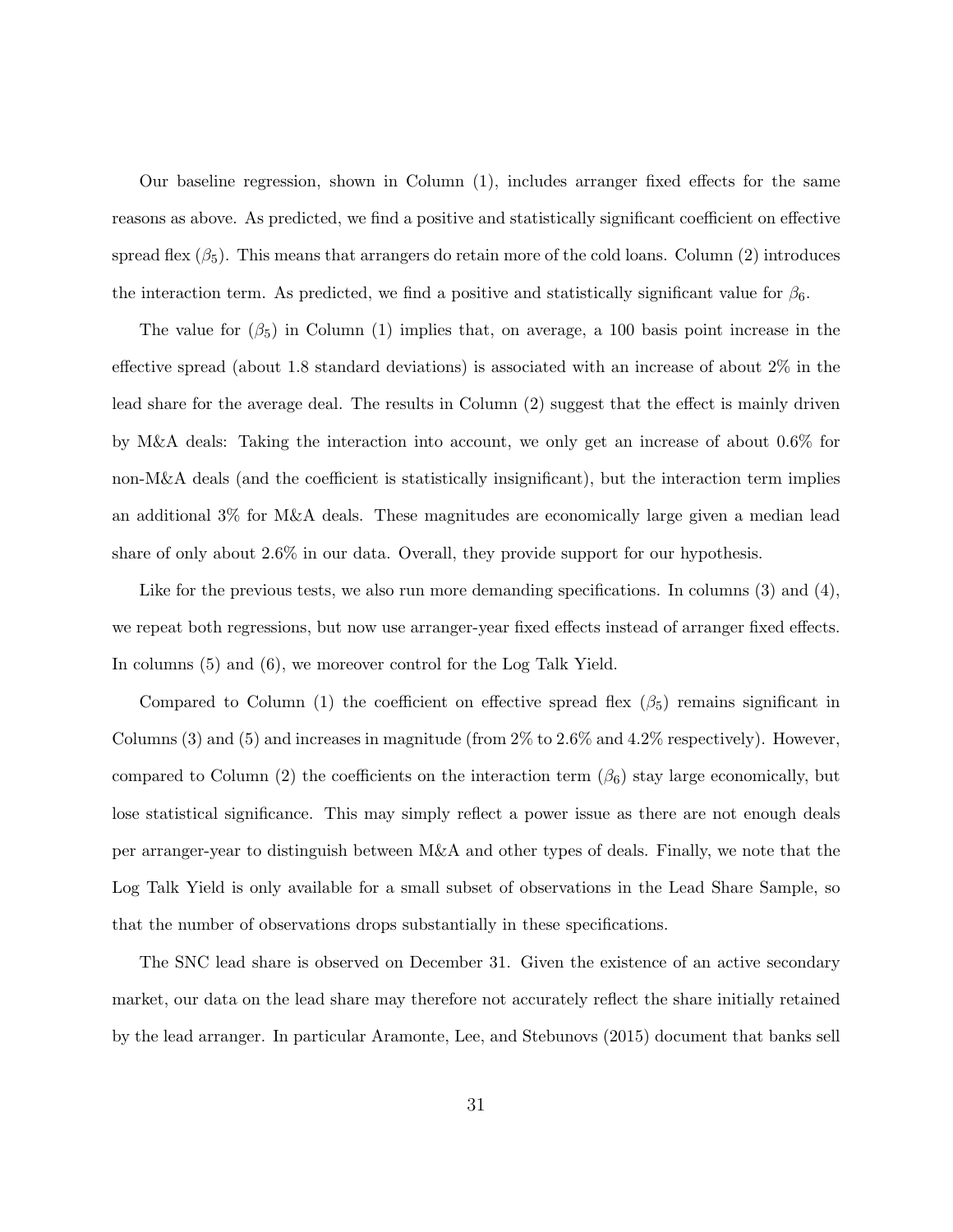substantial parts of their term loan shares in the first quarter after origination.

For this reason, our results are likely to underestimate the effect of flexes on lead shares. In Appendix D.2, Table 14, we repeat the same set of regressions as in columns (1) to (6) in columns, but on a sample restricted to only those deal that take place in the final quarter of each year. The idea is that the bias must be smaller if banks had less time to sell down their positions. The point estimates imply stronger effects. For instance, focusing on the specification that corresponds to Column  $(1)$ , we get an average increase of  $3\%$  (instead of  $2\%$ ). And in the one that corresponds to Column (2), we get an effect of close to 6% (instead of 3%) for M&A deals (and essentially zero for the others).

To facilitate comparison of our results to those in the literature, we have used retained shares as a dependent variable, calculated by dividing measures of retained amounts by total deal amounts. But Table 4 shows that final deal amounts are decreased on cold deals. So an increased lead share could, in principle, just reflect an unchanged retained amount out of a smaller deal amount. In Appendix D.2 (Tables 16 and 17), we confirm, however, that arrangers do indeed retain larger amounts in cold deals, and that our results are essentially unchanged when we adjust our measure of lead share to neutralise this mechanical effect.

### 5.3 Interpretation

Together, the three results above constitute strong evidence that (i) demand discovery is a key economic function of arrangers of leveraged loans, and that, (ii) arrangers end up retaining a larger fraction of the cold, less desirable loans, especially in M&A loans. We note that this pipeline-riskrelated reason for retention stands in sharp contrast with the reason that is most often emphasized in the literature, namely, the need to commit via retention to monitoring the borrower going forward (Sufi, 2007).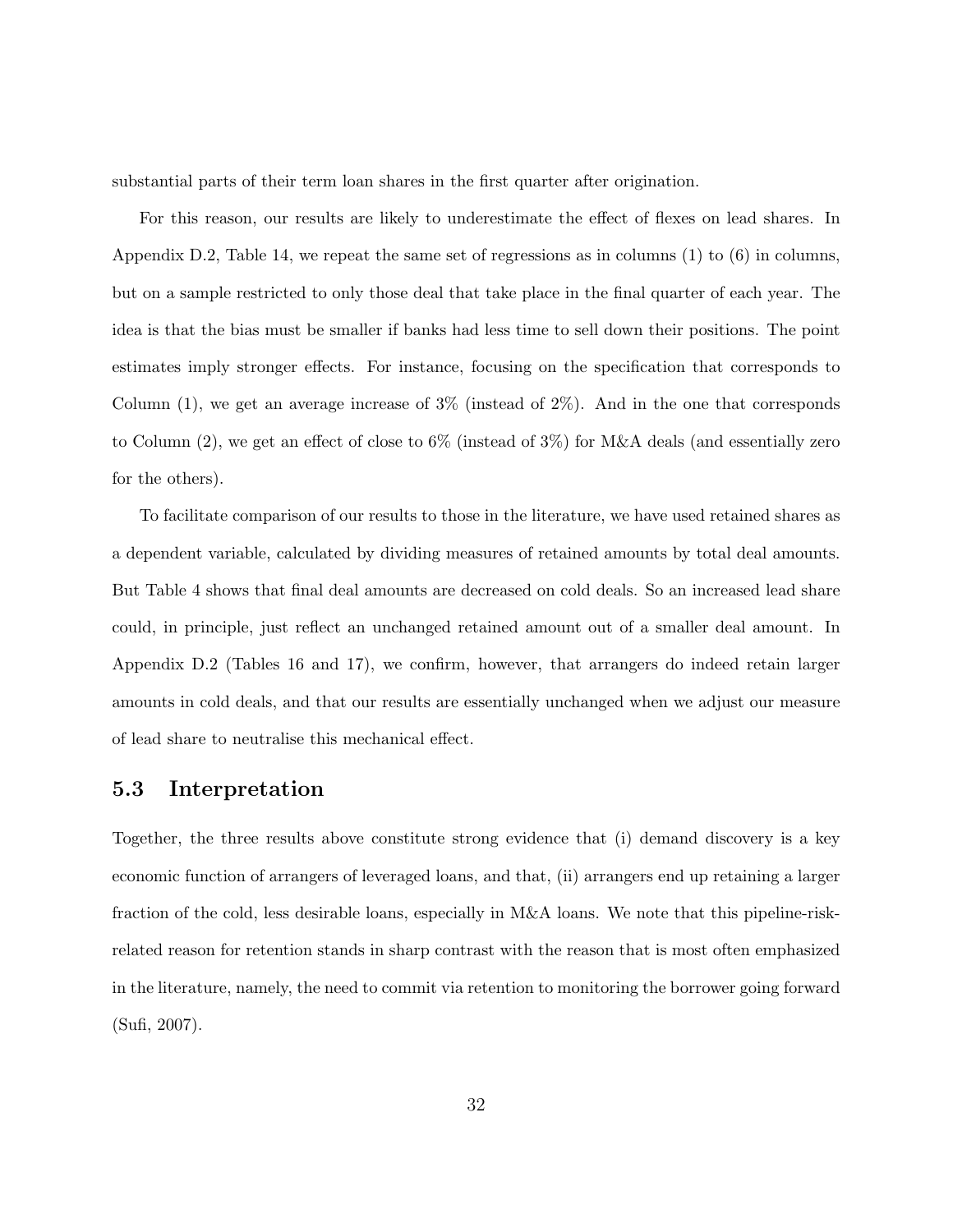A natural follow up question is whether there are consequences to pipeline risk. A typical worry for regulators is that adverse shocks to banks will make them contract credit supply.<sup>31</sup> We explore this hypothesis in the following section.

## 6 Consequences of pipeline risk

When the deals they arrange turn out to be hot, banks retain small shares and make money. When they arrange deals that turn out to be cold, they retain more and may lose money. Retention and losses tie up or erode a bank capital. A natural follow-up question then is whether experiencing more cold than hot deals is likely to affect the bank's future arranging and lending activities.

Empirical specification Ideally, we would be able to directly measure the impact of adverse realizations of pipeline risk on the bank's regulatory capital. Unfortunately, this is not possible (for a start, data on risk sharing agreements are not available). So, we construct a measure of overall deal coldness for a given arranger in a given quarter.

Concretely, we have identified cold deals as those for which the effective spread was flexed up, and hot deals as those for which the effective spread was flexed down. Correspondingly, we define "Coldness" at the bank level by adding the dollar amount of cold deals for that bank in a given quarter, and subtracting the dollar amount of hot deals. Our "cold-deal-channel" hypothesis is that an increase in Coldness causes a decrease in the ability of the affected bank to provide arranging services, and to provide credit.

The data we have makes it difficult to directly establish that such a causal relation exists. We proceed by testing an implication of the cold-deal-channel hypothesis. We believe this can provide plausible indirect support for our hypothesis, as we discuss in more detail below:

<sup>&</sup>lt;sup>31</sup>Pipeline risk is now included in some regulatory stress-test exercises. For instance, according to its current governor, Mark Carney, the Bank of England imposed, on average, a 22% loss rate on leveraged loans in banks' syndication pipelines in its latest stress test exercise.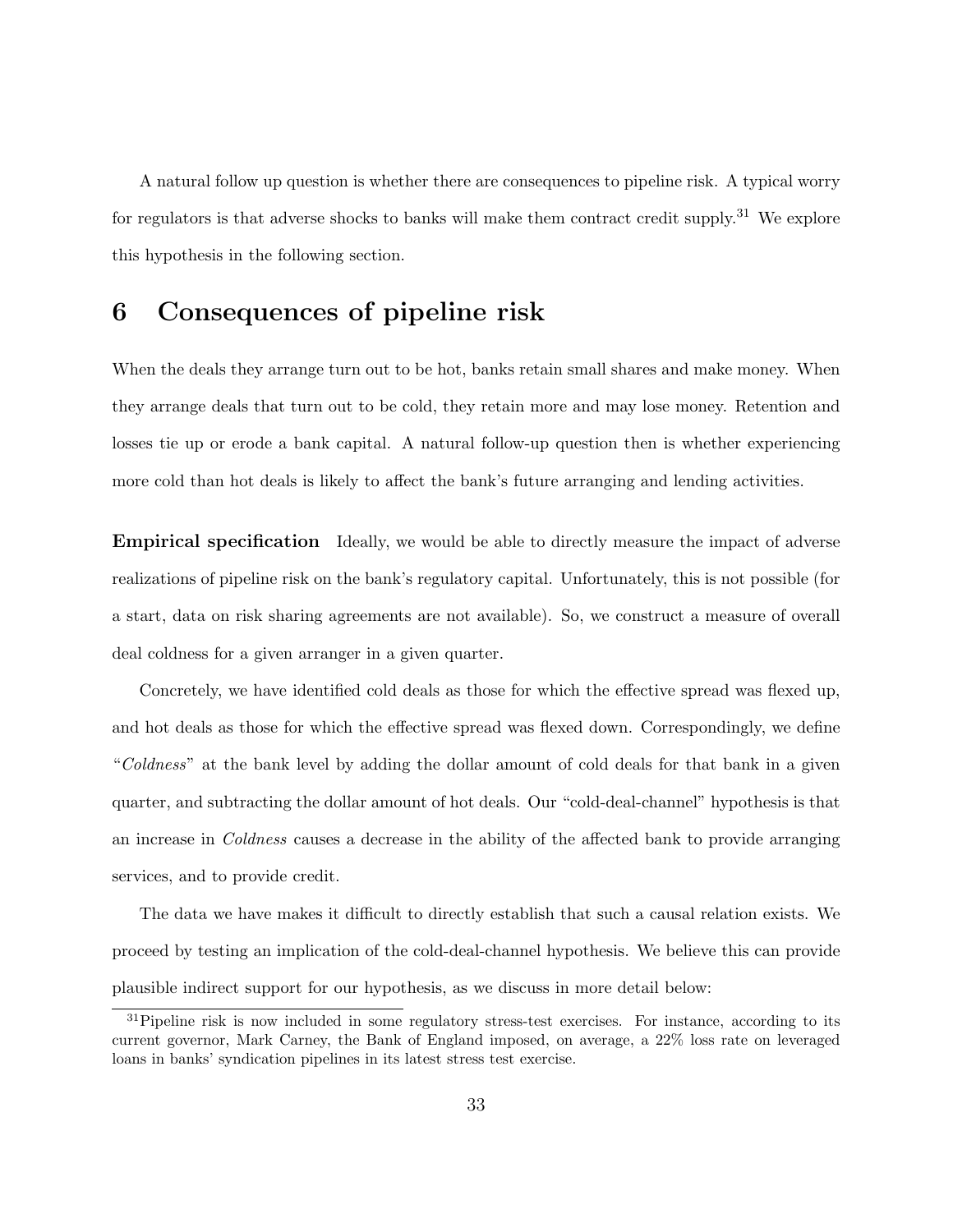Hypothesis H4. Coldness (for an arranger in a given quarter) is negatively related with the bank's subsequent arranging activity and lending.

We regress outcome variables  $Y_{ijt}$  that describe lending or arranging activity for a given bank i, in a given quarter t, and in a given industry j, on lagged  $Collness$ , and on controls:

$$
Y_{ijt} = \beta_7 \, Coldness_{it-1} + controls + \epsilon_{ijt} \tag{8}
$$

Hypothesis H4 is that the  $Collness_{it-1}$  is negatively related to outcomes  $Y_{ijt}$ , so that the coefficient  $\beta_7$  is negative.

We use two sets of controls. The first set of controls includes arranger fixed effects, time fixed effects, and industry-year fixed effects, to control for time-invariant differences across arrangers, fluctuations in aggregate demand, and differences in loan demand across industry and time. The second set of controls include a lagged dependent variable and time fixed effects, to account for potential serial correlation in  $Y_{ijt}$  that is unrelated to *Coldness*, and fluctuations in aggregate demand.<sup>32</sup> A priori, it is not clear whether time-invariant fixed effects or lagged dependent variables are the better modelling choice, and controlling for both could introduce bias. However, as Angrist and Pischke (2009) argue, the true coefficient is bounded by those obtained when controlling separately.

Estimates Our first measure of subsequent bank activity is the total dollar amount of leveraged loan deals arranged by bank i in quarter t and industry j, constructed from LCD (*Amount* Arranged). Columns 1 and 2 of Table 6 show the results for this dependent variable, for our two

<sup>32</sup>To run these regression, we partially balance the panel: Industry-quarters with no activity (missing  $Y_{ijt}$ ) are included with both Coldness<sub>it</sub> and  $Y_{ijt}$  set to 0, unless the arranger in question has never been active in the industry in question (no observations  $Y_{ijt}$  at all for arranger i in industry j). We only fill industry-quarters between the first and the last arranging activity. Fully balancing the panel does not change the results. Dropping industry-quarters with no lending yields similar results.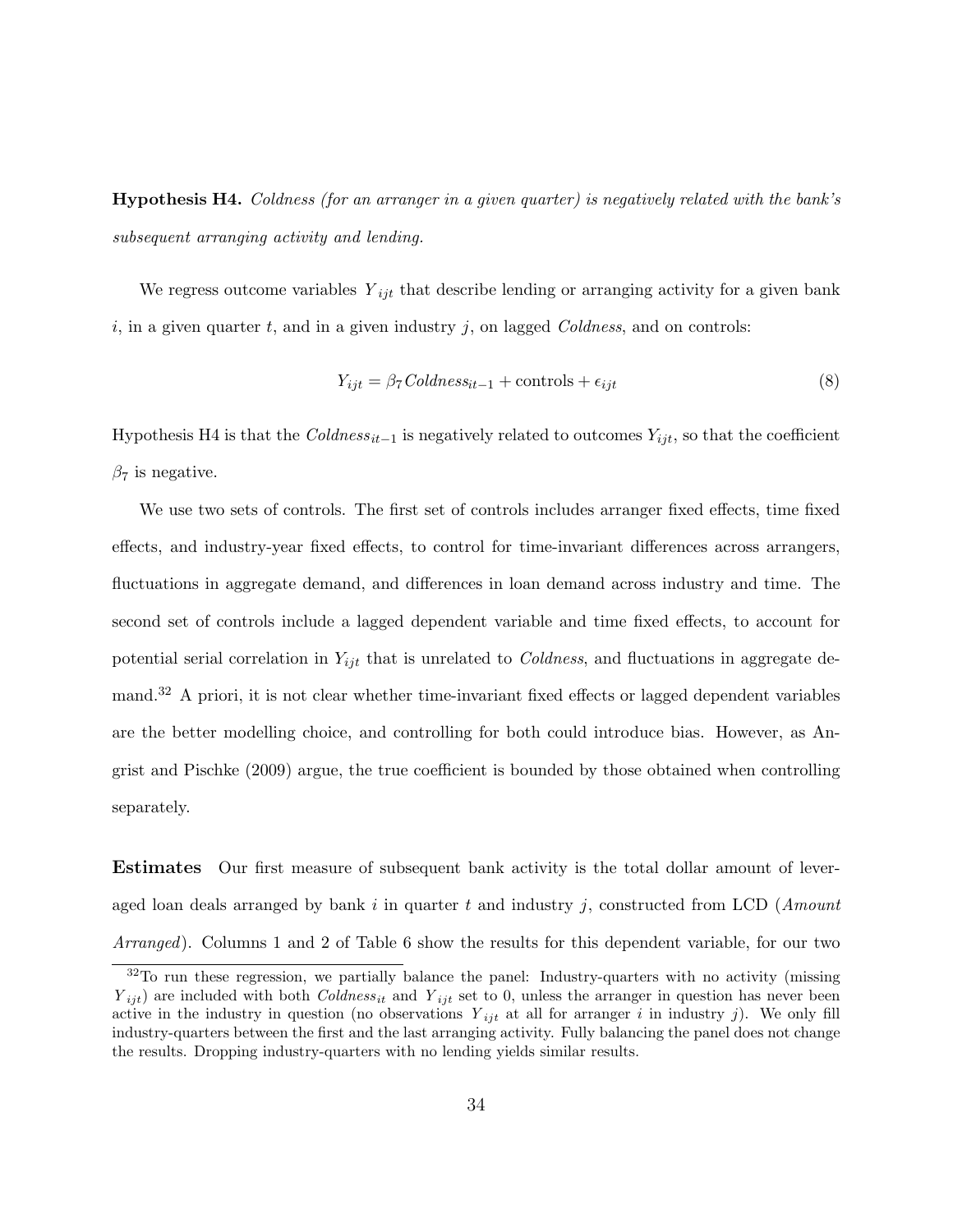## Table 6 Coldness, arranging activity, and lending

Regressions at the arranger-quarter-industry level of Amount Arranged (dollar amounts from LCD) and CL Amount (dollar amounts of new credit line participations in deals arranged by other banks for which the bank in question is not the arranger, from SNC), on lagged Coldness. Coldness is defined as the difference between the dollar amount of deals with positive effective spread flex minus the dollar amount of deals with negative effective spread flex, of a given arranger, in a given quarter, in LCD. Time fixed-effects are at the syndication-quarter level.

|                                          | $\left( 1\right)$ | $\left( 2\right)$ | $\left( 3\right)$ | $\left(4\right)$ |
|------------------------------------------|-------------------|-------------------|-------------------|------------------|
|                                          | Amount Arranged   | Amount Arranged   | CL Amount         | CL Amount        |
| Net Coldness <sub><math>t-1</math></sub> | $-0.0686***$      | $-0.0622***$      | $-0.00944***$     | $-0.0176***$     |
|                                          | (0.00884)         | (0.00929)         | (0.00223)         | (0.00236)        |
| Amount Arranged <sub>t-1</sub>           |                   | $0.381***$        |                   |                  |
|                                          |                   | (0.0230)          |                   |                  |
| CL Lending $_{t-1}$                      |                   |                   |                   | $0.508***$       |
|                                          |                   |                   |                   | (0.0244)         |
| Arranger FE                              | Yes               | No                | Yes               | $\rm No$         |
| Industry-Year FE                         | Yes               | No                | Yes               | N <sub>0</sub>   |
| Time FE                                  | Yes               | Yes               | Yes               | Yes              |
| Observations                             | 18,289            | 18,289            | 15,344            | 15,344           |
| $\,R^2$                                  | 0.311             | 0.251             | 0.509             | 0.383            |

Standard errors in parentheses

SEs clustered by quarter

\*  $p < 0.10$ , \*\*  $p < 0.05$ , \*\*\*  $p < 0.01$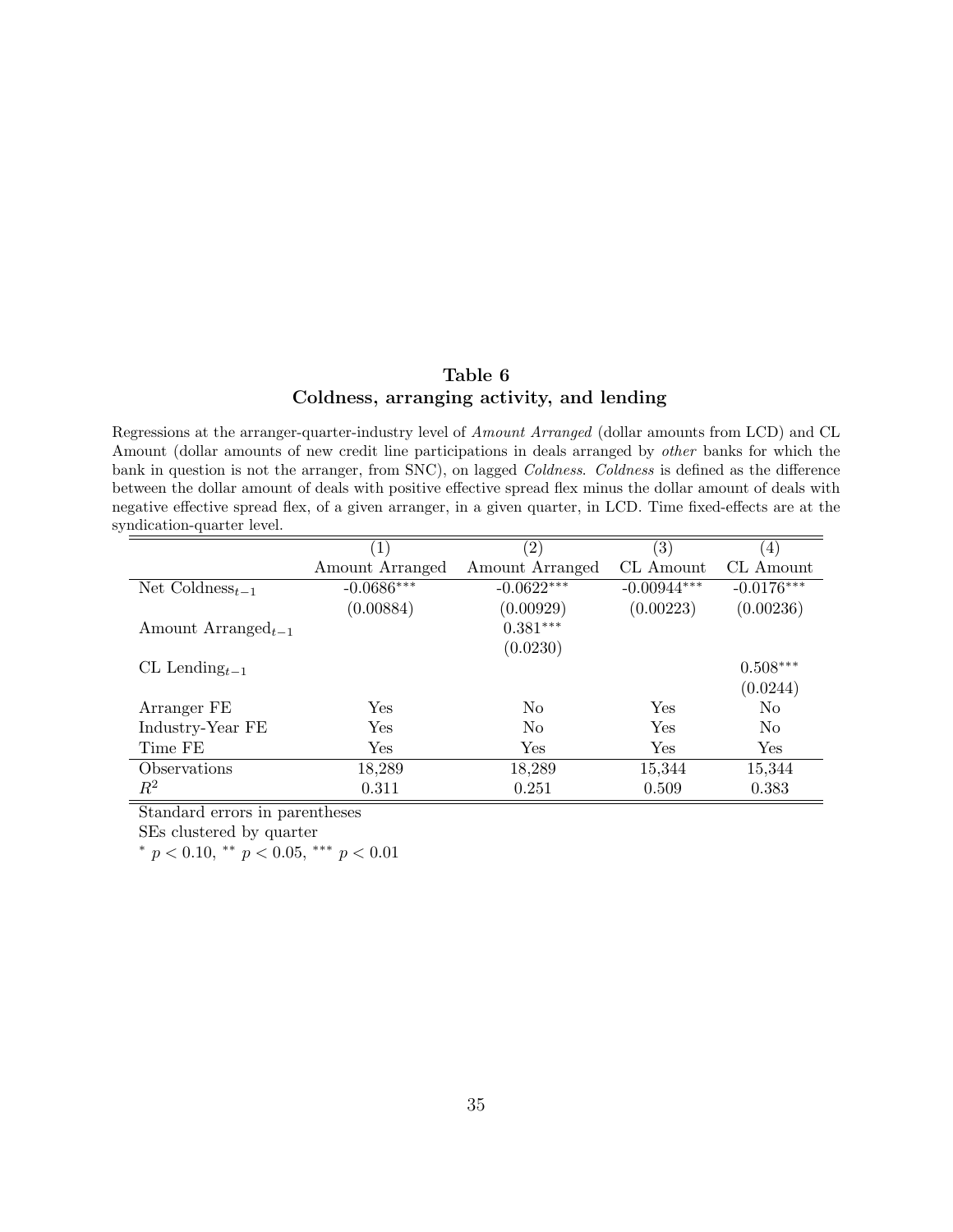sets of controls, respectively. The effect of lagged *Coldness* on *Amount Arranged* is negative and significant in both specifications, and the magnitude of the coefficient is similar.

We can interpret the economic magnitude of the coefficient in column (1) and (2) as follows: For the average bank in our sample, a one-standard-deviation increase in *Coldness* is associated with a drop of about 12-13% in the amount it arranges in the following quarter. More specifically, the quarterly standard deviation of Coldness is about \$663m. So, a coefficient of -6.22% (to take the example of Column 2) implies a drop of about \$41m in the amount arranged per industry. The average number of industries across which deals are arranged is about 7. So, we get a total drop, across industries of about \$287m per quarter, which represents 12% of the total amount arranged per quarter by the average bank (\$2,415m).

We believe that our "cold-deal-channel" hypothesis is a plausible interpretation of these results: cold deals erode a bank's regulatory capital, which makes it less able (and/ or willing) to support arranging activities going forward. However, although we control for potential aggregate and industry-wide fluctuations in demand for arranging services, we cannot rule out that our estimates are picking up autocorrelated, bank-specific fluctuations in demand for arranging services. For instance, potential borrowers might view a bank as lacking in diligence if this bank experiences many cold deals in one quarter, and then be reluctant to have their deals arranged by this bank in the next quarter.

This is a concern that we cannot address directly when using arranging activity as a left-hand side variable. But we can look at future activities of the bank that are not directly related to their arranging activity, such as lending via "unrelated" credit lines: Even if cold loans imply that a bank is an incompetent arranger of loans, that does not mean that a borrower would object to the bank holding a share in their credit line, provided that the credit line is arranged by a *different*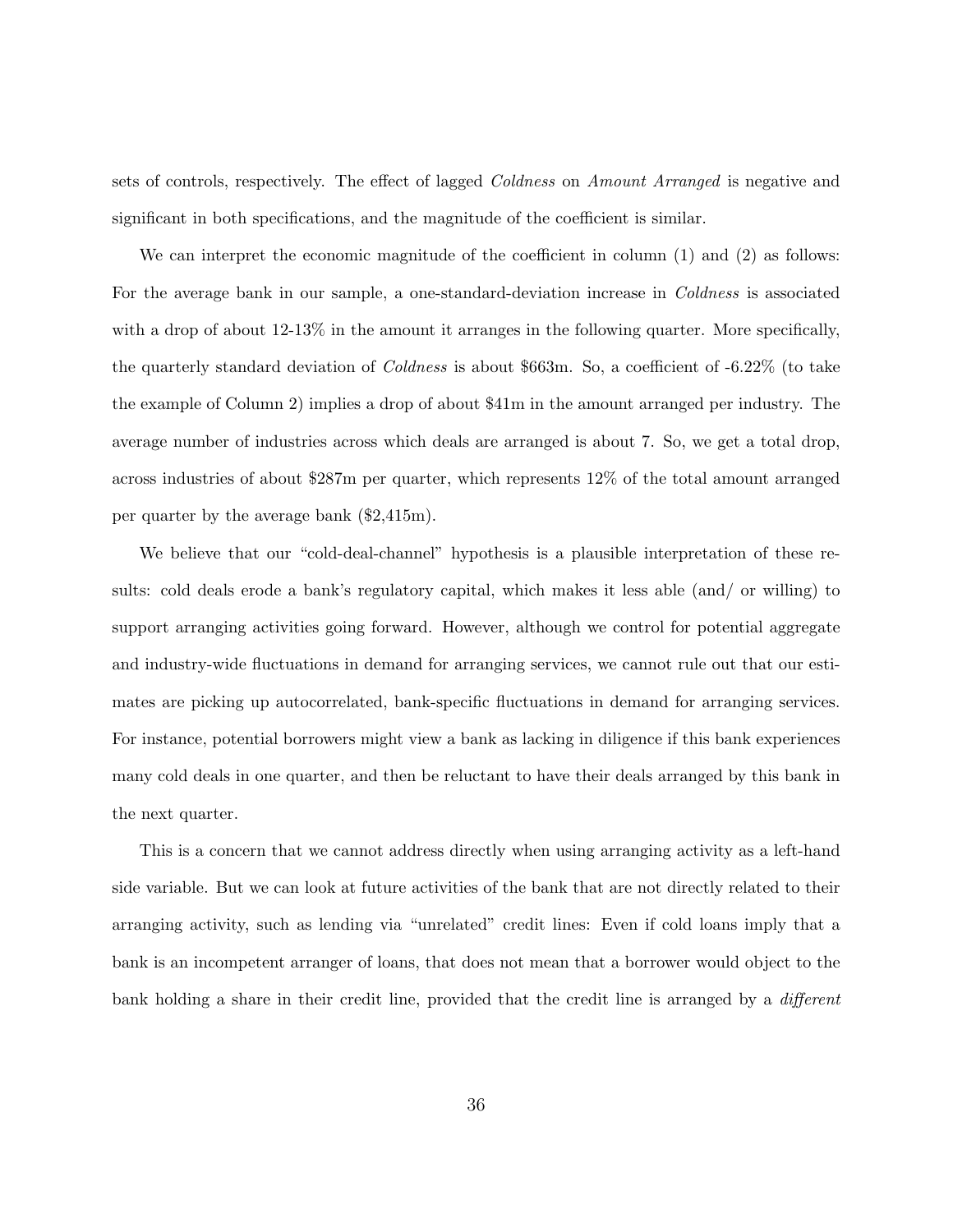bank.<sup>33</sup> For borrowers to object, competence in arranging loans would have to be related to its ability to honor its commitments under a credit line. While we cannot rule this out, we find this interpretation less plausible.

To construct a measure of lending under unrelated credit lines, which we refer to as CL Lending, by hand-matching arrangers in LCD to SNC. To do so, we restrict ourselves to the more active arrangers. We define these as arrangers who arranged loans in at least half of all quarters in the LCD data. This leaves us with the 17 active arrangers who together account for 88 percent of the leveraged term loan market.<sup>34</sup> Columns 3 and 4 of Table 6 show the results for this dependent variable. The effect of lagged *Coldness* is negative and significant in both specifications, although this time, the magnitude of coefficients differs depending on the set of controls. (As noted above, Angrist and Pischke (2009) argue that the true effect should be bracketed by the two estimates.)

We can interpret the economic magnitude of the coefficient in column (3) and (4) as follows: For the average bank in our sample, a one-standard-deviation increase in *Coldness* is associated with a drop of about  $4-8\%$  in the amount of new participations by this arranger in unrelated credit lines in the following quarter. More specifically, the quarterly standard deviation of Coldness is here about \$952m (by construction, in the hand-matched sample, the average bank is more active). So, a coefficient of -1.76% (to take the example of Column 4) implies a drop of about \$17m in lending via unrelated credit lines. As before, this number is per industry (and there are here 11 industries on average that the arranger lends to). So, this makes for a total drop of about \$187m per quarter, or 8% of the corresponding average total lending (\$2,476m). The effect is economically significant and suggests, according to our interpretation, a meaningful spillover from pipeline risk in leveraged loans to other lending markets. Put simply: the results are also consistent with our

<sup>33</sup>Looking at unrelated term loans would be less interesting since such loans are typically distributed to institutional investors rater than other banks

<sup>&</sup>lt;sup>34</sup>As noted above, one caveat is that the SNC only reports loan shares as of December 31st of the reporting year. We assign the year-end loan share to the respective origination quarter.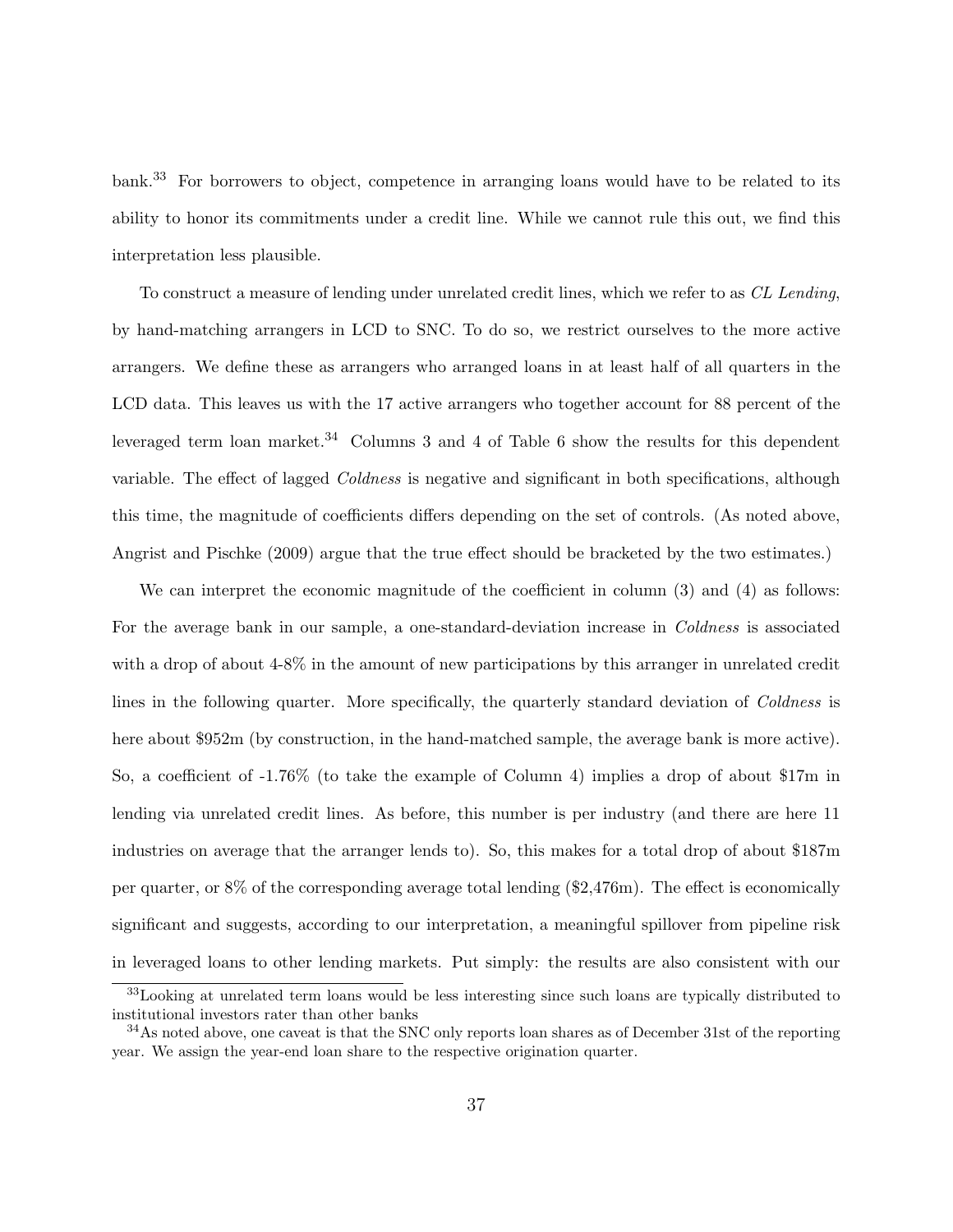cold-deal-channel hypothesis.<sup>35</sup>

We note, however, that we may be overestimating the effect of *Coldness* on either *Amount* Arranged or CL Lending: Arrangers may suffer from cold deals at times when other events also have a negative effect on the bank's ability to arrange and lend. Time fixed effects and industry-time fixed effects control for many, but not all of such events.

For instance, suppose a bank underwrites two deals simultaneously. Furthermore, suppose there is no appetite for either deal, but while the bank manages to close the first, the second deal becomes hung and does not close. LCD only reports on deals that closed, so we would not observe the second deal in our sample. Alternatively, suppose a bank underwrites a loan and a bond that both finance the same deal, which turns out to be cold. LCD only covers loans, so we would not observe the problems the bank might have in selling the bond. In either case, we would underestimate the true coldness, and would attribute all of the subsequent drop in arranging and lending to the part of coldness that we observe, which is only the "tip of the iceberg." Our estimates would be too large, but we would still be picking up an effect of deal coldness.

As noted in the introduction, regulators are asserting that arranging activities of some banks represent a macroprudential concern. Pipeline risk and our cold-deal-channel hypothesis provide a potential rationale for these concerns. A limitations of our data is that we do not observe the actual guarantees given by arrangers to borrowers. Underwriting agreements are confidential, and, to the best of our knowledge, regulators do not systematically collect information on such agreements. Our analysis suggests that doing so would be very useful for quantifying pipeline risk ex-ante. Constructing a pipeline risk indicator on the basis of such information would (i) allow regulators to

<sup>35</sup>In Appendix D.4, we show that magnitudes and significance of the coefficients for neither of our two dependent variables are driven by the period of the global financial crisis in 2008 and 2009. In unreported results, we also confirmed that the estimates are essentially unchanged when controlling for time-varying arranger characteristics such as leverage, return on assets, size, and market-to-book ratios (measured as the log of assets). (Plosser and Santos (2018), for instance, use these variables to proxy for regulatory capital ratios.)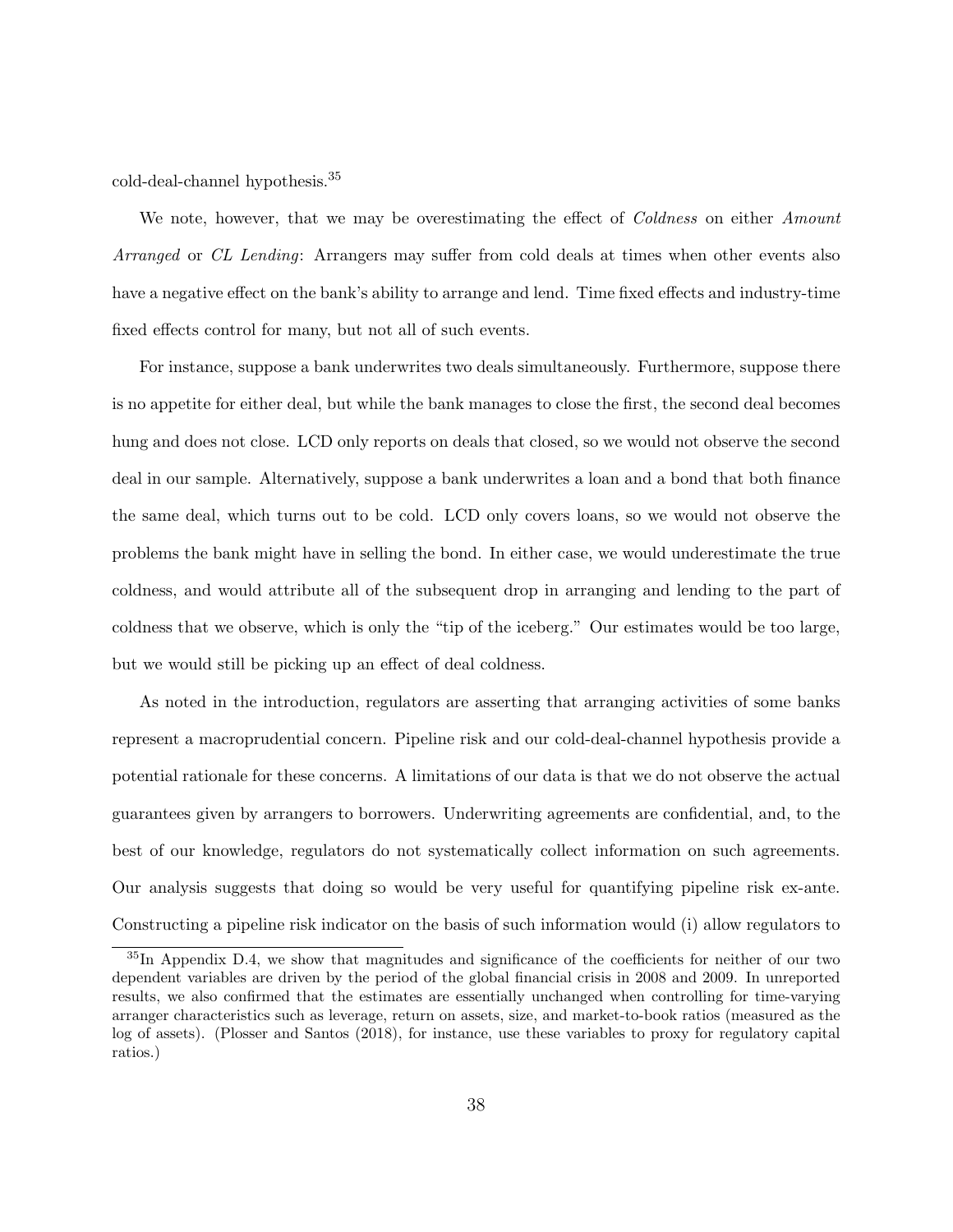actively monitor pipeline risk at the bank and the aggregate level; (ii) inform the severity chosen for stress-test scenarios; and (iii) be a relevant input to specific capital charges that could (and probably should) apply to loans in the pipelines of banks.

# 7 Conclusion

We use novel data to study the syndication of leveraged term loans. We show that (i) demand discovery is a key economic function of arrangers of leveraged loans, and that, (ii) arrangers end up retaining a larger fraction of the cold, less desirable loans. We argue that such retention reflects pipeline risk and stands in sharp contrast with the retention that is often emphasized in the literature, namely retention that commits to monitoring (Sufi, 2007).

The data also suggests that adverse realizations of pipeline risk may reduce the ability and willingness of banks to engage in lending or arranging activities going forward.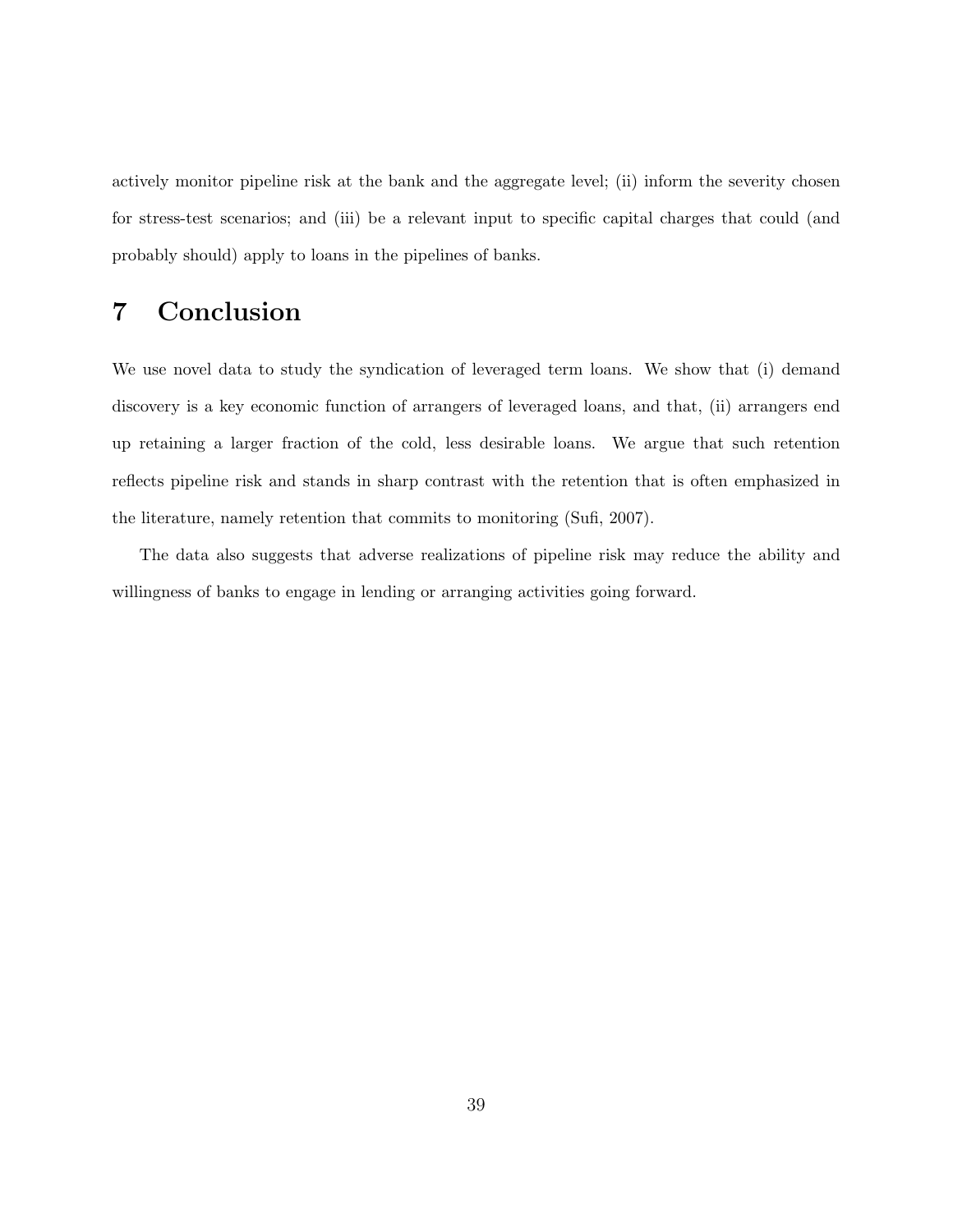## References

- Admati, A. R., P. M. DeMarzo, M. F. Hellwig, and P. Pfleiderer, 2018, "The Leverage Ratchet Effect," The Journal of Finance, 73, 145–198.
- Angbazo, L. A., J. Mei, and A. Saunders, 1998, "Credit spreads in the market for highly leveraged transaction loans," Journal of Banking & Finance, 22, 1249–1282.
- Angrist, J. D., and J.-S. Pischke, 2009, Mostly Harmless Econometrics: An Empirist's Companion, Princeton University Press, Princeton.
- Aramonte, S., S. J. Lee, and V. Stebunovs, 2015, "Risk Taking and Low Longer-term Interest Rates: Evidence from the U.S. Syndicated Loan Market," Finance and economics discussion series 2016-068, Washington: Board of Governors of the Federal Reserve System.
- Bahaj, S., and F. Malherbe, 2018, "The Forced Safety Effect: How Higher Capital Requirements Can Increase Bank Lending," .
- Benmelech, E., J. Dlugosz, and V. Ivashina, 2012, "Securitization without adverse selection: The case of CLOs," Journal of Financial Economics, 106, 91–113.
- Benveniste, L. M., and P. A. Spindt, 1989, "How investment bankers determine the offer price and allocation of new issues," Journal of Financial Economics, 24, 343–361.
- Berg, T., A. Saunders, and S. Steffen, 2016, "The Total Cost of Corporate Borrowing in the Loan Market: Don't Ignore the Fees," Journal of Finance, 71, 1357–1392.
- Biais, B., and A. M. Faugeron-Crouzet, 2002, "IPO Auctions: English, Dutch,... French, and Internet," Journal of Financial Intermediation, 11, 9–36.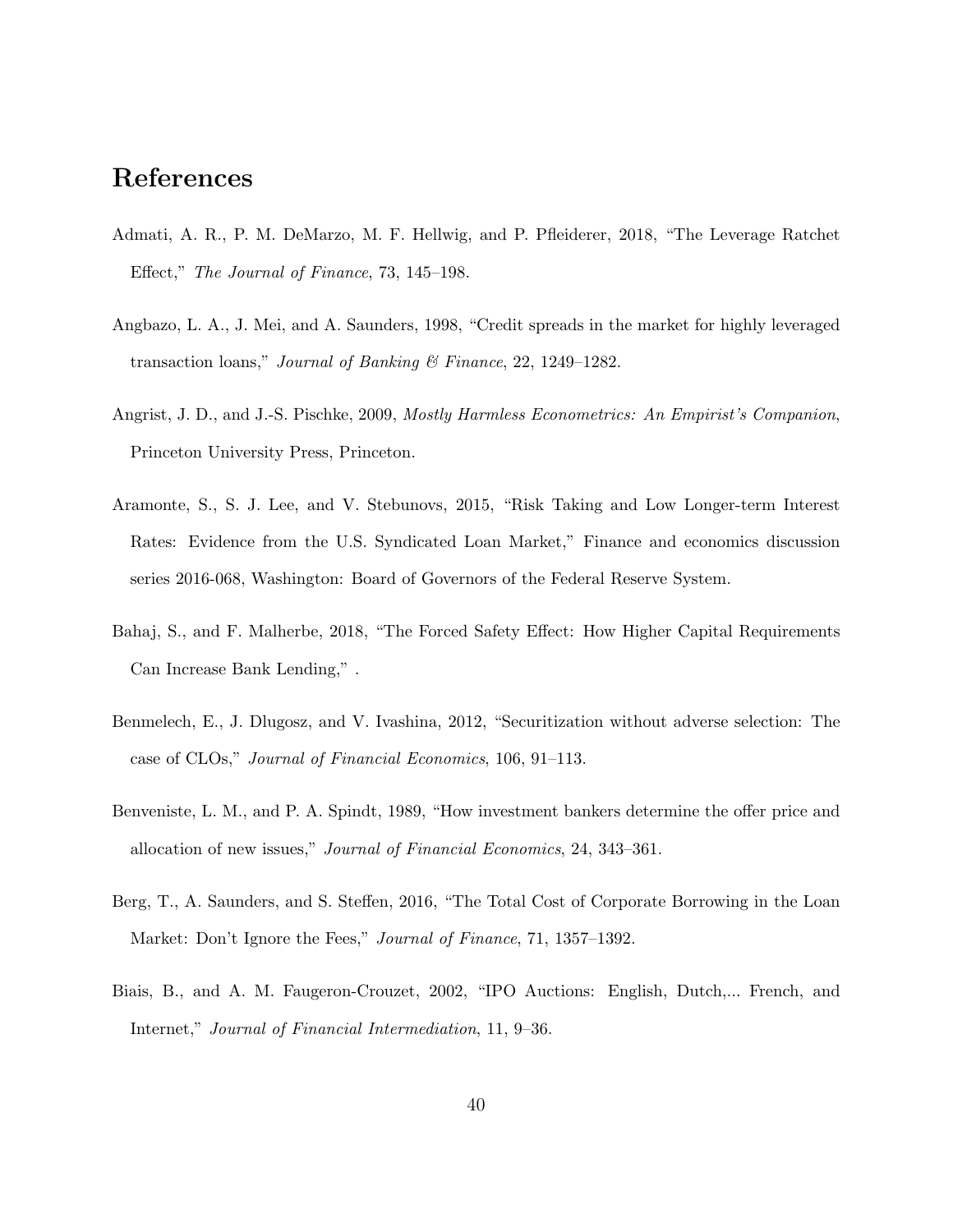- Bord, V. M., and J. A. C. Santos, 2012, "The Rise of the Originate-to-Distribute Model and the Role of Banks in Financial Intermediation," Federal Reserve Bank of New York Economic Policy Review,  $18, 21 - 34.$
- Brunnermeier, M. K., 2009, "Deciphering the Liquidity and Credit Crunch 2007-2008," Journal of Economic Perspectives, 23, 77–100.
- Cai, J., A. Saunders, and S. Steffen, 2016, "Syndication, Interconnectedness, and Systemic Risk," Working Paper.
- Cai, N. K., J. Helwege, and A. Warga, 2007, "Underpricing in the Corporate Bond Market," Review of Financial Studies, 20, 2021–2046.
- Cornelli, F., and D. Goldreich, 2001, "Bookbuilding and strategic allocation," Journal of Finance, 56, 2337–2369.
- Cornelli, F., and D. Goldreich, 2003, "Bookbuilding: How Informative Is the Order Book?," Journal of Finance, 58, 1415–1443.
- Dennis, S. A., and D. J. Mullineaux, 2000, "Syndicated Loans," Journal of Financial Intermedia*tion*,  $9, 404 - 426$ .
- Drucker, S., and M. Puri, 2009, "On Loan Sales, Loan Contracting, and Lending relationships," Review of Financial Studies, 22, 2835–2872.
- Ellis, K., M. Roni, and M. O'Hara, 2000, "When the Underwriter Is the Market Maker: An Examination of Trading in the IPO Aftermarket," Journal of Finance, 55, 1039–1074.
- Esty, B. C., 2003, "Chase's Strategy for Syndicating the Hong Kong Disneyland Loan (A)," Harvard Business School Case Study 9-201-072.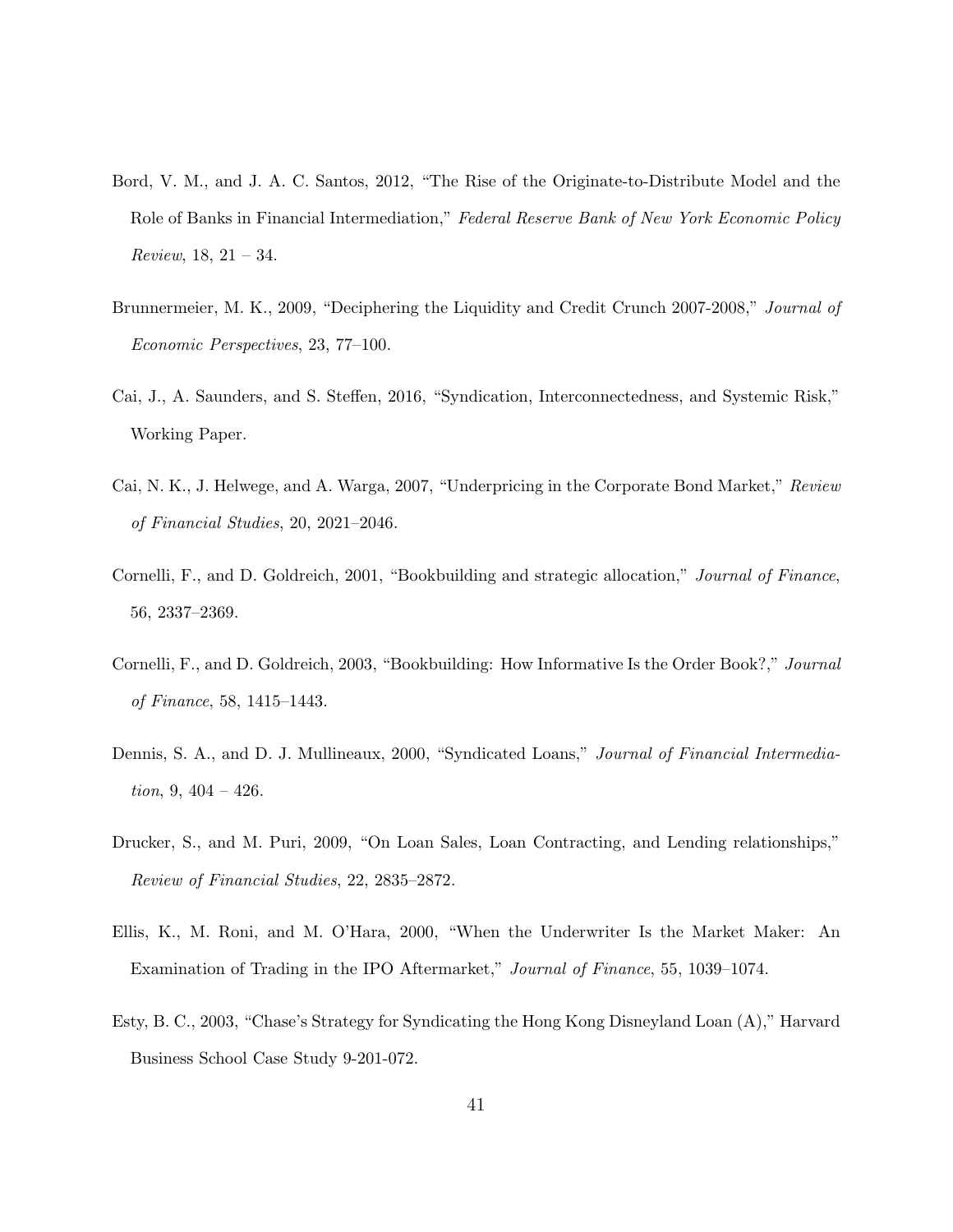- Guesnerie, R., and J.-J. Laffont, 1984, "A complete solution to a class of principal-agent problems with an application to the control of a self-managed firm," Journal of Public Economics, 25, 329–369.
- Gustafson, M., I. Ivanov, and R. Meisenzahl, 2016, "Bank Monitoring: Evidence from Syndicated Loans," Working Paper.
- Hanley, K. W., 1993, "The underpricing of initial public offerings and the partial adjustment phenomenon," Journal of Financial Economics, 34, 231–250.
- Irani, R., and R. Meisenzahl, forthcoming, "Loan Sales and Bank Liquidity Management: Evidence from a U.S. Credit Register," Review of Financial Studies.
- Ivashina, V., 2009, "Asymmetric information effects on loan spreads," Journal of Financial Economics, 92, 300 – 319.
- Ivashina, V., and D. Scharfstein, 2010, "Loan Syndication and Credit Cycles," American Economic Review, 100, 57–61.
- Ivashina, V., and Z. Sun, 2011, "Institutional demand pressure and the cost of corporate loans," Journal of Financial Economics, 99, 500 – 522.
- Jenkinson, T., and A. Ljungqvist, 2001, *Going Public: The Theory and Evidence on How Companies* Raise Equity Finance, Oxford University Press, Oxford, UK, 2nd edn.
- Keys, B. J., A. Seru, and V. Vig, 2012, "Lender Screening and the Role of Securitization: Evidence from Prime and Subprime Mortgage Markets," Review of Financial Studies, 25, 2071–2108.
- Lowry, M., R. Michaely, and E. Volkova, 2017, "Initial Public Offering: A Synthesis of the Literature and Directions for Future Research," Working Paper.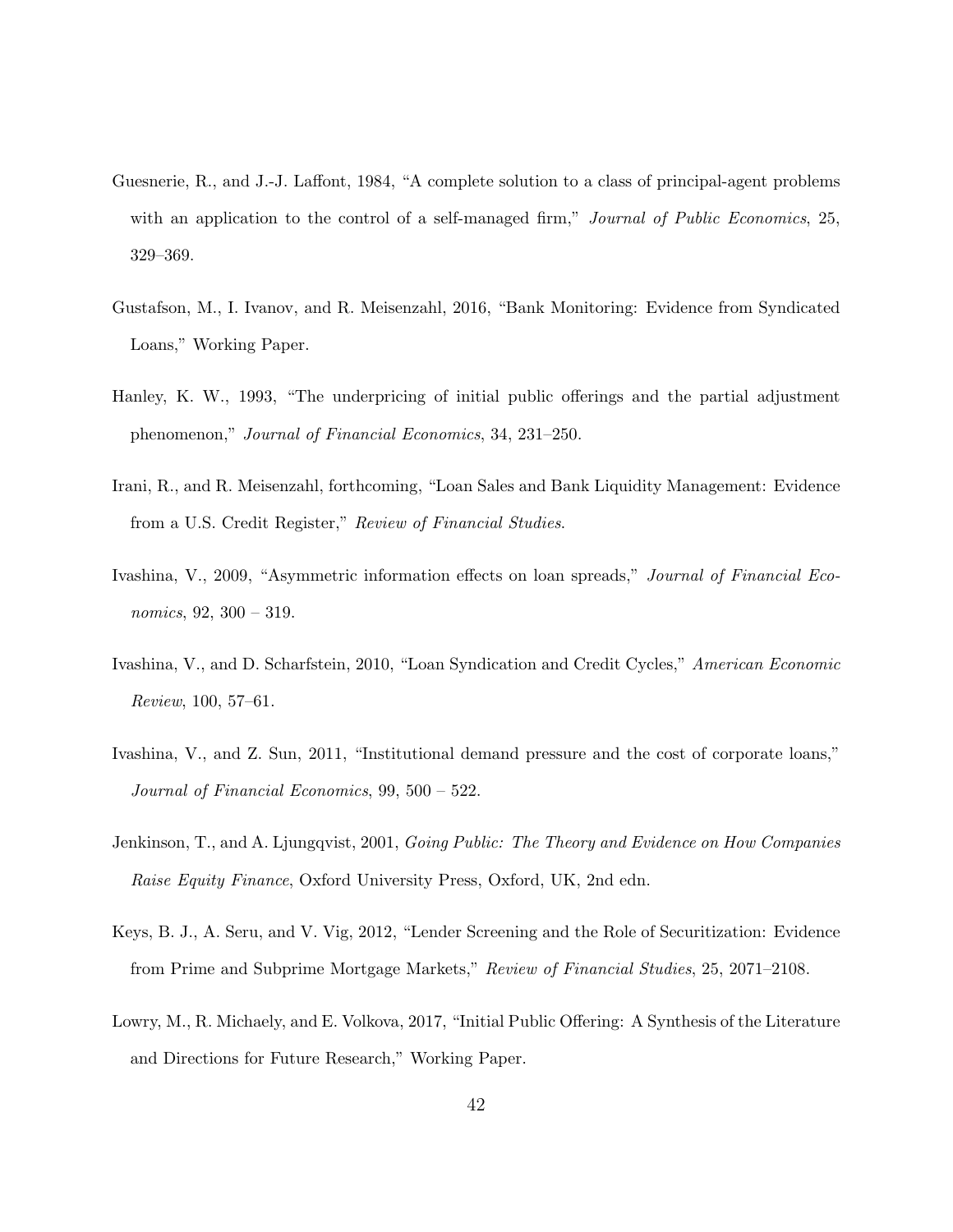- Maskin, E., and J. G. Riley, 1984, "Monopoly with incomplete information," Rand Journal of Economics, 15, 171–196.
- Myers, S. C., 1977, "Determinants of Corporate Borrowing," Journal of Financial Economics, 5, 147–175.
- Neuhann, D., and F. Saidi, 2016, "Bank Deregulation and the Rise of Institutional Lending," Working Paper.
- Plosser, M. C., and J. a. A. C. Santos, 2018, "Banks' Incentives and Inconsistent Risk Models," Review of Financial Studies, 31, 2080–2112.
- Sufi, A., 2007, "Information Asymmetry and Financing Arrangements: Evidence from Syndicated Loans," Journal of Finance, 62, 629–668.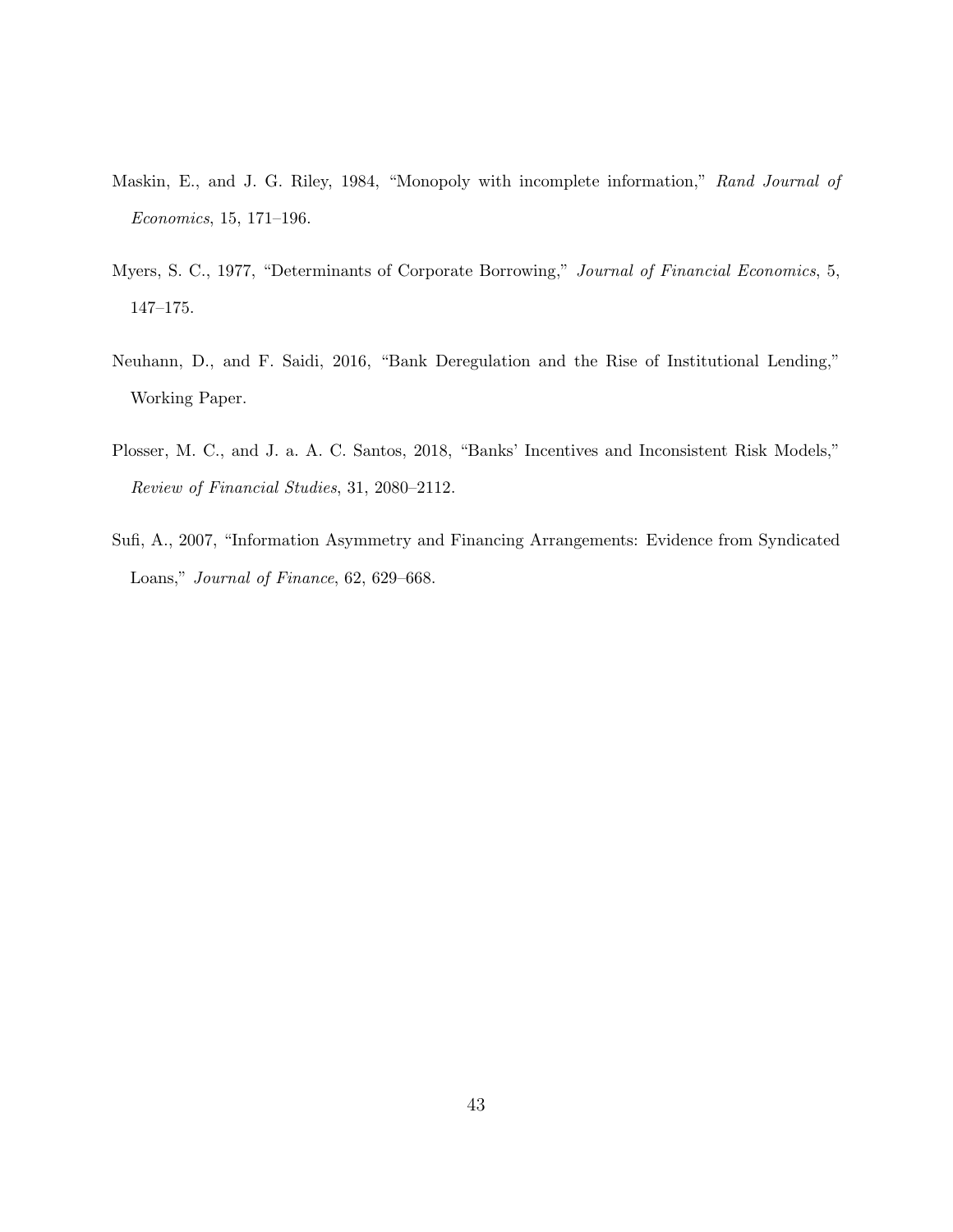# Appendix

## A Anecdotal Evidence on Pipeline Risk

In this appendix, we present some anecdotal evidence on pipeline risk.

- In February 2008 the syndication of \$14 billion debt used to finance the buy-out of Harrah's Entertainment by Apollo Management and Texas Pacific Group collapsed. The group of banks syndicating the loan were not able to sell the leveraged buy-out debt to third parties. The unsold debt remained on the banks' books, which in turn led to a sizable loss at a time when banks were already holding more than \$150 billion of unsyndicated, mostly LBO-related debt.<sup>36</sup>
- In November 2010, Sports Authority refinanced a \$275 million bullet term loan that paid LIBOR + 225bps and had no LIBOR floor with a new, \$300m bullet term loan. The arranger, BofA Merrill Lynch, originally priced the loan at LIBOR  $+$  525bps-550bps along with a 1.5% LIBOR floor and a discount of 1-2%. However, due to low demand the terms had to be adjusted to  $LIBOR + 600bps$  with a discount of  $3\%$ . Concurrently, the cell phone insurance provider Asurion had to sell debt with a discount of 4%, substantially higher than the initially proposed discount of 1%, and also higher than underwritten discount limit of the Barclays-led syndicate.<sup>37</sup>
- In 2013, arrangers for the loan financing the buyout of Rue21 were on the hook for \$780 million and stood to lose up to \$100 million due to having to slash prices to place the underwritten

<sup>36</sup>"Loan market in 'disarray' after Harrah's upset," Financial Times, February 4, 2008, available at http: //www.ft.com/cms/s/0/645de070-d2c3-11dc-8636-0000779fd2ac.html.

<sup>37</sup>"Covenant-lite loans are back but investors hope to limit mistakes of the past" Financial Times, November 24, 2010, available at http://www.ft.com/cms/s/2/a242e5d0-f812-11df-8d91-00144feab49a.html.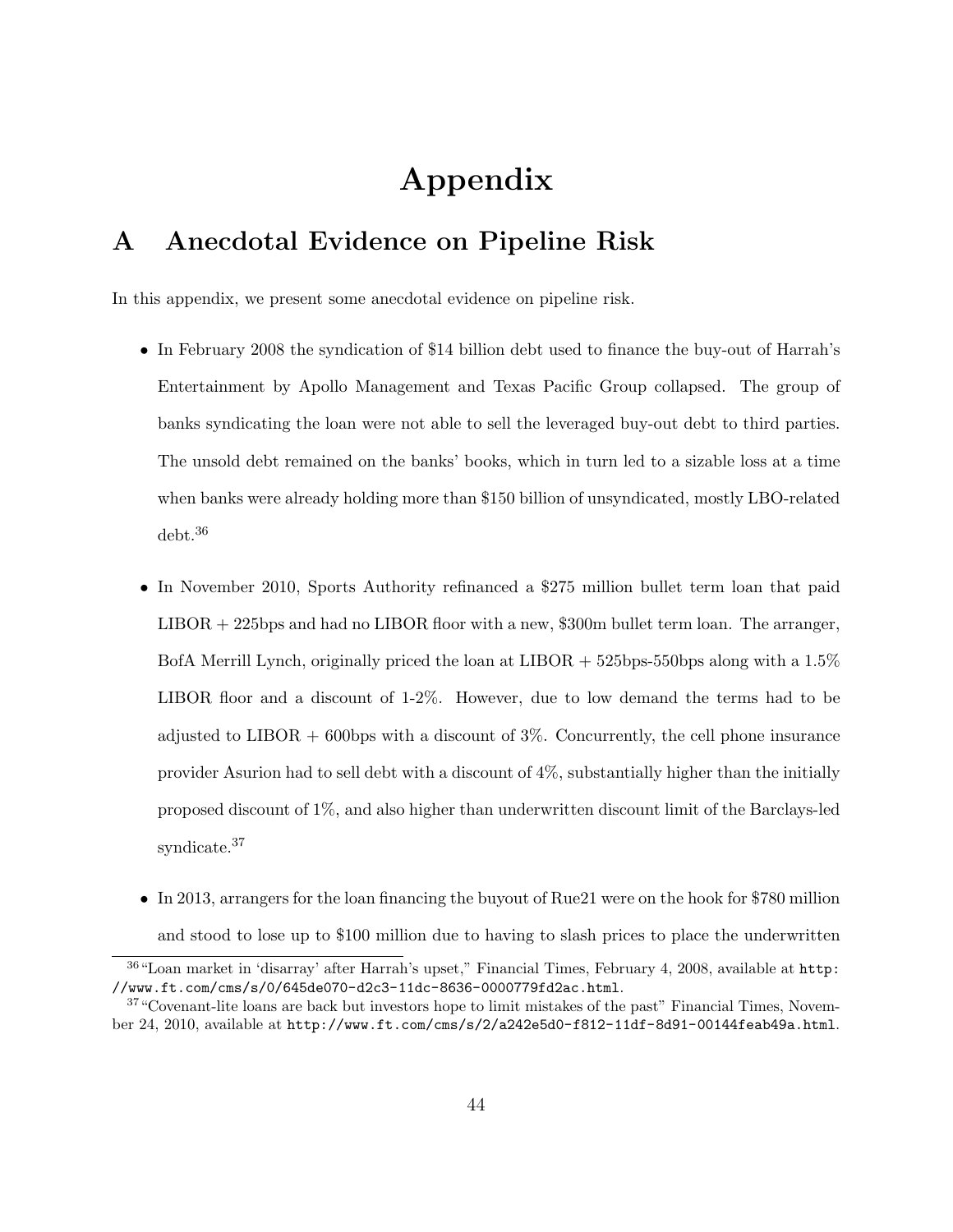loan with institutional investors.<sup>38</sup>

- In October 2015, arrangers for the \$1.2 billion loan financing the buyout of FullBeauty were struggling to sell it.<sup>39</sup> According to the LCD data, placing this loan required an increase in the discount of 7.5% of face value.
- In November 2015, Carlyle Group's buyout of Veritas collapsed when the arrangers, Bank of America Merrill Lynch and Morgan Stanley, could not place the LBO debt. One of the first adjustments the banks offered was to cut the size of the term loan B to \$1.5 billion from \$2.45 billion - moving \$ 250 million to bonds and retaining \$700 million themselves. With the new spreads well outside the initial range, investors knew the banks were on the hook. However, this offer did not sway investors. The underwriters then tried to sweeten the deal by raising the spread and offering a steeper discount of 5%. When even these terms did not attract investors, the banks bumped up the discount to 10%. After these efforts failed, the financing was subsequently pulled.<sup>40</sup> According to information provided to us by practitioners, the loans were not syndicated, but in the end had to be originated, so that the arrangers ended up with very large shares.
- In June 2019, Deutsche Bank was facing multimillion-dollar losses within its US investment banking unit after it struggled to offload two risky syndicated loans it had underwritten, both to back LBOs. In the end, the two deals priced at 90 and 95 cents on the dollar, respectively. The Financial Times reports that the low price erased the fees that Deutsche would have earned on the transaction, but notes that it was not able to determine the exact size of the

<sup>38</sup>"Banks Seeking to Sell Rue21 Debt at a Discount; Three Banks on Hook for \$780 million in Buyout Financing," Wall Street Journal, 25 September 2013.

<sup>39</sup>"Warning for M&A: Another Debt Deal Struggles; Goldman, J.P. Morgan run up against wary investors in attempt to shed leveraged loans," Wall Street Journal, 6 Oct 2015.

 $^{40}$  "Underwriters on the hook after botched Veritas deal" Reuters, November 20, 2015, available at  $\text{http:}$ //www.reuters.com/article/veritas-ma-carlyle-group-debt-idUSL8N13D3Z620151120.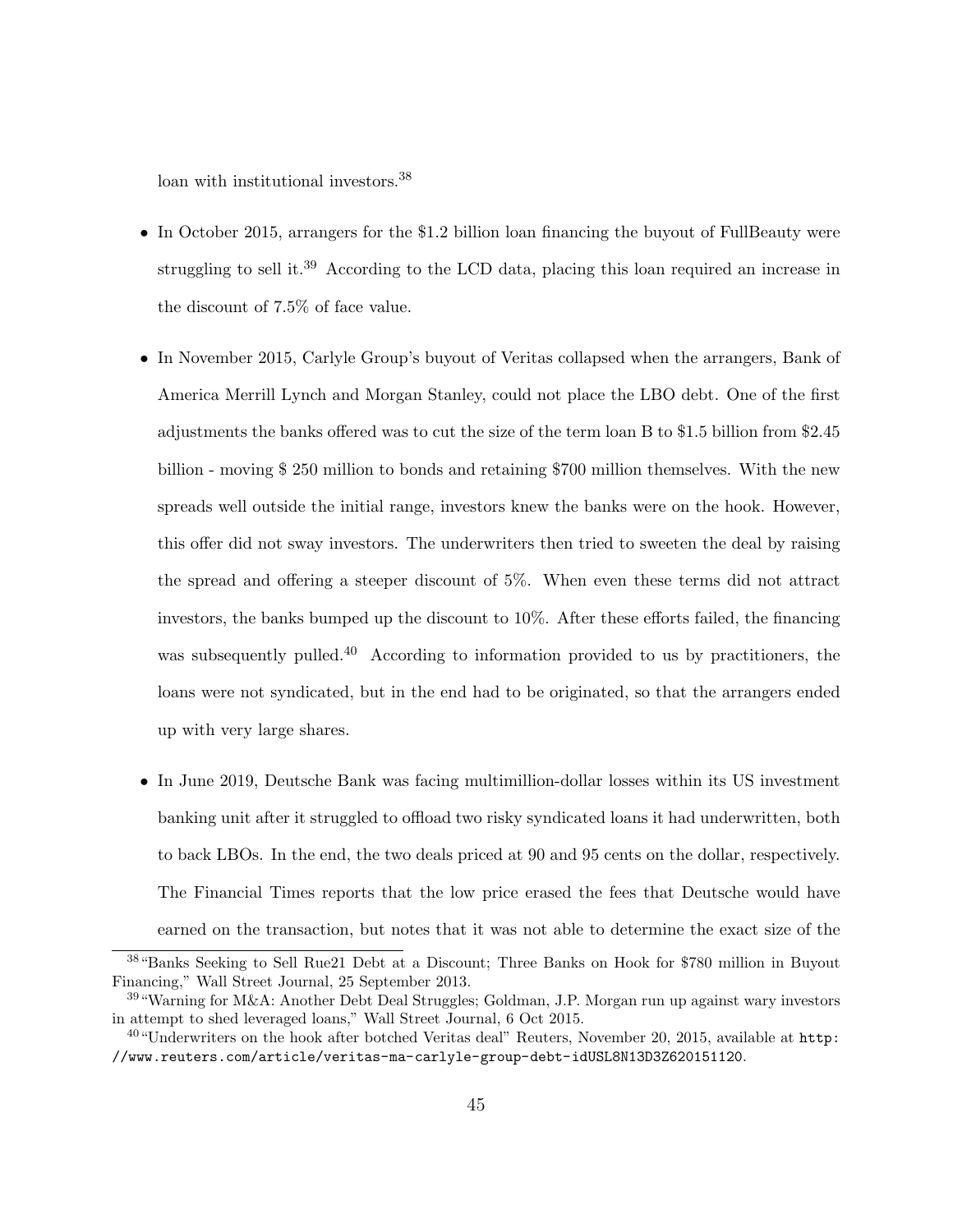$\ensuremath{\operatorname{loss}}\xspace,41$ 

<sup>&</sup>lt;sup>41</sup> "Deutsche faces big hits on US leveraged-loan losses. German bank forced to accept discounts on a pair of risky loans it had underwritten," Financial Times, June 25, 2019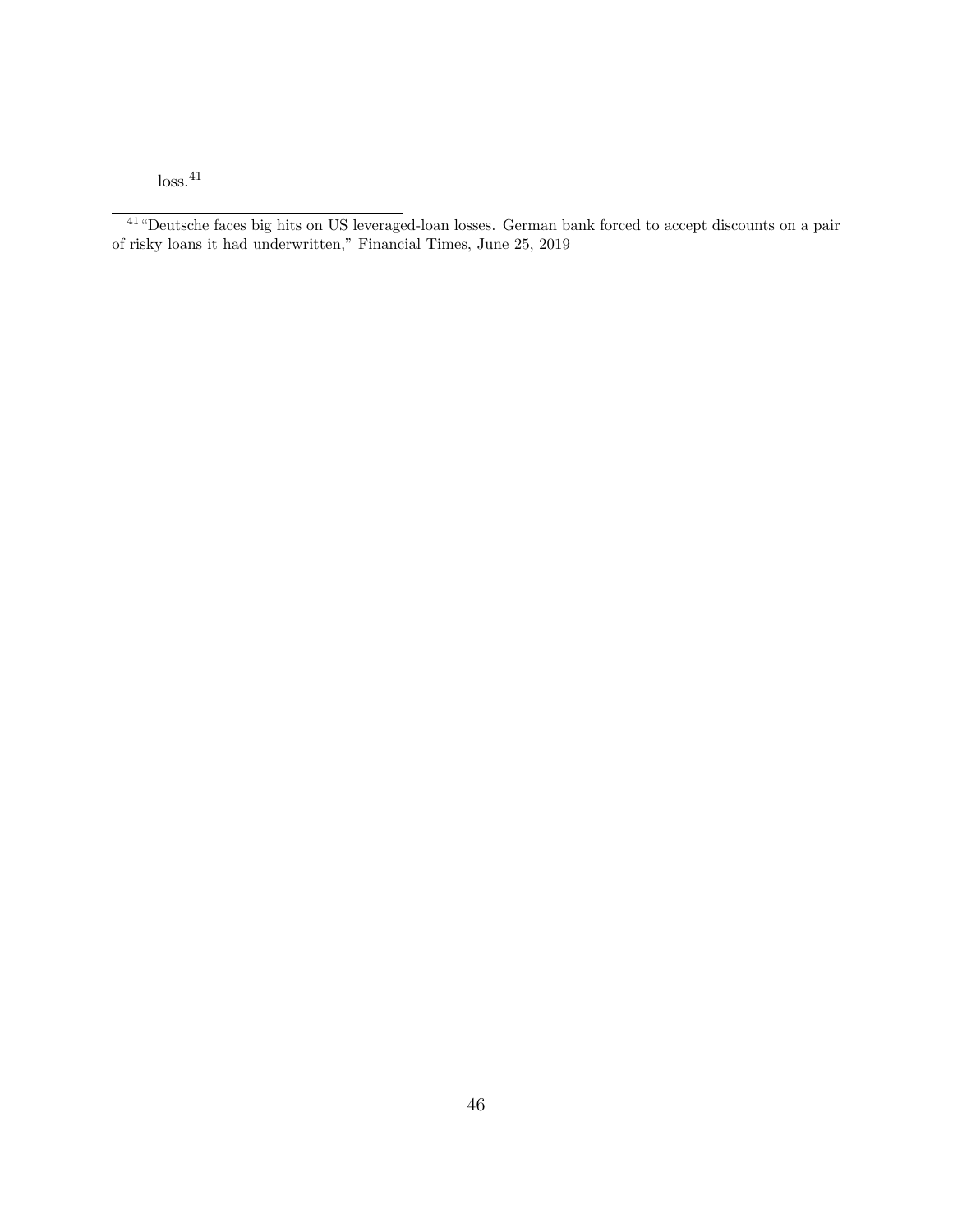# B Additional Description of the Data

### B.1 How and when are loans flexed?

Starting with all 11,658 deals in LCD with a single deal purpose and a single lead arranger, we plot the fraction of these deals for which effective spreads and amounts are flexed up or down by year in Figure 2. We can see in panel (a) that effective spreads are flexed frequently (30-55 percent of deals per year). Panel (b) indicates that amounts were unlikely to be flexed before the crisis, but that this practice has changed since the crisis; they are now flexed in about 20-35% of deals.







### Figure 2. Average up and down flex by year

Fraction of deals in our sample in a given year for which effective spreads and amounts are flexed up or down. Effective spreads are flexed frequently. Amounts were not flexed before the financial crisis, but are now being flexed, reflecting a change in market practice.

Flexing an OID up or flexing a spread up both make a loan more attractive to investors. Do arrangers tend to flex OID and spread in the same direction or in opposite directions? Table 7 indicates that spreads are more likely to be flexed, and that when OIDs are flexed, they are flexed in the same direction as spreads. According to practitioners, arrangers primarily flex to meet investors' demand for yield (as defined in Equation (1)). They often start by increasing the spread,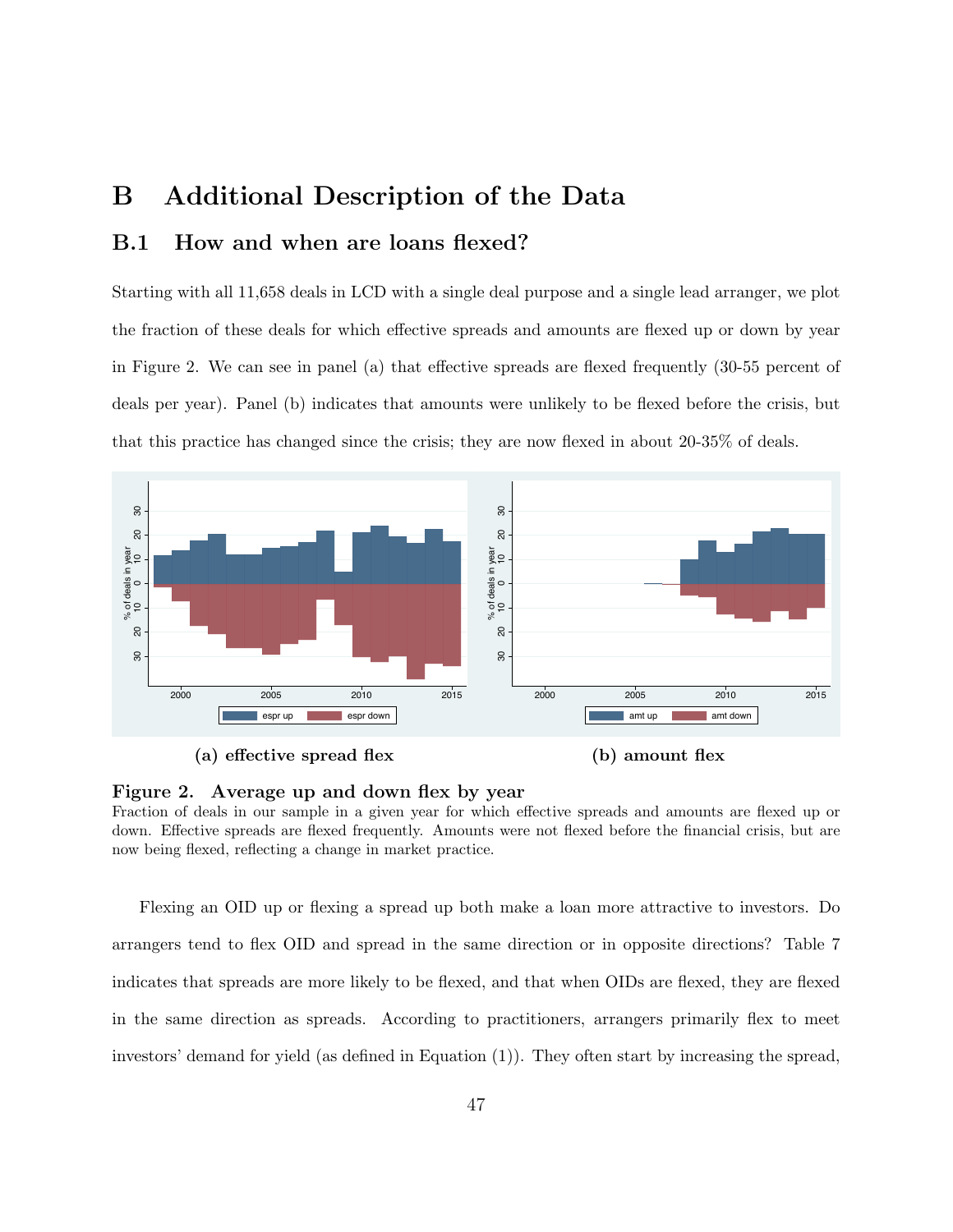but, if necessary, eventually prefer to generate further increases in the yield via increases in the discount rather than by increases in the spread. This is because a very high spread can generate substantial prepayment risk.<sup>42</sup>

### Table 7 Relation between discount and spread flex

Fraction of deals in our sample in which we observe spreads/ discounts being flexed down  $(\downarrow)$  / not being flexed  $(=)/$  being flexed up  $(†)$ , in percentage points.

|                     | $\text{discount} \downarrow$ | $\text{discount} = \text{discount} \uparrow$ |       | Total |
|---------------------|------------------------------|----------------------------------------------|-------|-------|
| spread $\downarrow$ | 13.56                        | 11.47                                        | 0.17  | 25.19 |
| $spread =$          | 10.50                        | 43.69                                        | 2.59  | 56.78 |
| spread $\uparrow$   | 0.41                         | 7.72                                         | 9.90  | 18.03 |
|                     | 24.48                        | 62.87                                        | 12.65 |       |

What determines when and whether loan terms are flexed? If the underlying reason is that the arranger does not know the ultimate demand for the loan, then we should probably observe more or bigger flexes, up and down, for loans for which demand should be harder to judge. Whether demand for a loan is harder to judge could relate to loan characteristics such as the riskiness or purpose of the loan.

We first examine flexes in spreads. To describe how in our data, the probability and direction of spread flex relate to loan characteristics, we estimate a linear probability model, in which the dependent variable is either a dummy variable that is equal to 1 if the spread was flexed, or equal to 1 if the spread was flexed up only, or equal to 1 if it was flexed down only. Explanatory variables include the log talk yield (the initial all-in yield to maturity at the beginning of the syndication process, see also Equation (1)) and dummies that indicate whether the loan is made to finance an LBO or Acquisition. We control for time-varying and market-wide institutional demand and overall risk appetite, by either including time fixed effects, or fund and CLO flows. We also control for

<sup>&</sup>lt;sup>42</sup>We were also told that accounting reasons (both on part of the lender or the borrower) could also influence the choice between providing yield via discount or spread.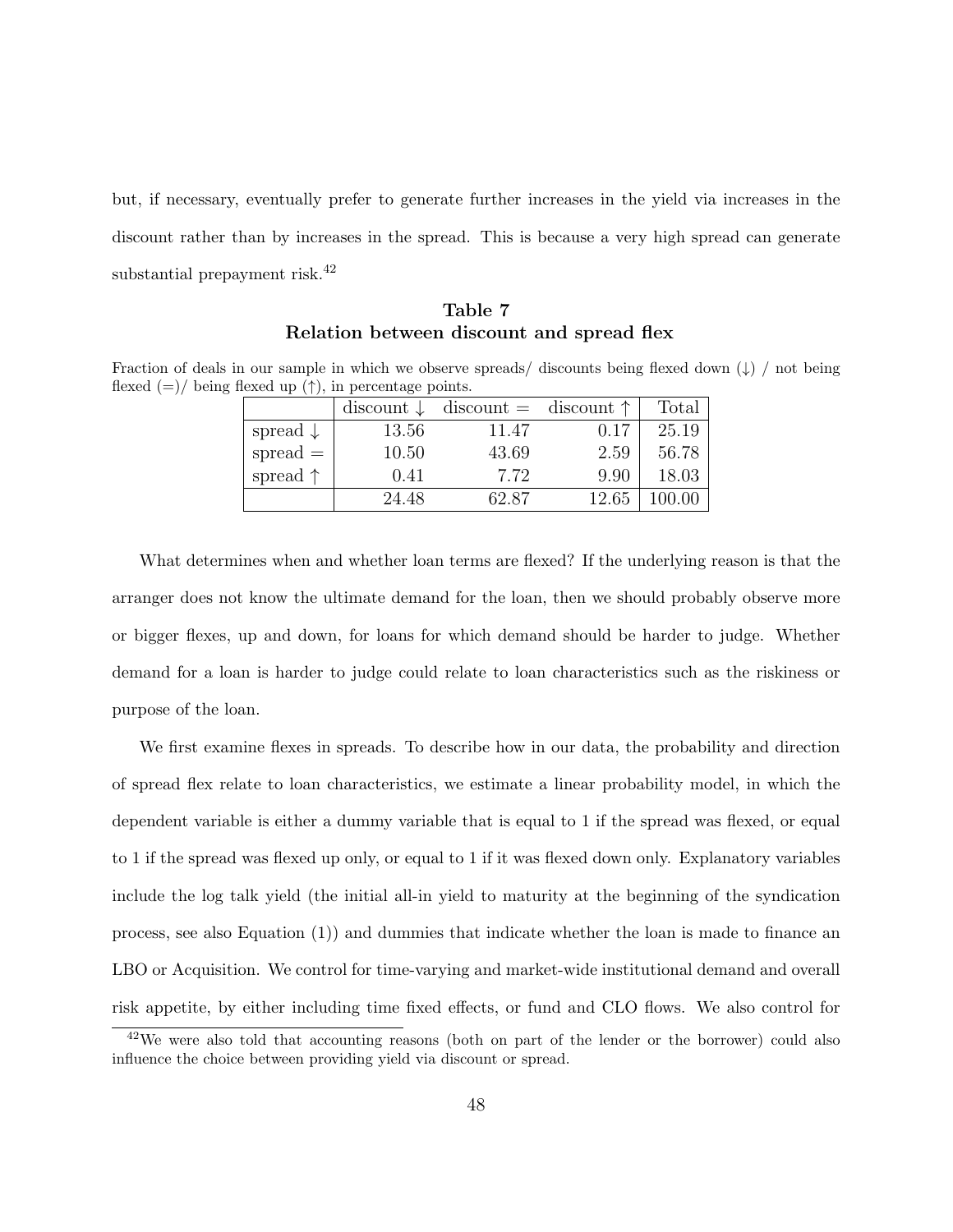additional loan characteristics including a polynomial of the loan amount, whether the deal contains a revolving credit facility, is rated, is sponsored, includes a covenant-lite facility, or includes a second lien as well as fixed effects for loan purpose, borrower industry, and lead arranger.

Table 8 shows the results from this estimation. In columns (1) and (2), it can be seen that loans with a high talk yield, or loans that finance Acquisitions or LBOs as opposed to refinancing existing loans, or that contain a revolving credit facility, are more likely to experience spread flex. A possible interpretation is that for such more complex loans, the arranger finds it harder to anticipate the true demand for the loan and, hence, adjustments occur more frequently. In columns (3) to (6), we examine the direction of spread flex, by using as dependent variables dummies which are 1 when the spread is flexed up only (flexed down only) and show that these are related to net inflows into high yield mutual funds and CLOs: In column  $(4)$ , we can see that net inflows, indicating high demand, are more likely to be associated with spreads being flexed down. In column (6), we can see that net outflows, indicating low demand, are more likely to be associated with spreads being flexed up. It is important to note that such inflows and outflows are contemporaneous and therefore not known to the lead arranger at launch.

We now turn to flexes in discounts. We first estimate a linear probability model in which the dependent variable is either a dummy variable that is equal to 1 if the discount was flexed, or equal to 1 if the discount was flexed up only, or equal to 1 if it was flexed down only. Table 9 shows the results of these estimations. As in the case of spread flex, we find that discounts are more likely to be flexed for loans with a high talk yield, or loans that finance Acquisitions or LBOs as opposed to refinancing existing loans. Again, a possible interpretation is that for such more complex loans, the arranger finds it harder to anticipate the true demand for the loan and, hence, adjustments occur more frequently. We can also see that discounts are more likely to be decreased when there are inflows into high yield mutual funds and CLOs and more likely to be increased when there are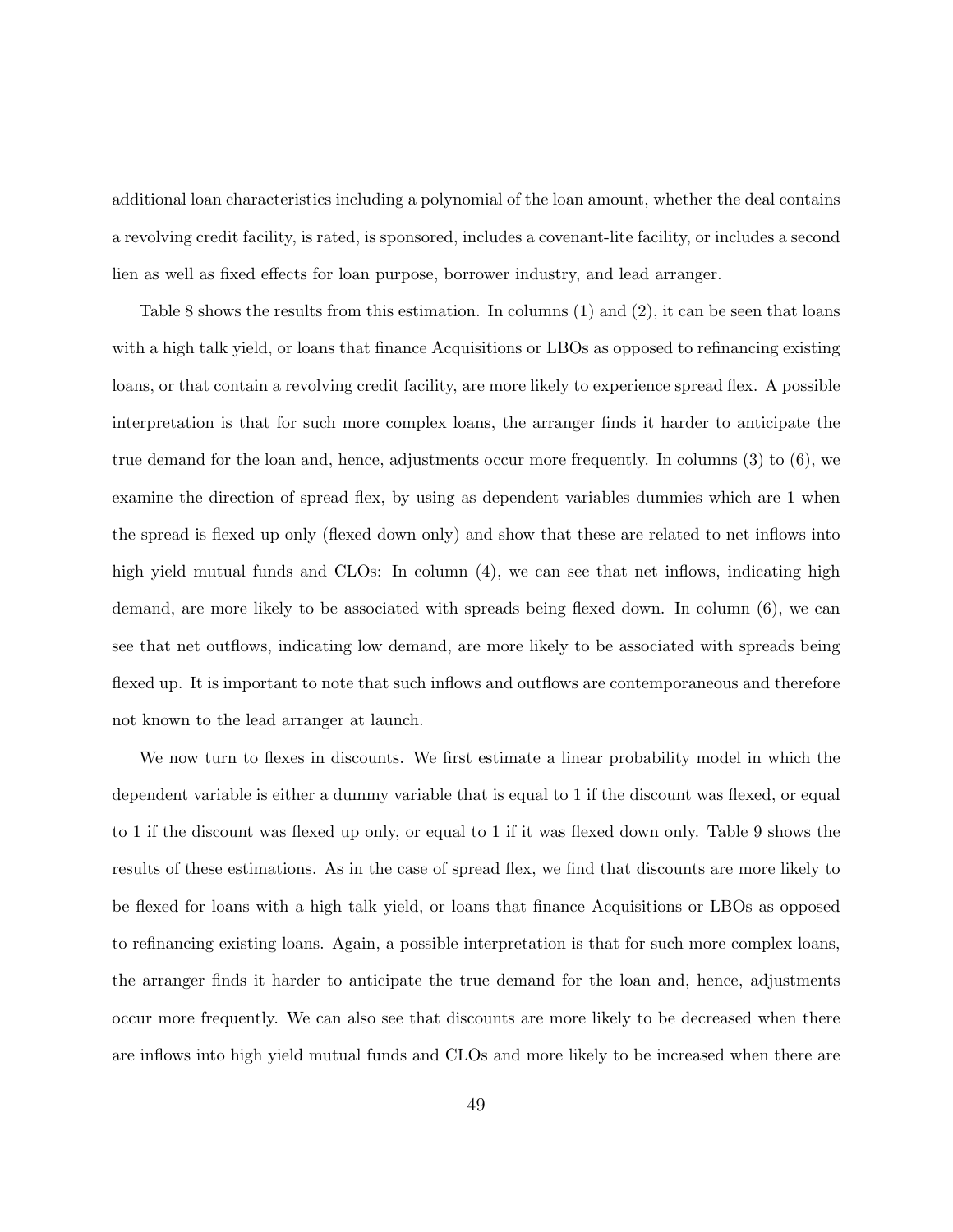# Table 8 Incidence and direction of spread flex Incidence and direction of spread flex

Regressions of institutional spread flex dummies on loan characteristics at the deal level. Spr Flex  $(d)$  is equal to 1 if the spread was flexed. Spr Flex Up (d) and Spr Flex Down (d) are equal to 1 if the spread was flexed up or down, respectively. Log Talk Yield is the initially offered all-in yield to maturity. Acquisition and LBO are indicator variables for the respective loan purpose. (Refinancing is RC, Rated, Sponsored, Cov-lite, and Second Lien are dummies that indicate whether a deal contains a revolving credit facility, or at least one facility within a deal is rated, sponsored, or classified as cov-lite or second lien, respectively. Log Maturity is the log of the initially offered all-in yield to maturity. Acquisition and LBO are indicator variables for the respective loan purpose. (Refinancing is the omitted purpose category.) Fund Flows are net inflows into high yield mutual funds and CLO issuances, measured in millions. average maturity of institutional facilities. Log Talk Amount is the log of the initially offered loan amount. Time fixed-effects are Regressions of institutional spread flex dummies on loan characteristics at the deal level. Spr Flex (d) is equal to 1 if the spread was flexed. Spr Flex Up (d) and Spr Flex Down (d) are equal to 1 if the spread was flexed up or down, respectively. Log Talk Yield is the RC, Rated, Sponsored, Cov-lite, and Second Lien are dummies that indicate whether a deal contains a revolving credit facility, or at least one facility within a deal is rated, sponsored, or classified as cov-lite or second lien, respectively. Log Maturity is the log of the average maturity of institutional facilities. Log Talk Amount is the log of the initially offered loan amount. Time fixed-effects are the omitted purpose category.) Fund Flows are net inflows into high yield mutual funds and CLO issuances, measured in millions. month-year fixed effects. month-year fixed effects.

|                                   | $Spr$ Flex $(d)$<br>$\widehat{\Xi}$ | $S_{\text{DT}}$ Flex $(d)$<br>$\widehat{S}$ | Flex Down (d)<br>$\widehat{\mathbb{G}}$<br>Spr | $S_{\text{DT}}$ Flex $U_{\text{D}}$ (d)<br>$\widehat{A}$ | $\text{Spr}$ Flex Down $(d)$<br>$\widetilde{5}$ | $S_{\text{pr}}$ Flex Up $(d)$<br>$\odot$ |
|-----------------------------------|-------------------------------------|---------------------------------------------|------------------------------------------------|----------------------------------------------------------|-------------------------------------------------|------------------------------------------|
| Log Talk Yield                    | $0.232***$                          | $0.211***$                                  | 0.0481                                         | $0.186***$                                               | $0.117$ *                                       | $0.0964*$                                |
|                                   | (0.0482)                            | (0.0464)                                    | (0.0392)                                       | (0.0443)                                                 | (0.0461)                                        | (0.0435)                                 |
| Acq.                              | $0.152***$                          | $0.148***$                                  | $0.107***$                                     | $0.0462**$                                               | $0.0938***$                                     | $0.0554***$                              |
|                                   | (0.0273)                            | (0.0252)                                    | (0.0242)                                       | (0.0229)                                                 | (0.0247)                                        | (0.0229)                                 |
| LBO                               | $0.203***$                          | $0.210***$                                  | $0.154***$                                     | $0.0545*$                                                | $0.140***$                                      | $0.0741**$                               |
|                                   | (0.0301)                            | (0.0282)                                    | (0.0349)                                       | (0.0283)                                                 | (0.0338)                                        | (0.0286)                                 |
| Fund & CLO flows                  |                                     | 0.00198                                     |                                                |                                                          | $0.0113***$                                     | $-0.00922***$                            |
|                                   |                                     | 0.00227                                     |                                                |                                                          | (0.00272)                                       | (0.00249)                                |
| RC                                | $0.150***$                          | $0.157***$                                  | $0.0994***$                                    | $0.0515***$                                              | $0.0967***$                                     | $0.0617***$                              |
|                                   | 0.0195                              | (0.0189)                                    | (0.0219)                                       | (0.0174)                                                 | (0.0207)                                        | (0.0181)                                 |
| Rated                             | 0.00509                             | 0.0135                                      | 0.00787                                        | $-0.000774$                                              | 0.0309                                          | $-0.0153$                                |
|                                   | (0.0381)                            | (0.0368)                                    | (0.0361)                                       | (0.0283)                                                 | (0.0363)                                        | (0.0281)                                 |
| Sponsored                         | $-0.0542**$                         | $-0.0471**$                                 | $-0.0717***$                                   | 0.0155                                                   | $-0.0596***$                                    | 0.0109                                   |
|                                   | (0.0226)                            | (0.0236)                                    | (0.0174)                                       | (0.0183)                                                 | (0.0199)                                        | (0.0186)                                 |
| Cov-lite                          | 0.00156                             | $-0.0155$                                   | $0.0579***$                                    | $-0.0543***$                                             | 0.0208                                          | $-0.0347$ <sup>*</sup>                   |
|                                   | 0.0226                              | (0.0216)                                    | (0.0178)                                       | (0.0193)                                                 | (0.0211)                                        | (0.0186)                                 |
| Second Lien                       | $-0.00744$                          | $-0.000999$                                 | $-0.0177$                                      | 0.0208                                                   | $-0.0673**$                                     | $0.0757***$                              |
|                                   | 0.0336                              | (0.0314)                                    | (0.0315)                                       | (0.0306)                                                 | (0.0319)                                        | (0.0301)                                 |
| Log Maturity (Years)              | $0.186***$                          | $0.230***$                                  | $0.165***$                                     | 0.0205                                                   | $0.179***$                                      | 0.0511                                   |
|                                   | (0.0425)                            | (0.0444)                                    | (0.0373)                                       | (0.0364)                                                 | (0.0392)                                        | (0.0378)                                 |
| Log Synd. Time                    | $-0.0333$                           | $-0.0612$                                   | 0.0541                                         | $-0.0877$ <sup>*</sup>                                   | $-0.0284$                                       | $-0.0348$                                |
|                                   | (0.0408)                            | (0.0393)                                    | (0.0553)                                       | (0.0442)                                                 | (0.0494)                                        | (0.0400)                                 |
| $\mbox{Log } \mbox{Talk }$ Amount | $-7.047***$                         | $-7.197***$                                 | $-7.598***$                                    | 0.361                                                    | $-6.632**$                                      | $-0.708$                                 |
|                                   | (2.322)                             | (2.330)                                     | (2.299)                                        | (2.027)                                                  | (2.527)                                         | (2.117)                                  |
| $\mbox{Log}$ Talk Amount^2        | $2.034***$                          | $2.072***$                                  | $2.064***$                                     | 0.0184                                                   | $1.783***$                                      | 0.324                                    |
|                                   | (0.618)                             | (0.621)                                     | (0.612)                                        | (0.541)                                                  | (0.674)                                         | (0.568)                                  |
| $\mbox{Log}$ Talk Amount<br>$^3$  | $0.244***$                          | $0.248***$                                  | $-0.238***$                                    | $-0.0112$                                                | $-0.203**$                                      | $-0.0492$                                |
|                                   | (1170.0)                            | (0.0717)                                    | (0.0706)                                       | (0.0626)                                                 | (0.0780)                                        | (0.0660)                                 |
| $\mbox{Log}$ Talk Amount<br>4     | $0.0105***$                         | $0.0107***$                                 | $0.00997***$                                   | 0.000736                                                 | $0.00835***$                                    | 0.00247                                  |
|                                   | 0.00300                             | 0.00303                                     | (0.00298)                                      | (0.00265)                                                | (0.00331)                                       | (0.00281)                                |
| Arranger FE                       | ${\rm Yes}$                         | Yes                                         | Yes                                            | Yes                                                      | ${\rm Yes}$                                     | ${\rm Yes}$                              |
| Purpose FE                        | Yes                                 | Yes                                         | Yes                                            | Yes                                                      | ${\it Yes}$                                     | ${\rm Yes}$                              |
| Industry FE                       | Yes                                 | Yes                                         | Yes                                            | Yes                                                      | Yes                                             | ${\rm Yes}$                              |
| Time FE                           | Yes                                 | $_{\rm No}$                                 | Yes                                            | Yes                                                      | $\overline{N}$                                  | $\overline{N}$                           |
| Observations                      | 3000                                | 3000                                        | 3000                                           | 3000                                                     | 3000                                            | 3000                                     |
| $\mathbb{R}^2$                    | 0.247                               | 0.198                                       | 0.200                                          | 0.202                                                    | 0.118                                           | 0.121                                    |
| Standard errors in parentheses    |                                     |                                             |                                                |                                                          |                                                 |                                          |

SEs clustered by syndication month. \*  $p < 0.10$ , \*\*  $p < 0.05$ , \*\*\*  $p < 0.01$ \*  $p < 0.10$ , \*\*  $p < 0.05$ , \*\*\*  $p < 0.01$ 

SEs clustered by syndication month.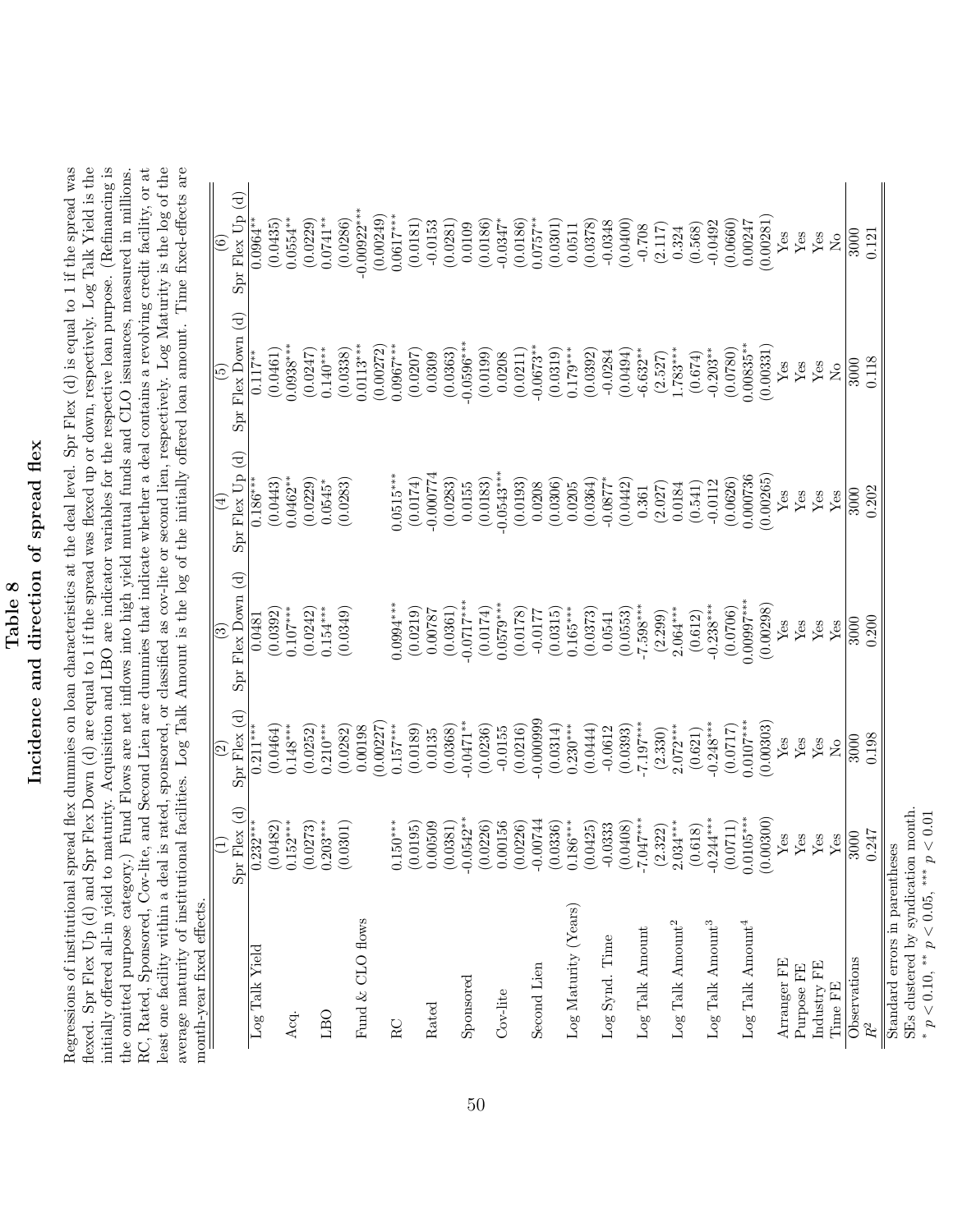outflows. Even though the results for the discount flexes are less statistically significant, they are similar to those for spread flexes.

Finally, we examine flexes in amounts. We estimate a linear probability model in which the dependent variable is either a dummy variable that is equal to 1 if the institutional amount was flexed, or equal to 1 if the amount was flexed up only, or equal to 1 if it was flexed down only. Table 10 shows the results of these estimations. Here, we report an additional fixed effect related to the purpose of the deals: Eq. Payout is a dummy that is one if the purpose of the loan is to finance a dividend or share repurchase. It can be seen that in particular in the syndication of such loans, amounts tend to be adjusted. (The omitted purpose category is Refinancing.)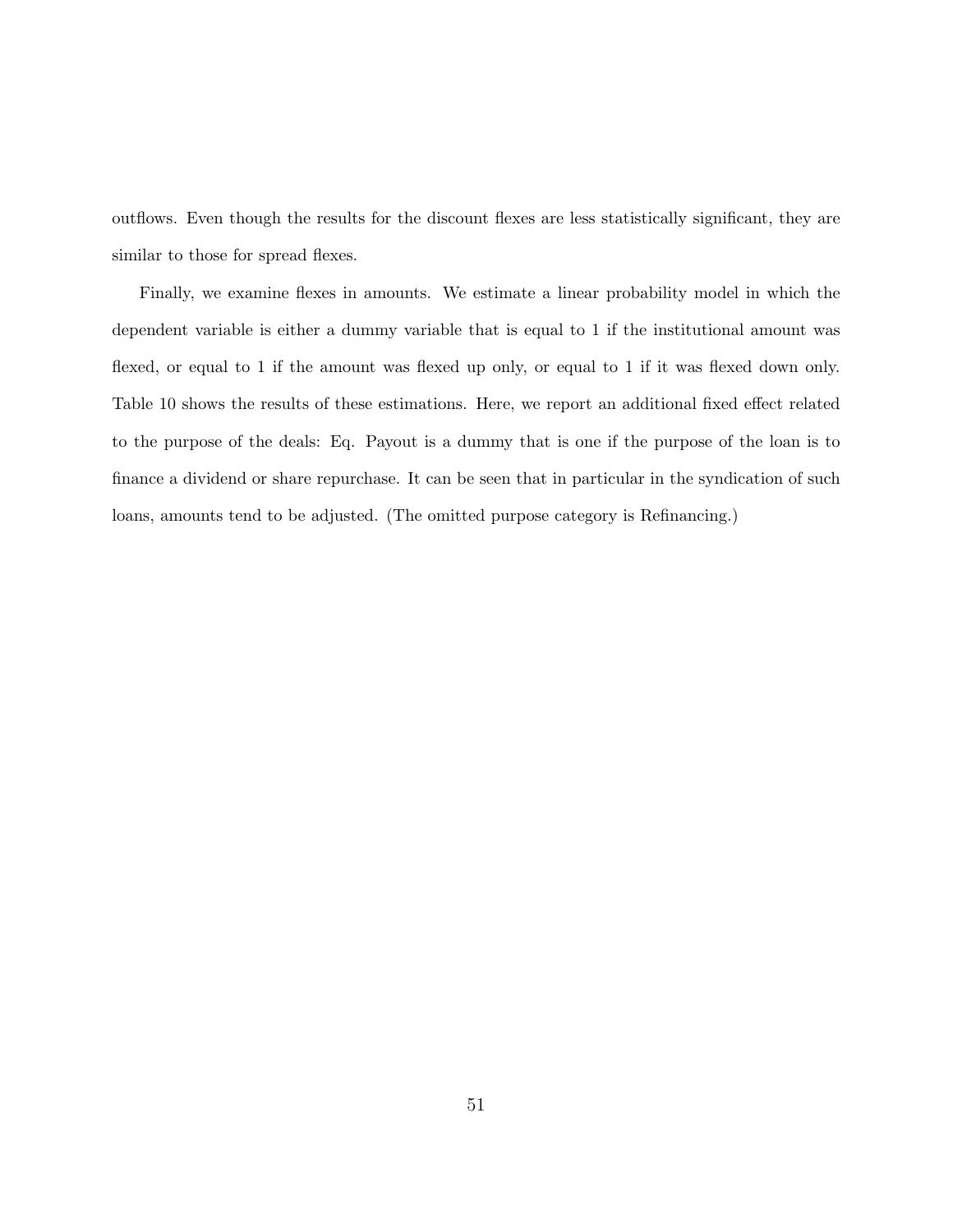# Table 9<br>Incidence and direction of discount flex Incidence and direction of discount flex

in millions. RC, Rated, Sponsored, Cov-lite, and Second Lien are dummies that indicate whether a deal contains a revolving credit Regressions of institutional discount flex dummies on loan characteristics at the deal level. Disc Flex (d) is equal to 1 if the discount was flexed. Disc Flex Up (d) and Disc Flex Down (d) are equal to 1 if the discount was flexed up or down, respectively. Log Talk Yield is the initially offered all-in yield to maturity. Acquisition and LBO are indicator variables for the respective loan purpose. (Refinancing is the omitted purpose category.) Fund Flows are net inflows into high yield mutual funds and CLO issuances measured facility, or at least one facility within a deal is rated, sponsored, or classified as cov-lite or second lien, respectively. Log Maturity is the log of the average maturity of institutional facilities. Amount Polynomial is a 4th-order polynomial in the log of the initially  $\epsilon_{\rm{mean}}$  and  $\epsilon_{\rm{mean}}$  and  $\epsilon_{\rm{mean}}$  and  $\epsilon_{\rm{mean}}$  and  $\epsilon_{\rm{mean}}$  and  $\epsilon_{\rm{mean}}$ Regressions of institutional discount flex dummies on loan characteristics at the deal level. Disc Flex (d) is equal to 1 if the discount was flexed. Disc Flex Up (d) and Disc Flex Down (d) are equal to 1 if the discount was flexed up or down, respectively. Log Talk (Refinancing is the omitted purpose category.) Fund Flows are net inflows into high yield mutual funds and CLO issuances measured in millions. RC, Rated, Sponsored, Cov-lite, and Second Lien are dummies that indicate whether a deal contains a revolving credit facility, or at least one facility within a deal is rated, sponsored, or classified as cov-lite or second lien, respectively. Log Maturity is the log of the average maturity of institutional facilities. Amount Polynomial is a 4th-order polynomial in the log of the initially Yield is the initially offered all-in yield to maturity. Acquisition and LBO are indicator variables for the respective loan purpose. offered loan amount. Time fixed effects are month-year fixed effects.  $\frac{1}{\text{d}t}$ 

| ttered loan amount. Inne                                              |                 | hxed effects are month-year hxed effects. |                    |                   |                    |                          |
|-----------------------------------------------------------------------|-----------------|-------------------------------------------|--------------------|-------------------|--------------------|--------------------------|
|                                                                       | $\widehat{\Xi}$ | $\widehat{c}$                             | $\odot$            | ⊕                 | $\widetilde{5}$    | $\widehat{\mathfrak{s}}$ |
|                                                                       | Disc Flex (d)   | Disc Flex (d)                             | Disc Flex Down (d) | Disc Flex $Up(d)$ | Disc Flex Down (d) | $Disc$ Flex $Up(d)$      |
| Log Talk Yield                                                        | $0.248***$      | $0.217***$                                | 0.0278             | $0.218***$        | 0.0620             | $0.154***$               |
|                                                                       | (0.0501)        | (0.0404)                                  | (0.0465)           | (0.0364)          | (0.0435)           | (0.0355)                 |
| Acq.                                                                  | $0.223***$      | $0.233***$                                | $0.185***$         | $0.0373*$         | $0.176***$         | $0.0561***$              |
|                                                                       | (0.0253)        | (0.0238)                                  | 0.0245             | (0.0215)          | (0.0239)           | (0.0187)                 |
| LBO                                                                   | $0.238***$      | $0.251***$                                | $0.172***$         | $0.0642***$       | $0.158***$         | $0.0900***$              |
|                                                                       | (0.0327)        | (0.0321)                                  | (0.0286)           | (0.0230)          | (0.0299)           | (0.0247)                 |
| Fund & CLO flows                                                      |                 | $0.00385*$                                |                    |                   | $0.0117***$        | $-0.00797***$            |
|                                                                       |                 | (0.00203)                                 |                    |                   | (0.00211)          | (0.00195)                |
| $_{\rm RC}$                                                           | $0.0992***$     | $0.0960***$                               | $0.0800***$        | 0.0217            | $0.0751***$        | 0.0230                   |
|                                                                       | (0.0258)        | (0.0238)                                  | (0.0221)           | (0.0160)          | (0.0216)           | (0.0170)                 |
| Rated                                                                 | $0.107***$      | $0.112***$                                | $0.0637*$          | $0.0463*$         | $0.0739**$         | 0.0407                   |
|                                                                       | (0.0371)        | (0.0351)                                  | (0.0336)           | (0.0275)          | (0.0328)           | (0.0282)                 |
| Sponsored                                                             | $-0.0326$       | $-0.0292$                                 | $-0.0105$          | $-0.0248$         | $-0.00533$         | $-0.0259$                |
|                                                                       | 0.0224          | (0.0233)                                  | (0.0196)           | (0.0160)          | (0.0204)           | (0.0157)                 |
| $Cov$ -lite                                                           | 0.0286          | $0.0394***$                               | $0.0652***$        | $-0.0351**$       | $0.0553***$        | $-0.0152$                |
|                                                                       | (0.0202)        | (0.0192)                                  | (0.0175)           | (0.0138)          | (0.0194)           | (0.0124)                 |
| Second Lien                                                           | 0.0303          | 0.0370                                    | 0.0323             | 0.00776           | $-0.00022$         | 0.0456                   |
|                                                                       | (0.0352)        | (0.0322)                                  | (0.0278)           | (0.0301)          | (0.0287)           | (0.0307)                 |
| Log Maturity (Years)                                                  | 0.0519          | 0.0660                                    | $0.0976*$          | $-0.0431$         | 0.0850             | $-0.0156$                |
|                                                                       | (0.0616)        | (0.0601)                                  | (0.0555)           | (0.0361)          | (0.0535)           | (0.0383)                 |
| Log Synd. Time                                                        | 0.0266          | $-0.00865$                                | $0.105***$         | $-0.0828**$       | 0.0403             | $-0.0536*$               |
|                                                                       | 0.0451          | (0.0387)                                  | (0.0434)           | (0.0338)          | 0.0340             | (0.0284)                 |
| $\mbox{Log}$ Talk Amount                                              | $-2.205$        | $-2.935$                                  | $-2.686$           | 0.402             | $-2.304$           | $-0.683$                 |
|                                                                       | (2.670)         | (2.763)                                   | (2.529)            | (1.065)           | (2.580)            | (1.182)                  |
| $\mbox{Log}$ Talk Amount^2                                            | 0.531           | 107.0                                     | 0.609              | $-0.0591$         | 0.479              | 0.238                    |
|                                                                       | (0.700)         | (0.720)                                   | (0.657)            | (0.282)           | (0.664)            | (0.315)                  |
| $\mbox{Log}$ Talk Amount<br>$^3$                                      | $-0.0538$       | $-0.0724$                                 | $-0.0603$          | 0.00474           | $-0.0423$          | $-0.0309$                |
|                                                                       | (6620.0)        | (0.0817)                                  | 0.0745             | (0.0323)          | 0.0746)            | (0.0362)                 |
| $\mbox{Log}$ Talk Amount<br>4                                         | 0.00193         | 0.00266                                   | 0.00220            | 0.000207          | 0.00131            | 0.00136                  |
|                                                                       | 0.00335         | 0.00342                                   | 0.00312            | (0.00135)         | (0.00310)          | (0.00152)                |
| Arranger FE                                                           | Yes             | Yes                                       | Yes                | Yes               | ${\rm Yes}$        | ${\rm Yes}$              |
| Purpose FE                                                            | Yes             | Yes                                       | ${\rm Yes}$        | Yes               | ${\rm Yes}$        | Yes                      |
| Industry FE                                                           | Yes             | Yes                                       | Yes                | Yes               | Yes                | Yes                      |
| Time FE                                                               | Yes             | $\tilde{R}$                               | Yes                | Yes               | $\overline{S}$     | $\overline{S}$           |
| Observations                                                          | 3000            | 3000                                      | 3000               | 3000              | 3000               | 3000                     |
| $\ensuremath{R^2}$                                                    | 0.177           | 0.142                                     | 0.170              | 0.182             | 0.104              | 0.114                    |
| SEs clustered by syndication month.<br>Standard errors in parentheses |                 |                                           |                    |                   |                    |                          |

SEs clustered by syndication month. \*  $p < 0.10$ , \*\*  $p < 0.05$ , \*\*\*  $p < 0.01$ \*  $p < 0.10$ , \*\*  $p < 0.05$ , \*\*\*  $p < 0.01$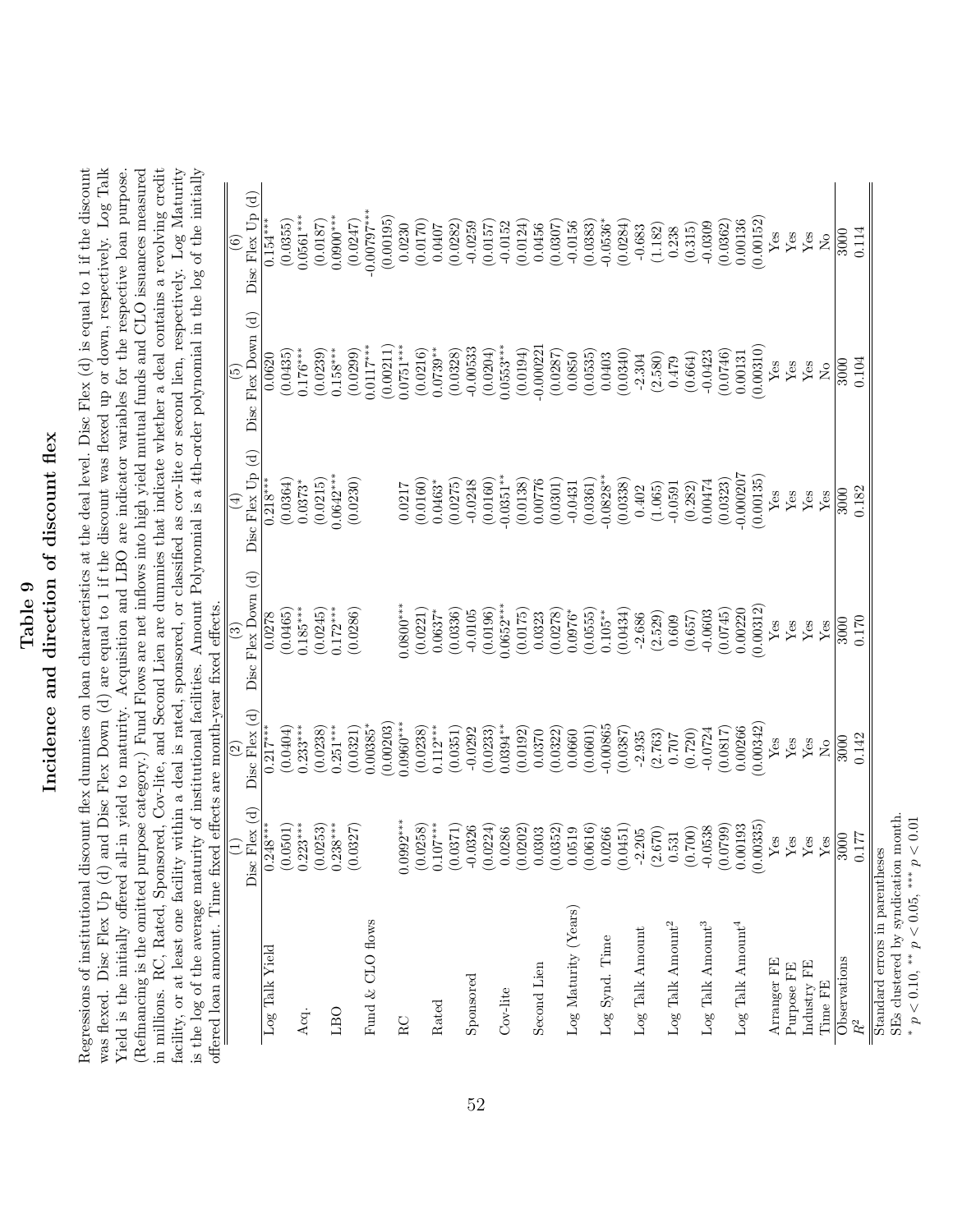# Rable 10<br>Incidence and direction of amount flex Incidence and direction of amount flex

Regressions of institutional amount flex dummies on loan characteristics at the deal level. Amt Flex  $(d)$  is equal to 1 if the amount was flexed. Amt Flex Up (d) and Amt Flex Down (d) are equal to 1 if the spread was flexed up or down, respectively. Log Talk Yield is the initially offered all-in yield to maturity. Acquisition, LBO, and Eq. Payout are indicator variables for the loan purpose, where Eq. Payout indicates a Recapitalization to finance a dividend or a share repurchase. (Refinancing is the omitted purpose category.) Fund Flows are net inflows into high yield mutual funds and CLO issuances measured in millions. RC, Rated, Sponsored, Cov-lite, and Second Lien are dummies that indicate whether a deal contains a revolving credit facility, or at least one facility within a deal is rated, sponsored, or classified as cov-lite or second lien, respectively. Log Maturity is the log of the average maturity of a deal is rated, sponsored, or classified as cov-lite or second lien, respectively. Log Maturity is the log of the average maturity of institutional facilities. Amount Polynomial is a 4th-order polynomial in the log of the initially offered loan amount. Time fixed effects Regressions of institutional amount flex dummies on loan characteristics at the deal level. Amt Flex (d) is equal to 1 if the amount was flexed. Amt Flex Up (d) and Amt Flex Down (d) are equal to 1 if the spread was flexed up or down, respectively. Log Talk Yield is the initially offered all-in yield to maturity. Acquisition, LBO, and Eq. Payout are indicator variables for the loan purpose, where Eq. Payout indicates a Recapitalization to finance a dividend or a share repurchase. (Refinancing is the omitted purpose category.) Fund Flows are net inflows into high yield mutual funds and CLO issuances measured in millions. RC, Rated, Sponsored, Cov-lite, and Second Lien are dummies that indicate whether a deal contains a revolving credit facility, or at least one facility within institutional facilities. Amount Polynomial is a 4th-order polynomial in the log of the initially offered loan amount. Time fixed effects  $\overline{\mathbf{u}}$ are month-year fixed effects. are month-vear fixed effects

| me unonn-year nyen eneces                                             |              |                               |                        |                      |                        |                      |
|-----------------------------------------------------------------------|--------------|-------------------------------|------------------------|----------------------|------------------------|----------------------|
|                                                                       | Amt Flex (d) | Amt Flex (d)<br>$\widehat{S}$ | Amt Flex Down (d)      | Amt Flex Up (d)<br>Ā | Amt Flex Down (d)<br>ق | Amt Flex Up (d)<br>ම |
| Log Talk Yield                                                        | $0.169***$   | $0.202***$                    | 0.0246                 | $0.0981**$           | 0.0444                 | $0.137***$           |
|                                                                       | (0.0485)     | (0.0393)                      | (0.0360)               | (0.0472)             | (0.0310)               | (0.0371)             |
| Acq.                                                                  | $0.0829***$  | $0.0733***$                   | $0.0498***$            | $0.0629***$          | $0.0476**$             | $0.0530**$           |
|                                                                       | (0.0251)     | (0.0237)                      | (0.0221)               | (0.0232)             | (0.0214)               | (0.0219)             |
| LBO                                                                   | $0.0650*$    | $0.0585*$                     | $-0.0496***$           | $0.0852***$          | $-0.0515**$            | $0.0791**$           |
|                                                                       | (0.0337)     | (0.0324)                      | (0.0226)               | (0.0317)             | (0.0214)               | (0.0310)             |
| Eq. Payout                                                            | $0.184***$   | $0.173**$                     | $0.149***$             | $0.120*$             | $0.145***$             | 0.106                |
|                                                                       | (0.0651)     | (0.0676)                      | (0.0526)               | (0.0714)             | (0.0518)               | (0.0754)             |
| Fund & CLO flows                                                      |              | $0.00399*$                    |                        |                      | $-0.00331***$          | $0.00456***$         |
|                                                                       |              | (0.00203)                     |                        |                      | (0.00122)              | (0.00205)            |
| $_{\rm RC}$                                                           | $0.0887***$  | $0.0817***$                   | $0.0907***$            | $0.0641***$          | $0.0948***$            | $0.0509***$          |
|                                                                       | (0.0184)     | (0.0174)                      | (0.0156)               | (0.0185)             | (0.0152)               | (0.0183)             |
| Rated                                                                 | 0.0377       | 0.0459                        | 0.0192                 | 0.0414               | 0.0184                 | 0.0529               |
|                                                                       | (0.0321)     | (0.0317)                      | (0.0292)               | (0.0332)             | (0.0287)               | (0.0322)             |
| Sponsored                                                             | $0.0620***$  | $-0.0616***$                  | $-0.0285$ <sup>*</sup> | $-0.0515**$          | $-0.0326**$            | $-0.0465***$         |
|                                                                       | (0.0229)     | (0.0220)                      | (0.0165)               | (0.0196)             | (0.0161)               | (0.0190)             |
| $Cov$ -lite                                                           | 0.0180       | 0.0111                        | $-0.0124$              | 0.0198               | $-0.0180$              | 0.0115               |
|                                                                       | (0.0206)     | (0.0187)                      | (0.0164)               | (0.0181)             | (0.0152)               | (0.0172)             |
| Second Lien                                                           | $0.0817***$  | $0.0667**$                    | $0.194***$             | $0.141***$           | $0.192***$             | $0.115***$           |
|                                                                       | (0.0364)     | (0.0323)                      | (0.0284)               | (0.0366)             | (0.0269)               | (0.0318)             |
| Log Maturity (Years)                                                  | $0.111***$   | $0.102**$                     | 0.0104                 | $0.0751*$            | 0.0225                 | 0.0587               |
|                                                                       | (0.0501)     | (0.0488)                      | (0.0299)               | (0.0427)             | (0.0290)               | (0.0410)             |
| Log Synd. Time                                                        | 0.0315       | 0.0248                        | $-0.0385$              | $0.0786**$           | $-0.0195$              | 0.0454               |
|                                                                       | (0.0426)     | (0.0373)                      | (0.0336)               | (0.0332)             | (0.0299)               | (0.0289)             |
| $\mbox{Log}$ Talk Amount                                              | $-3.407$     | $-2.914$                      | $-1.954$               | $-2.521$             | $-1.789$               | $-1.725$             |
|                                                                       | (2.792)      | (2.658)                       | (1.534)                | (2.608)              | (1.475)                | (2.564)              |
| $\operatorname{Log}$ Talk Amount $^2$                                 | 0.861        | 0.750                         | 0.495                  | 0.622                | 0.473                  | 0.410                |
|                                                                       | (0.730)      | (0.693)                       | (0.412)                | (0.685)              | (0.396)                | (0.673)              |
| $\mbox{Log}$ Talk Amount<br>$^3$                                      | $-0.0934$    | $-0.0826$                     | $-0.0535$              | $-0.0666$            | $-0.0531$              | $-0.0420$            |
|                                                                       | (0.0827)     | (0.0785)                      | (0.0480)               | (0.0781)             | (0.0460)               | 7920.0               |
| $\mbox{Log}$ Talk Amount<br>4                                         | 0.00375      | 0.00338                       | 0.00215                | 0.00266              | 0.00222                | 0.00162              |
|                                                                       | (0.00344)    | (0.00326)                     | 0.00205                | 0.00327              | (0.00196)              | (0.00321)            |
| Arranger FE                                                           | $Y$ es       | Yes                           | $Y$ es                 | ${\rm Yes}$          | $Y$ es                 | Yes                  |
| Purpose FE                                                            | Yes          | ${\rm Yes}$                   | Yes                    | $Y$ es               | Yes                    | Yes                  |
| Industry FE                                                           | Yes          | ${\rm Yes}$                   | $Y$ es                 | Yes                  | $Y$ es                 | Yes                  |
| Time FE                                                               | $Y$ es       | $_{\rm No}$                   | $Y$ es                 | Yes                  | $\overline{R}$         | $\overline{R}$       |
| Observations                                                          | 3000         | 3000                          | 3000                   | 3000                 | 3000                   | 3000                 |
| $\ensuremath{R^2}$                                                    | 0.130        | 0.099                         | 0.148                  | 0.116                | 0.123                  | 0.080                |
| SEs clustered by syndication month.<br>Standard errors in parentheses |              |                               |                        |                      |                        |                      |
|                                                                       |              |                               |                        |                      |                        |                      |

SEs clustered by syndication month. \*  $p < 0.10$ , \*\*  $p < 0.05$ , \*\*\*  $p < 0.01$ \*  $p < 0.10$ , \*\*  $p < 0.05$ , \*\*\*  $p < 0.01$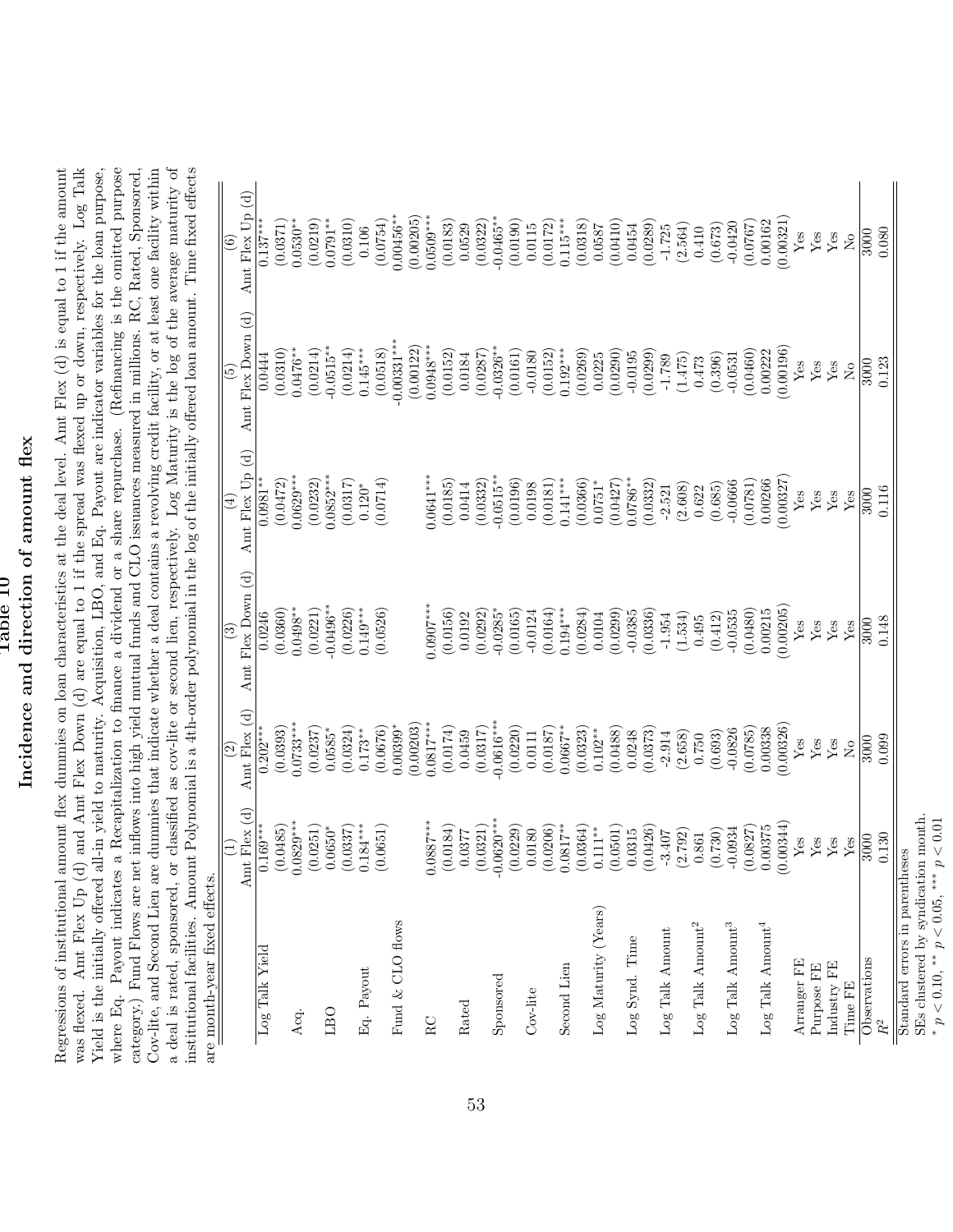### B.2 Summary statistics on underpricing

Table 11 presents summary statistics on underpricing, computed from our Underpricing Sample.

At the facility level, we can compute underpricing as follows:

underpricing = break price secondary market price − (par − original issue discount) primary market price

We compute deal-level underpricing by taking averages across the underpricing of all facilities within

a deal.

### Table 11 Summary statistics - underpricing

Summary statistics for deal-level underpricing in our sample with pricing information. We first calculate underpricing at the facility level as break price − (par − discount), and then aggregate to the deal level by taking the average across all facilities in a deal.

|        | Underpricing |
|--------|--------------|
| mean   | 84.61        |
| sd     | 48.93        |
| 25%    | 50           |
| median | 75           |
| 75\%   | 100          |
| N      | 3,000        |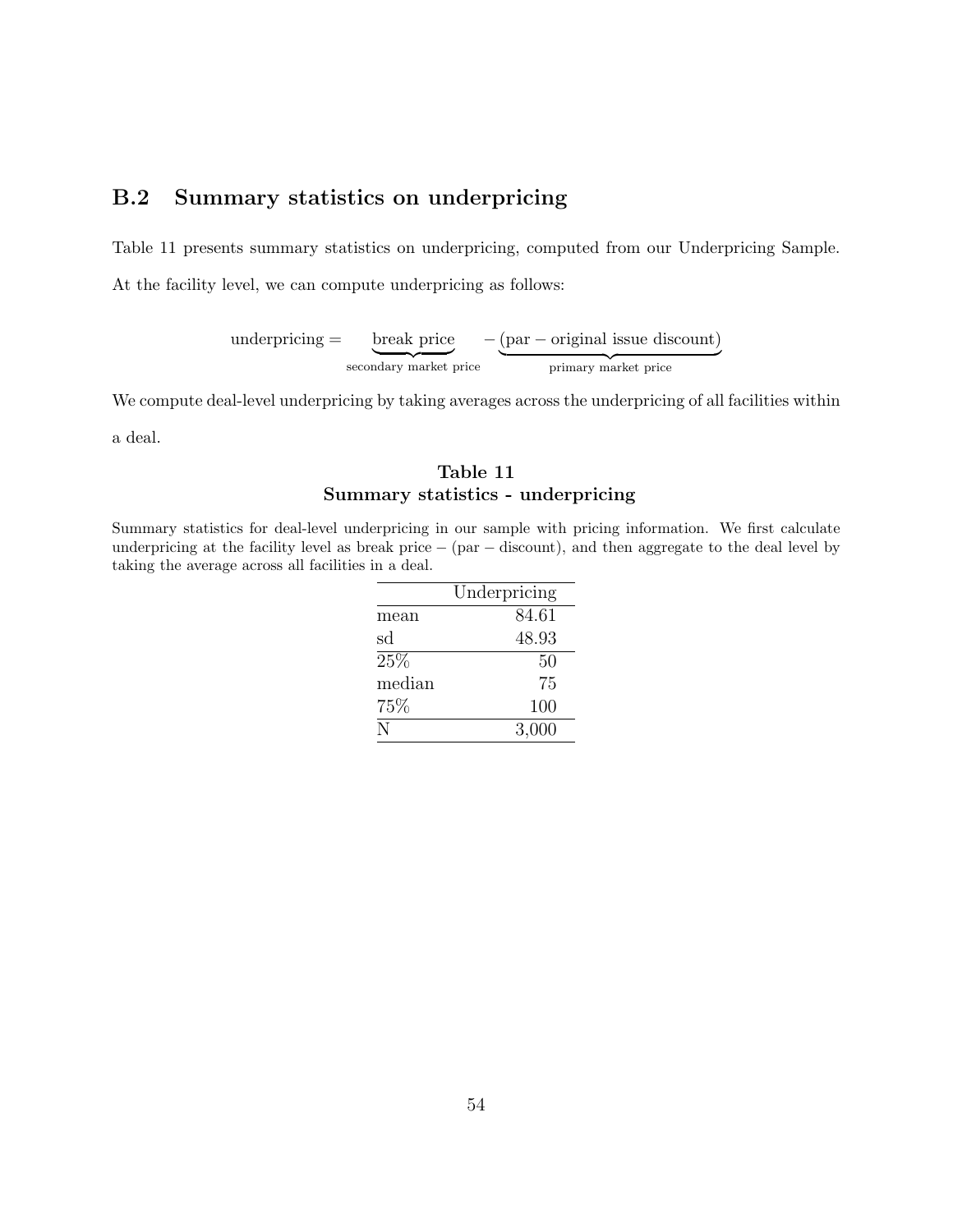# C Model of best-efforts deals

Consider the model of 4, but suppose that the deal is best-efforts rather than underwritten. The arranger simply maximizes the surplus of the borrower, and sells  $0 \le q \le 1$  units of face value to investors at price p. For simplicity, assume the borrower has no time preferences, so that we can ignore discounting, but suppose that the borrower has a preference to receive the full face value,  $q = 1$ . Then one could then e.g. define the surplus of the borrower as

$$
-(1+R)q + pq - \beta(1-q)(1+R)^2
$$

The first term represents the value of promising to repay face value and interest rate of R at maturity, on  $q$  units of face value. The second term represents the proceeds of selling  $q$  units of face value of the loan at price p. The third term represent the preferences of the borrower to receive the full face value. It is zero when  $q = 1$ , and becomes more negative as q falls below 1. The parameter  $\beta > 0.25$  describes the intensity of the preferences for receiving the full face value  $q = 1$ . Of course, we can re-write this expression for the borrower's surplus as

$$
-(1+R) + pq + (1+R)q - \beta(1-q)(1+R)^2
$$

By comparison with the expression for  $\pi$  in Section 4, we can see that an arranger who maximizes such a borrower's surplus will choose  $p_L^* = 0.8$ ,  $q_H^* = 1$ , and

$$
\begin{cases} q_L^* = 1 - \frac{1}{4\beta}, \\ p_H^* = 0.8 + \frac{0.1}{\beta}. \end{cases}
$$

Since the arranger has provided no guarantees, the borrower simply receives less money  $(p_L^*q_L < 0.8)$ when investors indicate a low valuation, and more money  $(p_H^* q_H^* > 0.8)$  when investors indicate a high valuation. The arranger does not have to retain anything.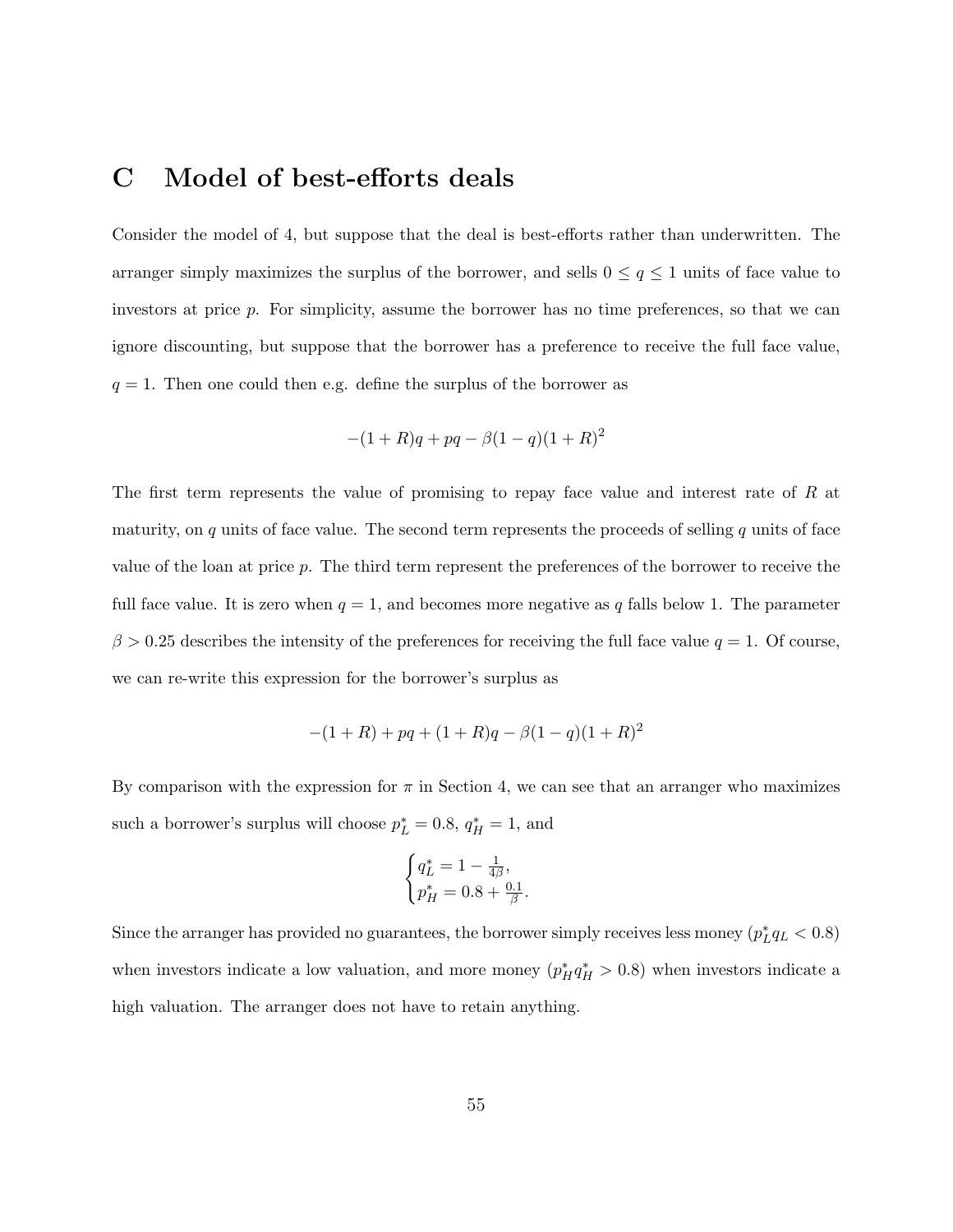## D Robustness Tests

### D.1 Time to Syndication

One important question in the syndication process is how fast the arranging bank can sell the loan to institutional investors. The faster the loan is sold—that is, earlier the loan leaves the pipeline, the earlier the arranging bank has free capacity to take on new mandates and originate new loans. It is plausible that certain loan characteristics, such as high credit risk, lengthen the syndication process. Similarly, the flexes in the loan terms could lengthen the syndication process if demand needs to be re-assessed. Moreover, Ivashina and Sun (2011) argue that time-to-syndication contains information about demand of institutional investors for a loan. Hence, understanding the determinants of time-to-syndication sheds light on which loan characteristic or macroeconomic developments increase pipeline risk. We therefore estimate the following equation:

Time to Syndication<sub>i</sub> = 
$$
c + \beta_1
$$
 Effective Spread  $Up_i + \beta_1$  Effective Spread Down<sub>i</sub>  
+  $\beta_3$ Log Talk Yield<sub>i</sub> +  $\beta_4$ LBO<sub>i</sub> +  $\gamma X_i + \epsilon_i$ , (9)

where time to syndication is the log of number of days between the launch date and the date the loan becomes active. Effective Spread Up (Down) is a dummy variable that is equal to 1 if the effective spread was flexed up (down). Log Talk Yield is the initial all-in yield to maturity at the beginning of the syndication process. LBO is a dummy variable indicating the respective loan purpose (refinancing is the omitted loan purpose category). We control for additional loan characteristics  $(X_i)$  including a polynomial of the loan amount, whether the deal is rated, is sponsored, includes a covenant-lite facility, or includes a second lien as well as fixed effects for loan purpose, borrower industry, lead arranger, and deal month-year.

Table 12 shows the results of estimating Equation (9). In column (1), we omit deal monthyear fixed effect and find no significant relationship between the explanatory variables and time-to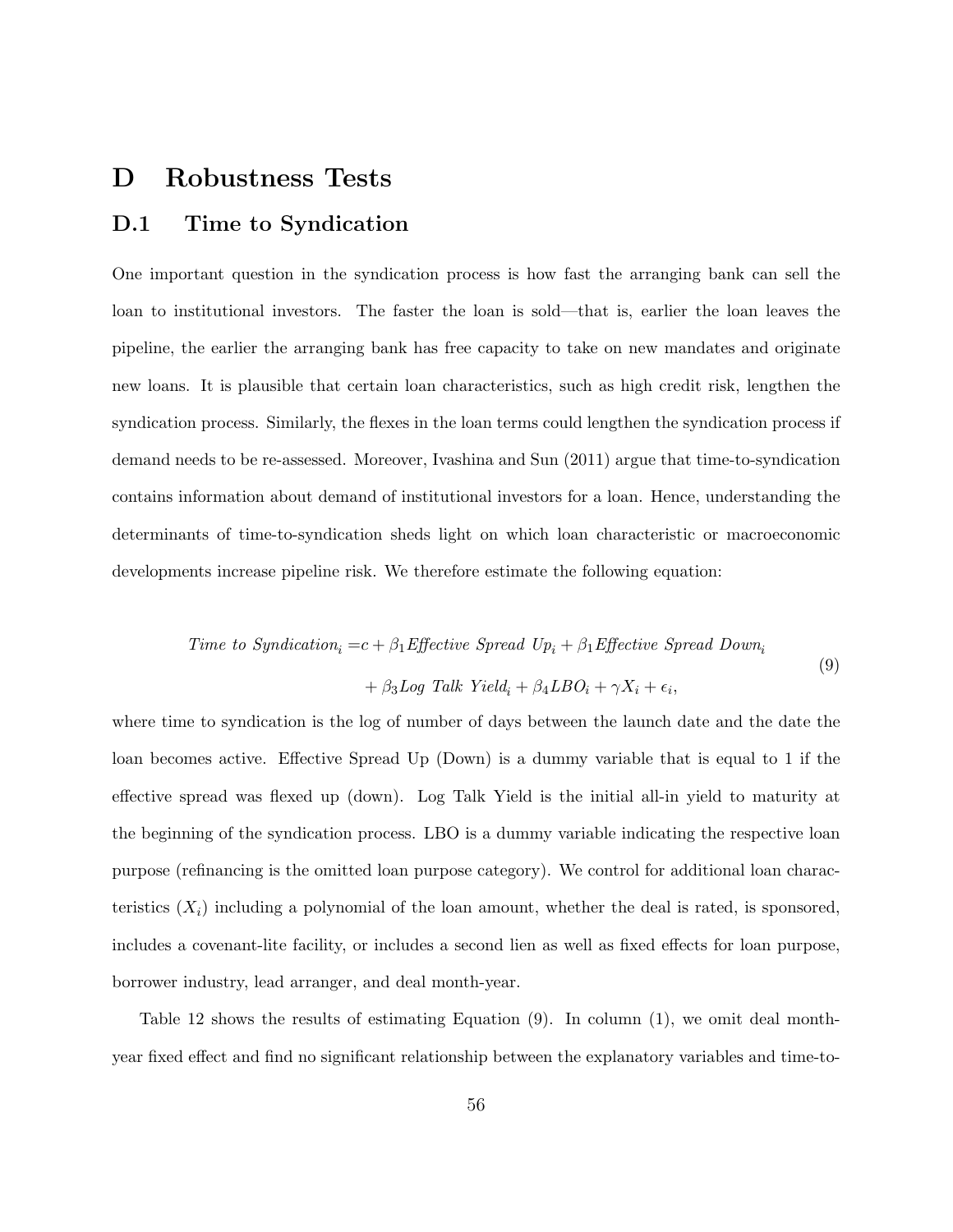syndication except for net inflows to high yield mutual fund and CLO issuances, the channel stressed by Ivashina and Sun (2011). When including deal month-year fixed effect, we find that within a deal month-year riskier loans take longer to syndication (column (2)). There is no significant relationship between the direction of effective spread flex and syndication time.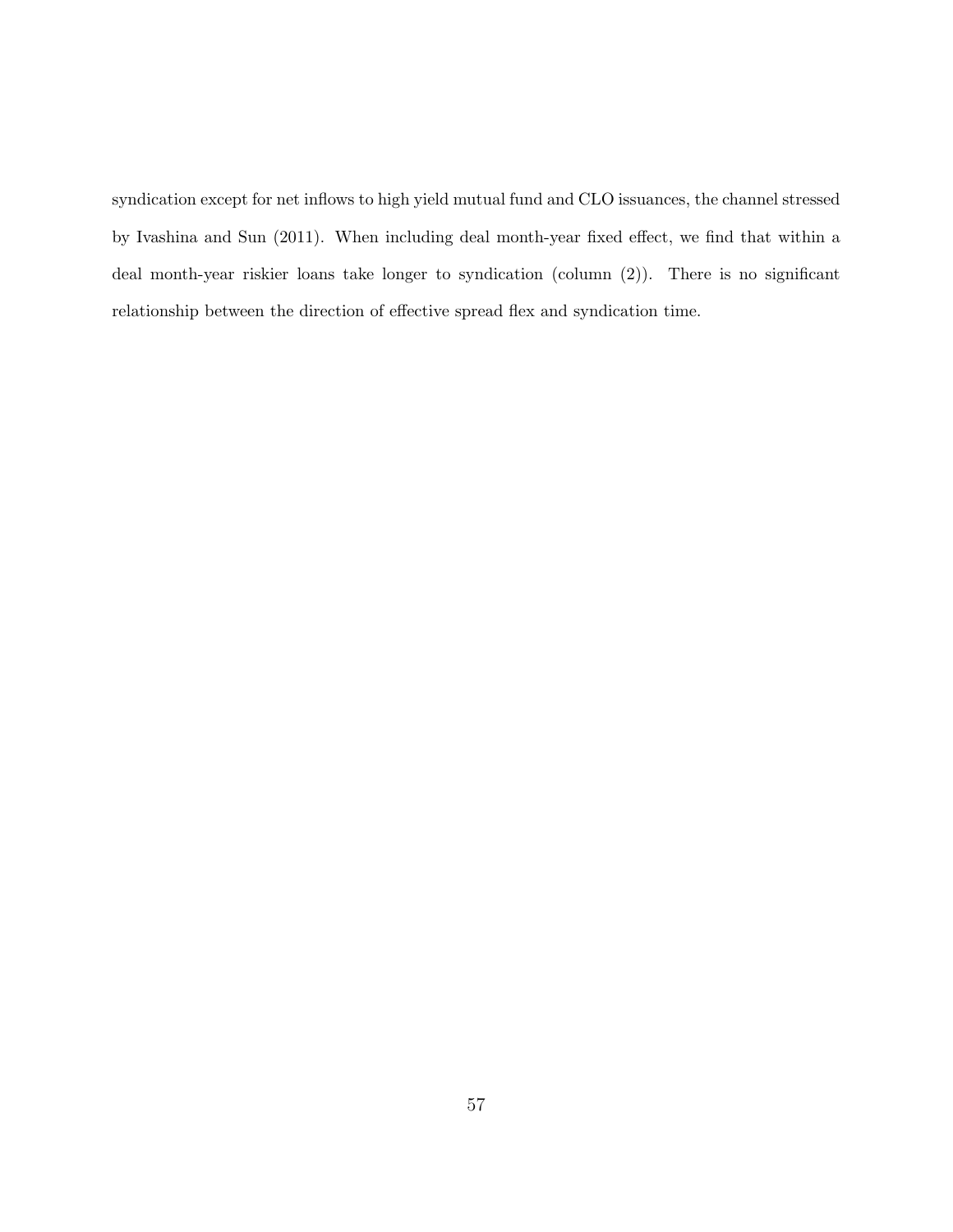### Table 12 Time-to-Syndication

Regressions of log time-to-syndication on loan characteristics at the deal level. Eff. Spr Flex Up (d) and Eff. Spr Flex Down (d) are equal to 1 if the effective spread was flexed up or down, respectively. Fund Flows are net flows into high yield mutual funds and CLO issuances measured in millions. Rated, Sponsored, Cov- lite, and Second Lien are dummies that indicate whether at least one facility within a deal is rated, sponsored, or classified as cov-lite or second lien, respectively. Log Talk Amount is the initially offered loan amount. Log Talk Yield is the initially offered all-in yield to maturity. Time fixed effects are month-year fixed effects.

|                          | (1)            | (2)            |
|--------------------------|----------------|----------------|
|                          | Log Synd. Time | Log Synd. Time |
| Eff. Spr Flex $Up(d)$    | $-0.0119$      | $-0.0214$      |
|                          | (0.0147)       | (0.0139)       |
| Eff. Spr Flex Down $(d)$ | 0.00571        | 0.0228         |
|                          | (0.0135)       | (0.0141)       |
| <b>Fund Flows</b>        | $-0.00408*$    |                |
|                          | (0.00213)      |                |
| RC                       | $0.0174*$      | 0.0143         |
|                          | (0.00927)      | (0.00893)      |
| Rated                    | 0.0333         | $0.0355***$    |
|                          | (0.0205)       | (0.0178)       |
| Sponsored                | $-0.00900$     | $-0.00775$     |
|                          | (0.0137)       | (0.0112)       |
| Cov-lite                 | $0.0229**$     | 0.0137         |
|                          | (0.0106)       | (0.0105)       |
| Second Lien              | 0.000243       | $-0.0193$      |
|                          | (0.0154)       | (0.0127)       |
| Log Talk Amount          | $-0.0163**$    | $-0.00656$     |
|                          | (0.00797)      | (0.00799)      |
| Log Talk Yield           | 0.0132         | $0.0564*$      |
|                          | (0.0303)       | (0.0292)       |
| Arranger FE              | Yes            | Yes            |
| Purpose FE               | Yes            | Yes            |
| Industry FE              | Yes            | Yes            |
| Time FE                  | N <sub>o</sub> | Yes            |
| Observations             | 3000           | 3000           |
| $\mathbb{R}^2$           | 0.039          | 0.180          |

Standard errors in parentheses

SEs clustered by syndication month

 $*$  p < 0.10,  $*$  p < 0.05,  $**$  p < 0.01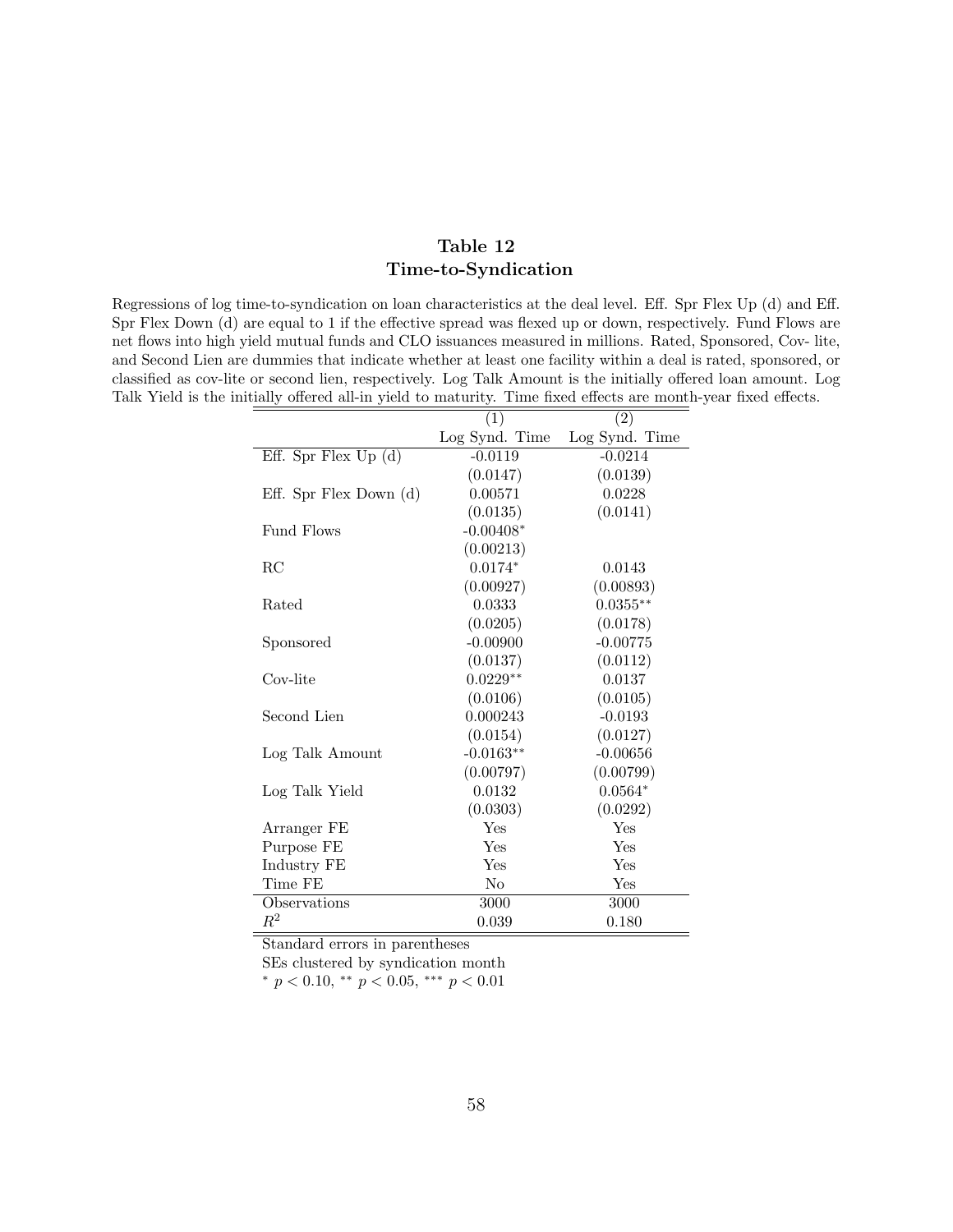### D.2 Alternative versions of the main tables

In this appendix, we report several additional regressions related to those in Section 5.

### D.2.1 Underpricing and Effective Spread Flex

We report additional variants of the partial adjustment regressions in Table 3 in Table 13. In column (1), we drop the arranger fixed effects in our baseline specification, and include an indicator variable that is equal to 1 if a deal was arranged by one of the three lead arrangers with the largest market share and 0 otherwise (" $Top$  Three"). We can see that deals arranged by one of the top three lead arrangers exhibit about 8 bps less underpricing. This is consistent with the interpretation of Benveniste and Spindt (1989) that a potential substitute for underpricing in the current deal is the promise of additional underpricing in the future. In our context, lead arrangers with higher deal flow could be able to reduce underpricing in the current deal by rewarding potential syndicate members also with access to future deal flow. In column (2), we we follow Ivashina and Sun (2011) and control for institutional demand and overall risk appetite by including Fund Flows, defined as the sum of net inflows to high yield mutual funds (obtained from the financial accounts of the United States) and CLO issuance (obtained from Lipper), and drop time fixed effects. The positive coefficient on Fund Flows indicates that an net inflow increases underpricing, consistent with the notion that a net inflow is associated with higher demand. (We note that these net inflows over the syndication period are not known to the arranger at the start of syndication.)

Ivashina and Sun (2011) also argue that time-to-syndication can be interpreted as a proxy for deal-specific demand. When we include the log of time-to-syndication in column (3), we find a marginally significant, positive effect on underpricing, but the coefficient on effective spread flex is practically not affected. Loans that take longer to syndicate exhibit higher underpricing, possibly because complicated loans take longer to evaluate, and because for such loans, it is optimal to pay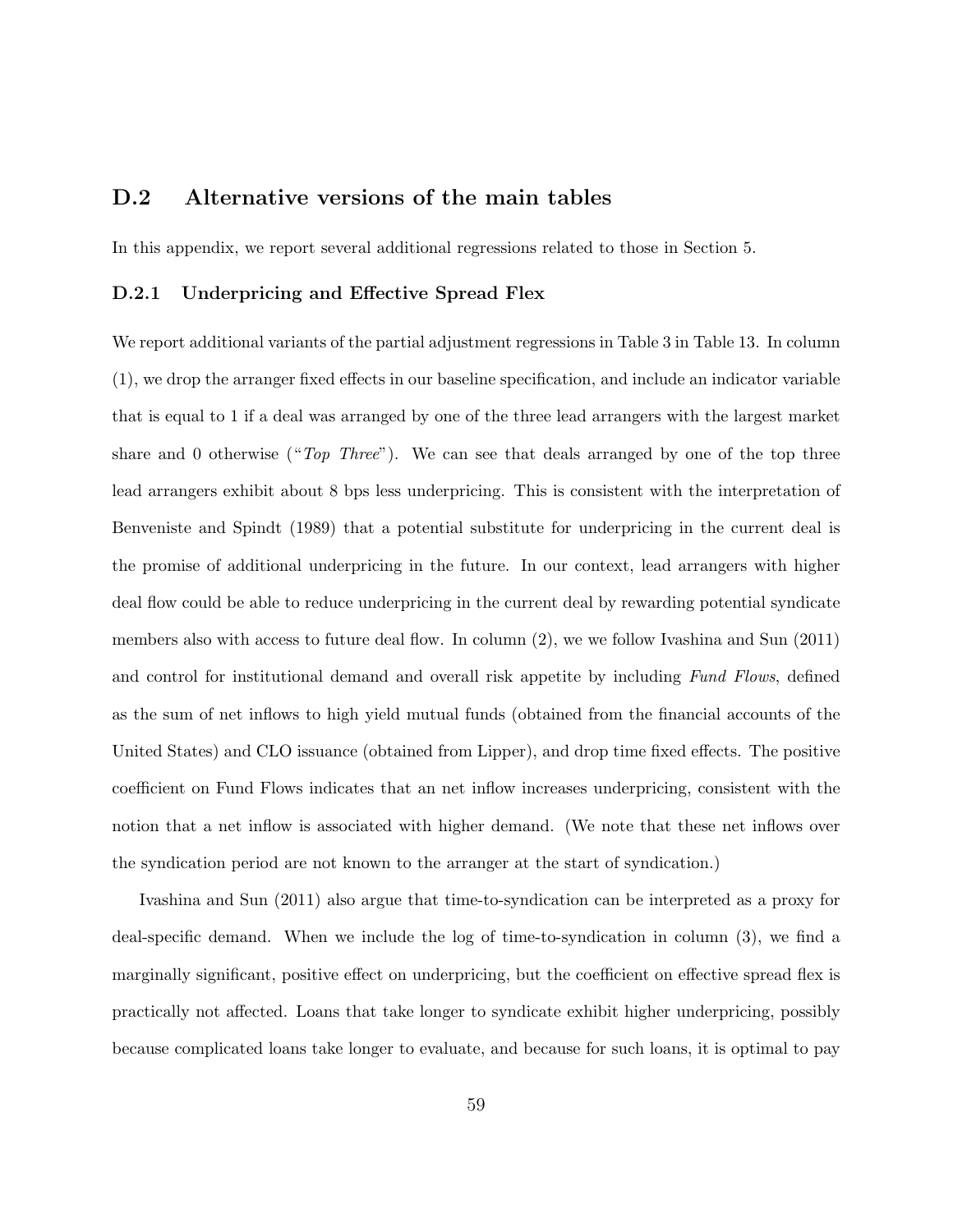### Table 13 Underpricing and Effective Spread Flex: Robustness

Regressions of underpricing on effective spread flex, at the deal level. Underpricing is calculated as break price − (par − OID) at the facility level and aggregated to the deal level by taking averages across all institutional facilities in a deal. Eff. Spread Flex is computed from spread flex and discount flex as indicated in equation (2), and assumes that when no change is reported, this is because there is no change. Top Three is a dummy that indicates whether the lead arranger for a deal is one of the top three lead arrangers in terms of number of deals. Fund Flows are net inflows into high yield mutual funds and CLO issuances measured in billions of dollars. Log Synd. Time is the log of the time between launch date and close date, in days. RC dummy, Rated, Sponsored, Cov-lite, and Second lien are dummies that indicate whether the deal contains a revolving credit facility, and whether at least one facility within a deal is rated, sponsored, or classified as cov-lite or second lien, respectively. Log Maturity is the log of the average maturity of institutional facilities. Log Talk Amount is the log of the initially proposed total institutional loan amount. Log Talk Yield is log of the initially offered all-in yield to maturity. Time fixed effects are month-year fixed effects.

| nially offered all-the yield to maturity. Thile haed effects are month-year fixed effects. |                  |                  |                  |              |
|--------------------------------------------------------------------------------------------|------------------|------------------|------------------|--------------|
|                                                                                            | $\overline{(1)}$ | $\overline{(2)}$ | $\overline{(3)}$ | (4)          |
|                                                                                            | Underpricing     | Underpricing     | Underpricing     | Underpricing |
| Eff. Spread Flex                                                                           | $-0.0589***$     | $-0.101***$      | $-0.0650***$     |              |
|                                                                                            | (0.0189)         | (0.0201)         | (0.0191)         |              |
| Top Three                                                                                  | $-8.045***$      |                  |                  |              |
|                                                                                            | (1.802)          |                  |                  |              |
| Fund Flows                                                                                 |                  | $0.877***$       |                  |              |
|                                                                                            |                  | (0.325)          |                  |              |
| Log Synd. Time                                                                             |                  |                  | $8.775*$         |              |
|                                                                                            |                  |                  | (4.485)          |              |
| Spread Flex                                                                                |                  |                  |                  | $-0.0900***$ |
|                                                                                            |                  |                  |                  | (0.0265)     |
| Discount Flex                                                                              |                  |                  |                  | $-0.00121$   |
|                                                                                            |                  |                  |                  | (0.00980)    |
| RC                                                                                         | $6.300***$       | $6.339***$       | $5.871***$       | $6.068***$   |
|                                                                                            | (1.927)          | (1.870)          | (1.828)          | (1.822)      |
| Rated                                                                                      | $13.40***$       | $9.152**$        | $9.712**$        | $10.09**$    |
|                                                                                            | (4.133)          | (4.063)          | (4.036)          | (4.002)      |
| Sponsored                                                                                  | $-12.45***$      | $-10.99***$      | $-10.37***$      | $-10.30***$  |
|                                                                                            | (2.224)          | (2.176)          | (2.171)          | (2.200)      |
| Cov-lite                                                                                   | $5.147**$        | $-1.322$         | $4.226**$        | $4.223**$    |
|                                                                                            | (1.996)          | (1.940)          | (1.932)          | (1.914)      |
| Second Lien                                                                                | $-6.999**$       | $-12.96***$      | $-6.454*$        | $-6.677*$    |
|                                                                                            | (3.458)          | (3.411)          | (3.355)          | (3.406)      |
| Log Maturity (Years)                                                                       | 2.513            | $-4.369$         | 0.321            | 0.152        |
|                                                                                            | (4.538)          | (4.382)          | (4.293)          | (4.269)      |
| Log Talk Amount                                                                            | $3.506***$       | $4.548***$       | $3.253***$       | $3.109***$   |
|                                                                                            | (1.140)          | (1.104)          | (1.055)          | (1.054)      |
| Log Talk Yield                                                                             | $75.55***$       | 96.91***         | 78.97***         | 79.30***     |
|                                                                                            | (6.139)          | (7.038)          | (6.300)          | (6.394)      |
| Arranger FE                                                                                | N <sub>o</sub>   | Yes              | Yes              | Yes          |
| Purpose FE                                                                                 | Yes              | Yes              | Yes              | Yes          |
| Industry FE                                                                                | Yes              | Yes              | Yes              | Yes          |
| Time FE                                                                                    | Yes              | N <sub>o</sub>   | Yes              | Yes          |
| Observations                                                                               | 3003             | 3000             | 3000             | 3000         |
| $\mathbb{R}^2$                                                                             | 0.381            | 60.313           | 0.416            | 0.415        |

Standard errors in parentheses

SEs clustered by syndication month

\*  $p < 0.10$ , \*\*  $p < 0.05$ , \*\*\*  $p < 0.01$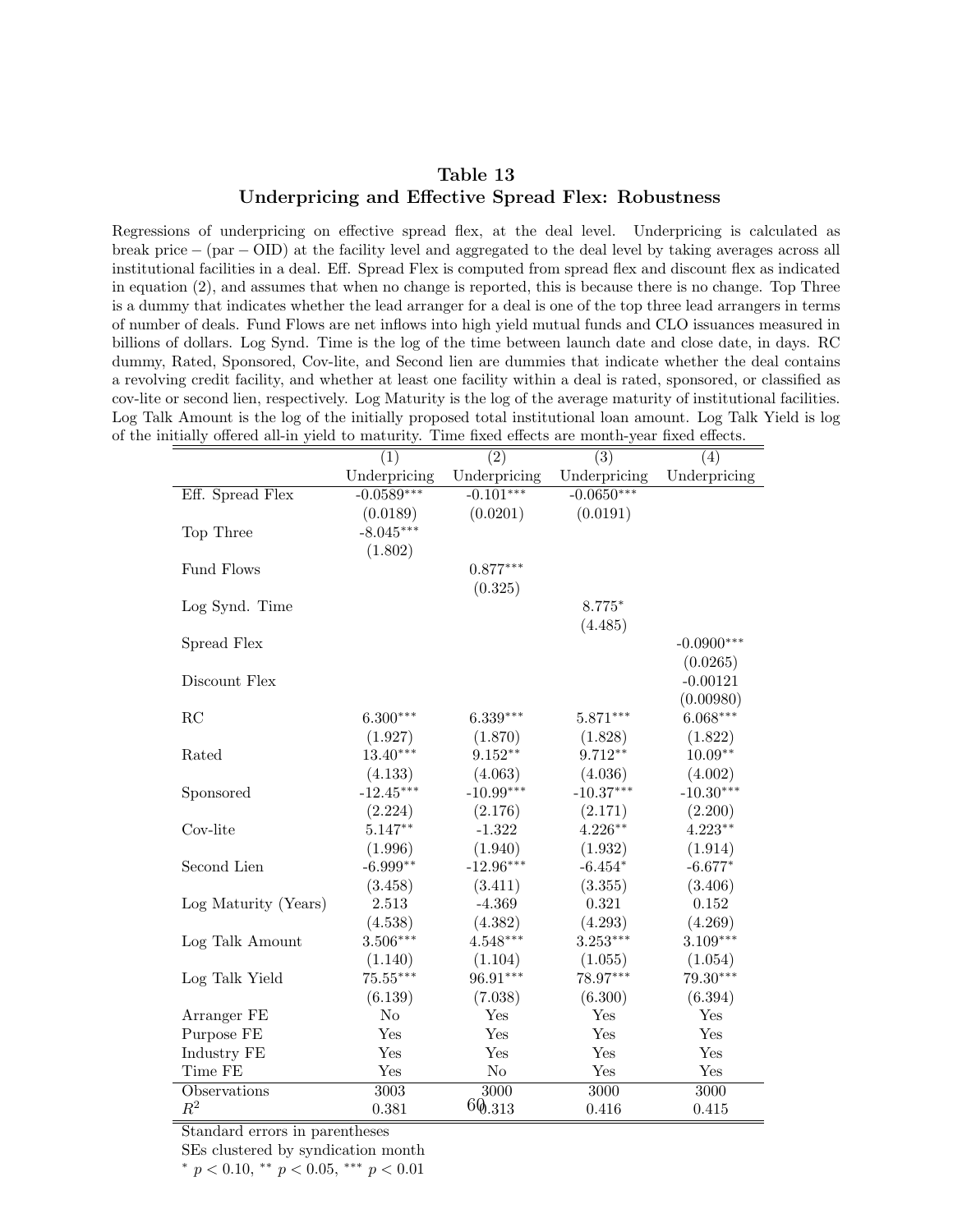higher information rents to extract information about demand. This is consistent with the result presented in Appendix D.1, that riskier loans have a longer time-to-syndication.

In column (4), we include spread flex and discount flex separately. Although both coefficients are negative, the effect of discount flexes on underpricing is not significant. This could be the result of low power, or could suggest that the relevant margin of adjustment during the syndication process is the spread.

### D.2.2 Lead Share and Effective Spread Flex

We present four additional versions of Table 5.

Q4 Deals only As described in the main text, the SNC lead share is observed on December 31. Given the existence of an active secondary market, our data on the lead share may therefore not accurately reflect the share initially retained by the lead arranger. For this reason, our results are likely to underestimate the effect of flexes on lead shares. To get a sense of the bias, we repeat the set of regressions in Table 5, but on a sample restricted to only those deals that take place in the final quarter of each year. The idea is that the bias must be smaller if banks had less time to sell down their positions. We report the results in Table 14.

The point estimates shown here are broadly similar and imply that an increase in the effective spread of about 100 basis points is associated with with an increase of about 3-6% in the lead share.

Committed Lead Share In Table 5, we used the utilized Lead Share, defined as the dollar value of the arranger's share in term loans plus the share in the utilized part of credit lines, over the dollar value of term loan face value plus utilized part of credit lines. Here, we repeat the same regressions, but use as the dependent variable the Committed Lead Share, defined similarly, but on the basis of committed rather than utilized amounts. (While the mean and median of the utilized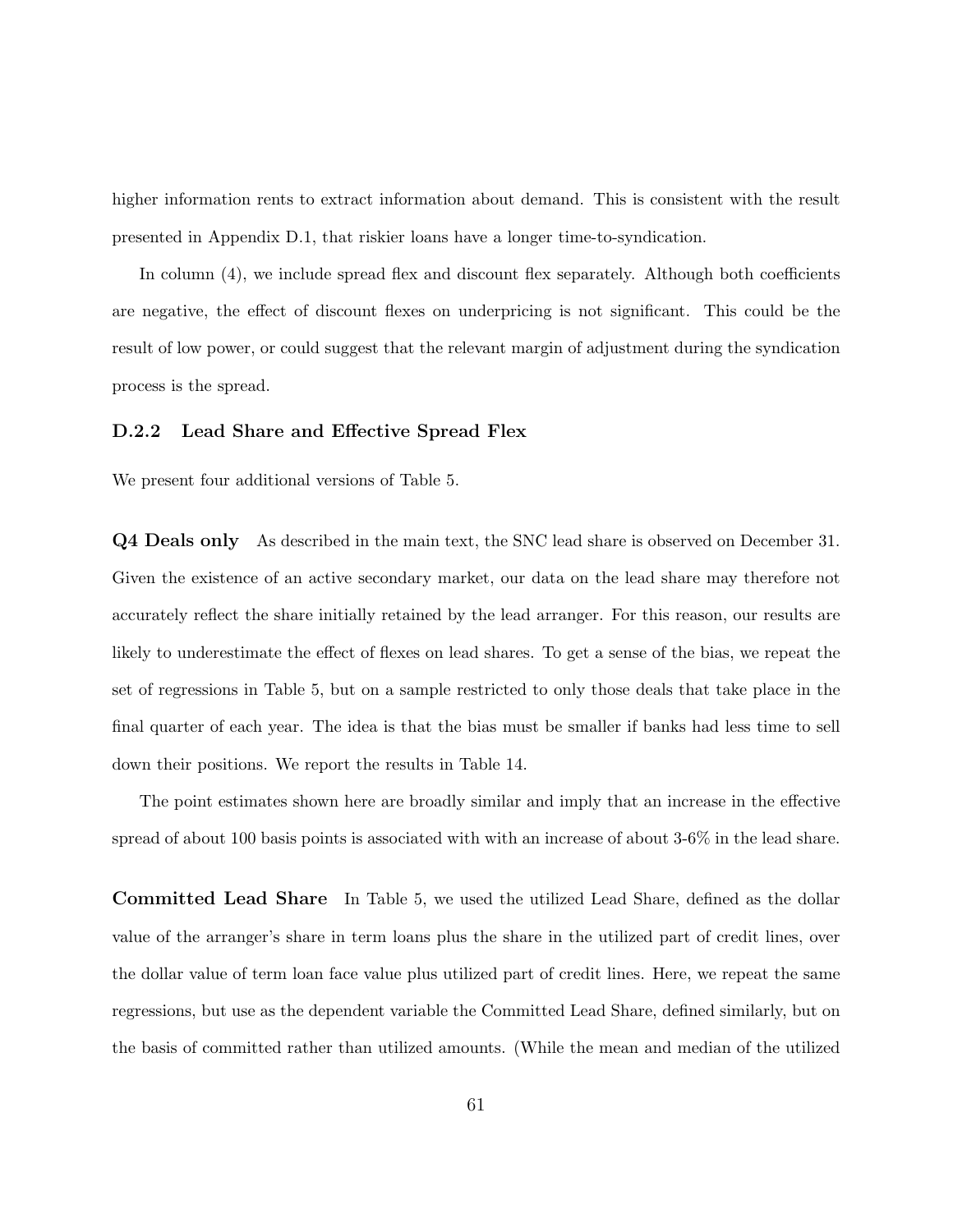### Table 14 Lead Share and Effective Spread Flex

Regressions of Lead Share on Effective Spread Flex, at the deal level, using only Q4 deals in the Lead Share Sample. Lead Share is a fraction of par, and Effective Spread Flex is in bps of par. M&A is a dummy which proxies for whether a deal is underwritten, and is 1 when the deal purpose is Acquisition or LBO. RC, Rated, Sponsored, Cov-lite, and Second Lien are dummies that indicate whether the deal contains a facility that is a revolving credit facility, is rated, sponsored, or classified as cov-lite or second lien, respectively. Log Maturity is the log of the average maturity of facilities. Log Talk Amount is the log of the initially proposed total deal amount. Log Talk Yield is log of the average of the initially offered all-in yield to maturity across all facilities. Time fixed effects are month-year fixed effects.

|                                | $\overline{(1)}$ | $\overline{(2)}$ | $\overline{(3)}$ | $\overline{(4)}$ | $\overline{(5)}$           | $\overline{(6)}$ |
|--------------------------------|------------------|------------------|------------------|------------------|----------------------------|------------------|
|                                | Lead Share       | Lead Share       | Lead Share       | Lead Share       | Lead Share                 | Lead Share       |
| Eff. Spread Flex               | $0.000327*$      | 0.0000173        | $0.000529***$    | $0.000335*$      | $0.\overline{000571^{**}}$ | 0.000167         |
|                                | (0.000179)       | (0.000202)       | (0.000168)       | (0.000190)       | (0.000273)                 | (0.000287)       |
| $M\&A \times$ Eff. Spread Flex |                  | $0.000586**$     |                  | 0.000447         |                            | 0.000911         |
|                                |                  | (0.000265)       |                  | (0.000382)       |                            | (0.000667)       |
| RC dummy                       | $0.0300*$        | $0.0302*$        | 0.0291           | 0.0301           | 0.0703                     | $0.0720*$        |
|                                | (0.0179)         | (0.0170)         | (0.0308)         | (0.0293)         | (0.0462)                   | (0.0414)         |
| Rated                          | $-0.00645$       | $-0.00726$       | $-0.0197$        | $-0.0185$        | 0.0635                     | 0.0651           |
|                                | (0.0210)         | (0.0204)         | (0.0302)         | (0.0299)         | (0.106)                    | (0.102)          |
| Sponsored                      | $-0.0193$        | $-0.0214$        | $-0.0225$        | $-0.0252$        | $-0.0904*$                 | $-0.102**$       |
|                                | (0.0183)         | (0.0187)         | (0.0246)         | (0.0255)         | (0.0468)                   | (0.0482)         |
| Cov-lite                       | $-0.0185$        | $-0.0180$        | $-0.00738$       | $-0.00554$       | 0.00611                    | 0.0111           |
|                                | (0.0161)         | (0.0166)         | (0.0216)         | (0.0217)         | (0.0354)                   | (0.0327)         |
| Second Lien                    | $-0.0124$        | $-0.0138$        | $-0.0175$        | $-0.0169$        | $-0.0227$                  | $-0.0211$        |
|                                | (0.0136)         | (0.0136)         | (0.0165)         | (0.0168)         | (0.0640)                   | (0.0619)         |
| Log Maturity (Years)           | $-0.0234$        | $-0.0240$        | 0.0199           | 0.0191           | 0.206                      | 0.206            |
|                                | (0.0315)         | (0.0310)         | (0.0395)         | (0.0396)         | (0.250)                    | (0.250)          |
| Log Talk Amount                | $-0.0149*$       | $-0.0163*$       | $-0.00862$       | $-0.00943$       | $-0.0277$                  | $-0.0310$        |
|                                | (0.00875)        | (0.00870)        | (0.0111)         | (0.0110)         | (0.0276)                   | (0.0296)         |
| Log Talk Yield                 |                  |                  |                  |                  | $-0.0259$                  | $-0.0252$        |
|                                |                  |                  |                  |                  | (0.125)                    | (0.129)          |
| Arranger FE                    | Yes              | Yes              | $\rm No$         | $\rm No$         | N <sub>o</sub>             | $\rm No$         |
| Arranger-Year FE               | No               | $\rm No$         | No               | No               | Yes                        | Yes              |
| Purpose FE                     | Yes              | Yes              | Yes              | Yes              | Yes                        | Yes              |
| Industry FE                    | Yes              | Yes              | Yes              | Yes              | Yes                        | Yes              |
| Time FE                        | Yes              | Yes              | Yes              | Yes              | Yes                        | Yes              |
| Observations                   | 473              | 473              | 473              | 473              | 181                        | 181              |
| $\mathbb{R}^2$                 | 0.593            | 0.600            | 0.786            | 0.788            | 0.865                      | 0.872            |

Standard errors in parentheses

SEs clustered by syndication month

 $*$  p < 0.10,  $*$  p < 0.05,  $**$  p < 0.01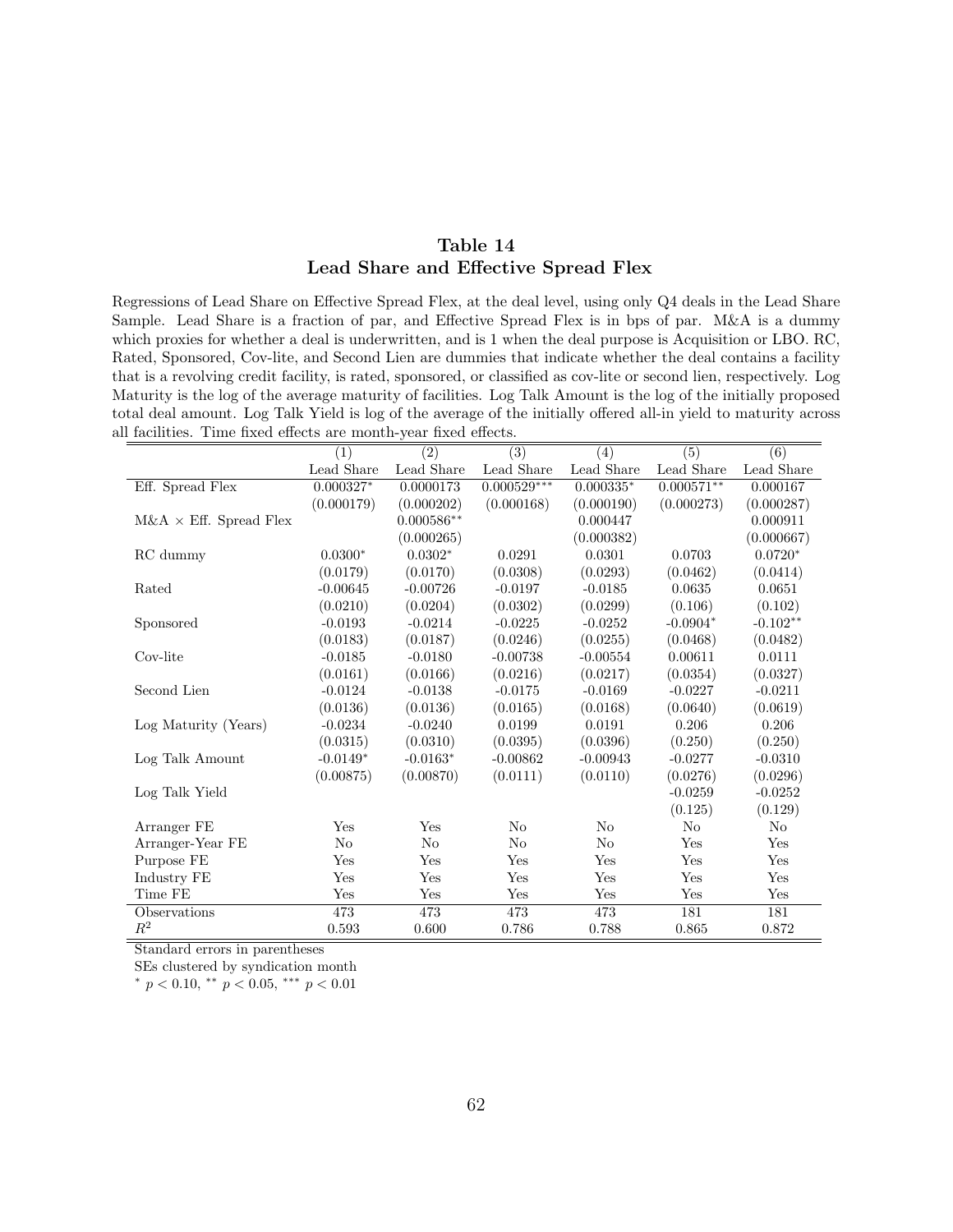Lead Share were 7.5% and 2.6% respectively, the mean and median of the committed Lead Share are slightly higher at 8.8% and 5.0%, respectively.) We report the results in Table 15. We can see that the magnitude of the coefficients on Effective Spread Flex are roughly the same as with the Utilized Lead Share.

Retained amounts versus retained shares We have shown that lead shares are higher for cold loans. All of our definitions of lead share so far take a measure of the amount retained by the arranger, relative to the total final loan amount. This has been the standard way to define lead share in the literature. In our case, however, there is the potential concern that lead shares are higher for cold loans not because the arranger retains a higher dollar amount on such loans, but because total final loan amounts are lower than total initially proposed amounts, because of negative amount flex (see Table 4).

To check whether an increased lead share also implies a higher amount retained by the arranger, we regress the dollar Retained Amount on Effective Spread Flex and controls in Table 16. (We control for the dollar Talk Amount rather than the log talk amount as before, as it is more probable that Retained Amount is related linearly to the Talk Amount.)

We find that in both specifications with arranger fixed effects (column 1), or with arranger-year fixed effects (column 2), Retained Amount is larger when spreads are flexed up, that is, on cold loans. So, arrangers end up with larger amounts of such loans on their balance sheets. The point estimates suggest that on loans on which the effective spread is flexed up by 100bp, the arranger retains between 11-14 million US dollars more in the loan. For the median deal in the lead share sample, of about 380 million US dollars, this represents additional retention of about 2.9 - 3.7%. These numbers are large relative to the median retention in this sample of about 2.6%.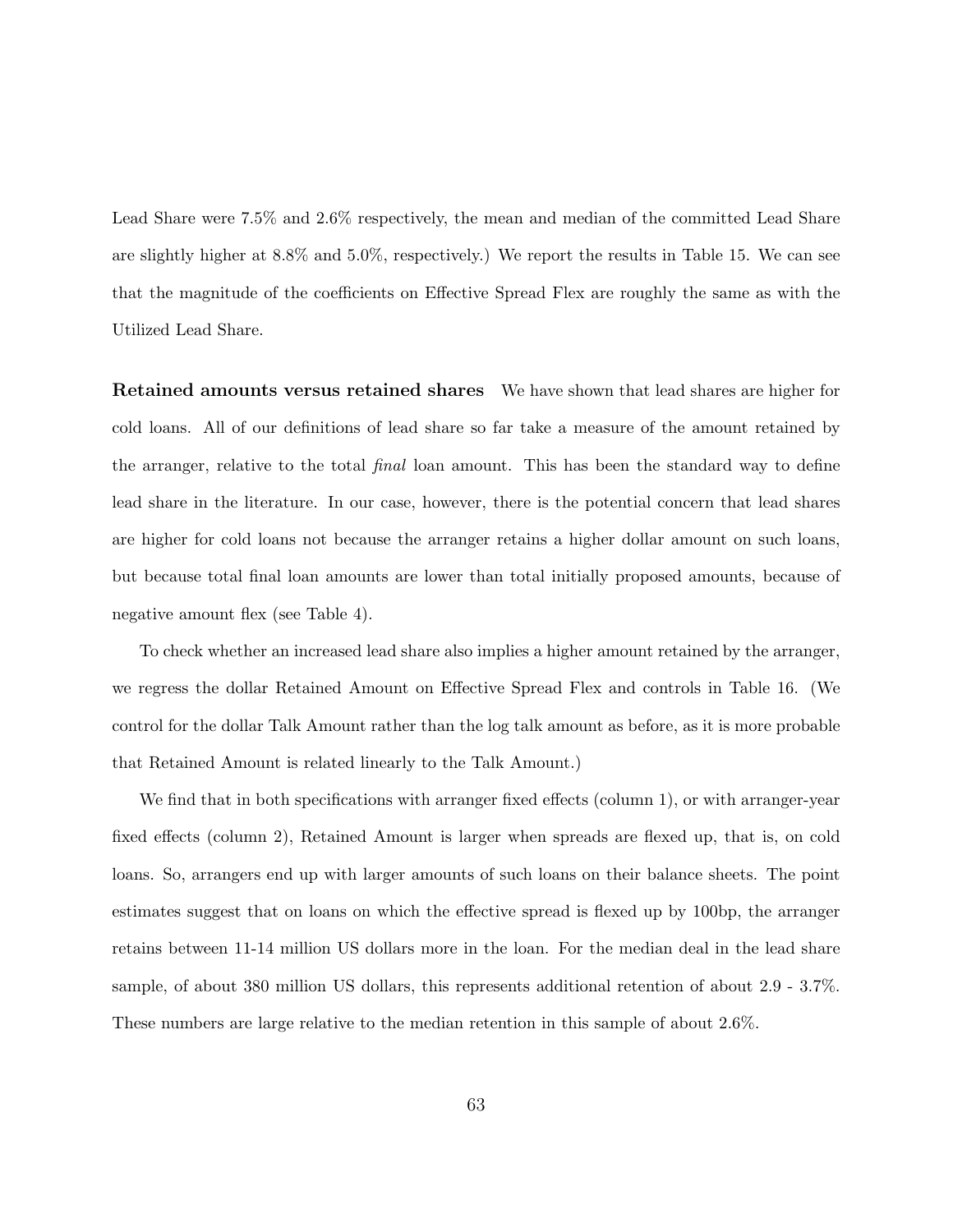Table 15<br>Committed Lead Share and Effective Spread Flex Committed Lead Share and Effective Spread Flex

is participations of the lead arranger in committed amounts on credit lines plus participations in term loans, relative to total deal amount. (Committed Lead Share is expressed as a fraction between 0 and 1.) Eff. Spread Flex represents changes in the effective in basis points of par. RC, Rated, Sponsored, Cov-lite, and Second lien are dummies that indicate whether at least one facility is a in basis points of par. RC, Rated, Sponsored, Cov-lite, and Second lien are dummies that indicate whether at least one facility is a Regressions of Committed Lead Share on Effective Spread Flex, on all deals in the Lead Share Sample. Committed Lead Share spread over the syndication period, assumes that when no change is reported, this is because there is no change, and is measured revolving credit facility, or at least one facility within a deal is rated, sponsored, or classified as cov-lite or second lien, respectively. Regressions of Committed Lead Share on Effective Spread Flex, on all deals in the Lead Share Sample. Committed Lead Share is participations of the lead arranger in committed amounts on credit lines plus participations in term loans, relative to total deal amount. (Committed Lead Share is expressed as a fraction between 0 and 1.) Eff. Spread Flex represents changes in the effective spread over the syndication period, assumes that when no change is reported, this is because there is no change, and is measured Log Maturity is the log of the average maturity of institutional facilities. Log Talk Amount is the log of the initially proposed total revolving credit facility, or at least one facility within a deal is rated, sponsored, or classified as cov-lite or second lien, respectively. amount. Log Talk Yield is log of the initially offered all-in yield to maturity. Time fixed effects are month-year fixed effects. ュ ਙ∥

| $\text{Log Maturity}$ is the $\log$ of the average maturity of institutional facilities. Log Talk Amount is the log of the initially proposed tota<br>amount. Log Talk Yield is log of the initially offered all-in yield to maturity. Time fixed effects are month-year fixed effects. |                                    |                               |                          |                       |                                                                        |                                |                                                                                     |                                                               |
|-----------------------------------------------------------------------------------------------------------------------------------------------------------------------------------------------------------------------------------------------------------------------------------------|------------------------------------|-------------------------------|--------------------------|-----------------------|------------------------------------------------------------------------|--------------------------------|-------------------------------------------------------------------------------------|---------------------------------------------------------------|
|                                                                                                                                                                                                                                                                                         |                                    | $\widehat{\mathfrak{O}}$      | $\widehat{\mathfrak{G}}$ | $(\pm)$               | $\widetilde{E}$                                                        | $\widehat{\mathbf{e}}$         | $\widetilde{\Xi}$                                                                   | $\circled{s}$                                                 |
|                                                                                                                                                                                                                                                                                         | Lead Share                         | <b>Lead Share</b>             | Lead Share               | Lead Share            | Lead Share                                                             | Lead Share                     | Lead Share                                                                          | ead Share                                                     |
| Eff. Spread Flex                                                                                                                                                                                                                                                                        | $0.000211**$                       | 0.000106                      | $0.000270***$            | $0.000198*$           | 0.000326                                                               | 0.0000870                      | $0.000499**$                                                                        | 0.000386                                                      |
|                                                                                                                                                                                                                                                                                         | $\widetilde{\Sigma}$<br>(0.000083) | 0.0000790                     | (0.000093)               | (0.000091             | [0.000167]                                                             | 0.000204                       | (0.000179)                                                                          | (0.000198)                                                    |
| $M\&A$ $\times$ Eff. Spread Flex                                                                                                                                                                                                                                                        |                                    | 0.00023                       |                          | 0.000161              |                                                                        | $0.000454*$                    |                                                                                     | 0.000262                                                      |
|                                                                                                                                                                                                                                                                                         |                                    | (0.000158)                    |                          | 0.000188              |                                                                        | 0.000255                       |                                                                                     | 0.000372                                                      |
| RC dunnny                                                                                                                                                                                                                                                                               | $0.0525***$                        | $0.0523***$                   | $0.0572***$              | $0.0570***$           | $0.0433***$                                                            | $0.0434***$                    | 0.0405                                                                              | $0.0411*$                                                     |
|                                                                                                                                                                                                                                                                                         | (0.00813)                          | (0.00803)                     | (0.00960)                | (0.00953)             | (0.0144)                                                               | (0.0137)                       | (0.0255)                                                                            | (0.0245)                                                      |
| Rated                                                                                                                                                                                                                                                                                   | $-0.0131$ <sup>*</sup>             | $-0.0134*$                    | $0.0164**$               | $-0.0167**$           | $-0.0059$                                                              | $-0.00653$                     | $-0.0230$                                                                           | $-0.0222$                                                     |
|                                                                                                                                                                                                                                                                                         | (0.00711                           | (0.00710)                     | 0.00708                  | (0.00705)             | (0.0210)                                                               | (0.0205)                       | (0.0282)                                                                            | (0.0281)                                                      |
| Sponsored                                                                                                                                                                                                                                                                               | $-0.0167$ <sup>*</sup>             | $-0.0165*$                    | $-0.0150*$               | $-0.0148*$            | $-0.0173$                                                              | $-0.0190$                      | $-0.0224$                                                                           | $-0.0240$                                                     |
|                                                                                                                                                                                                                                                                                         | (0.0867                            | (0.00864                      | 0.00882                  | 0.00875               | (0.0169)                                                               | (0.0173)                       | (0.0217)                                                                            | (0.0219)                                                      |
| Cov-lite                                                                                                                                                                                                                                                                                | $-0.00492$                         | $-0.00527$                    | $-0.0120$                | $-0.0122$             | $-0.00925$                                                             | $-0.00887$                     | 0.00150                                                                             | 0.00258                                                       |
|                                                                                                                                                                                                                                                                                         | (0.0103)                           | (0.0104)                      | (0.0114)                 | (0.0113)              | (0.0153)                                                               | (0.0157)                       | (0.0209)                                                                            | (0.0209)                                                      |
| Second Lien                                                                                                                                                                                                                                                                             | 0.00051'                           | 0.000129                      | 0.000604                 | 0.000367              | $-0.0154$                                                              | $-0.0165$                      | $-0.0166$                                                                           | $-0.0162$                                                     |
|                                                                                                                                                                                                                                                                                         | (0.00967                           | 0.00961                       | (0.00980)                | 0.00979               | (0.0129)                                                               | (0.0128)                       | (0.0157)                                                                            | (0.0160)                                                      |
| Log Maturity (Years)                                                                                                                                                                                                                                                                    | $-0.0119$                          | $-0.0115$                     | $-0.00823$               | $-0.00831$            | $-0.0169$                                                              | $-0.0174$                      | 0.0226                                                                              | 0.0222                                                        |
|                                                                                                                                                                                                                                                                                         | (0.0153)                           | (0.0153)                      | (0.0186)                 | (0.0186)              | (0.0299)                                                               | (0.0295)                       | (0.0390)                                                                            | (0.0393)                                                      |
| $\mbox{Log}$ Talk Amount                                                                                                                                                                                                                                                                | $-0.0220**$                        | $0.0221***$                   | $0.0202***$              | $0.0202***$           | $0.0206***$                                                            | $0.0217***$                    | $-0.0149$                                                                           | $-0.0153*$                                                    |
|                                                                                                                                                                                                                                                                                         | (0.00325)                          | (0.00324)                     | (0.00352)                | (0.00353)             | (0.00754)                                                              | 0.00753                        | (0.00915)                                                                           | 0.00903                                                       |
| Arranger FE                                                                                                                                                                                                                                                                             | $Y$ es                             | $Y_{\rm \small \textsf{ess}}$ |                          | $\mathcal{S}^{\circ}$ | ${\rm Yes}$                                                            | ${\rm Yes}$                    | $\mathcal{S}_{\mathbf{N}}$                                                          | $\rm _{NO}$                                                   |
| Arranger-Year FE                                                                                                                                                                                                                                                                        | $\tilde{\mathsf{X}}^{\mathsf{o}}$  | $\rm \stackrel{\circ}{X}$     | $^{10}_{\text{Ne}}$      | ${\rm Yes}$           | $\rm \stackrel{\circ}{\rm \stackrel{\circ}{\rm \scriptscriptstyle M}}$ | $\mathop{\mathsf{S}}\nolimits$ | $\begin{tabular}{l} \hline \text{Yes} \\ \text{Yes} \\ \text{Yes} \\ \end{tabular}$ | $\mathop{\mathrm{Yes}}\limits_{\mathop{\mathrm{Yes}}\limits}$ |
| Purpose FE                                                                                                                                                                                                                                                                              | ${\rm Yes}$                        | $_{\rm Yes}^{\rm Yes}$        |                          | $Y$ es                | $Y_{CS}$                                                               | $_{\rm Yes}^{\rm Yes}$         |                                                                                     |                                                               |
| Industry FE                                                                                                                                                                                                                                                                             | ${\rm Yes}$                        |                               | <b>Yes</b><br>Yes        | Yes                   |                                                                        |                                |                                                                                     |                                                               |
| Time FE                                                                                                                                                                                                                                                                                 | Yes                                | Yes                           | Yes                      | Yes                   | $Y$ es                                                                 | Yes                            |                                                                                     | Yes                                                           |
| Observations                                                                                                                                                                                                                                                                            | 1,801                              | 1,801                         | 1,801                    | 1,80                  | 473                                                                    | 473                            | 473                                                                                 | 473                                                           |
| $R^2$                                                                                                                                                                                                                                                                                   | 0.440                              | 0.442                         | 0.573                    | 0.573                 | 0.615                                                                  | 0.619                          | 0.799                                                                               | 0.799                                                         |
| Standard errors in parentheses                                                                                                                                                                                                                                                          |                                    |                               |                          |                       |                                                                        |                                |                                                                                     |                                                               |

SEs clustered by syndication month \*  $p < 0.10$ , \*\*  $p < 0.05$ , \*\*\*  $p < 0.01$ \*  $p < 0.10$ , \*\*  $p < 0.05$ , \*\*\*  $p < 0.01$ 

SEs clustered by syndication month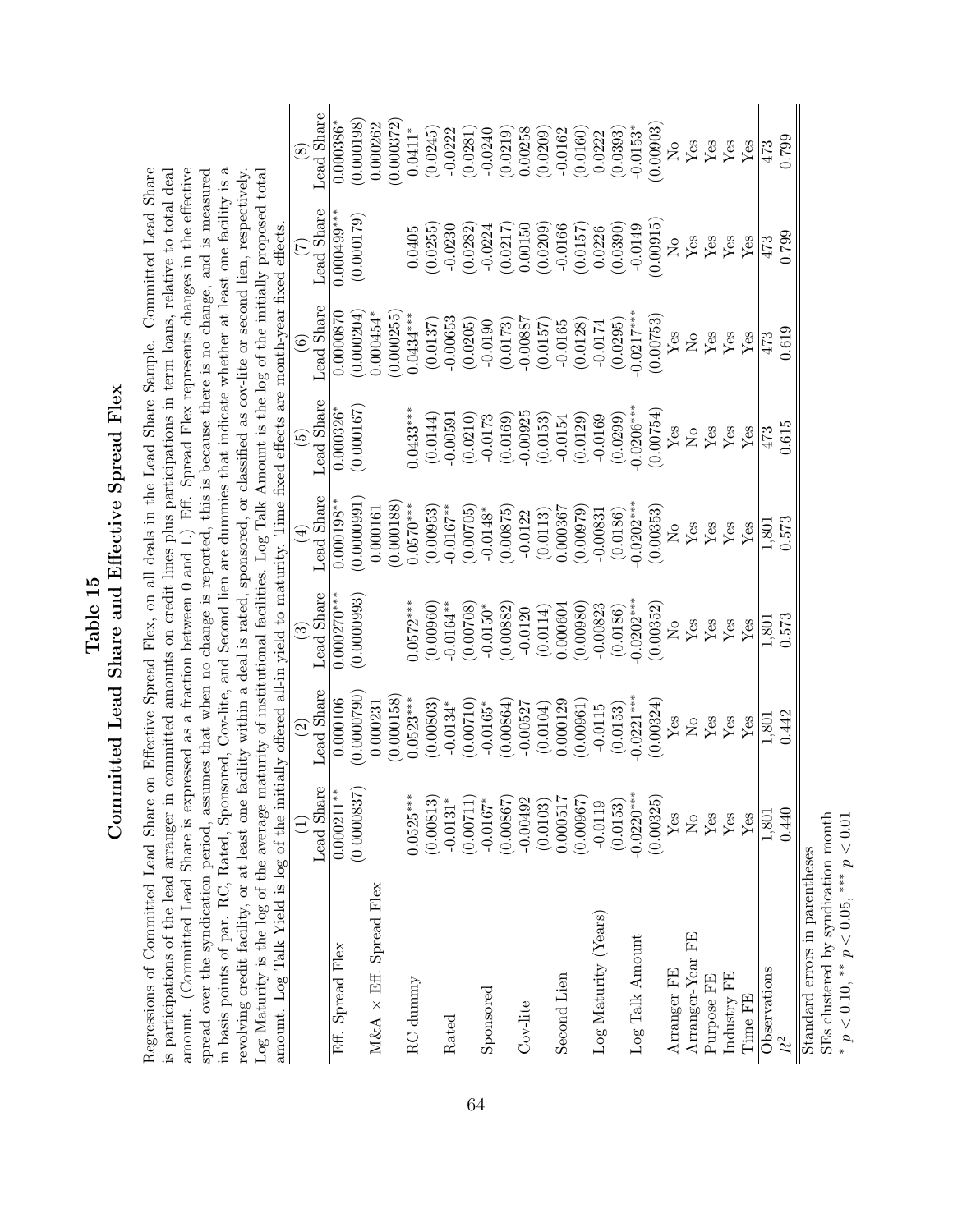### Table 16 Retained Amount and Effective Spread Flex

Regressions of Retained Amount on Effective Spread Flex, on all deals in the Lead Share Sample. Retained amount is measured in millions of dollars. Eff. Spread Flex represents changes in the effective spread over the syndication period, assumes that when no change is reported, this is because there is no change, and is measured in basis points of par. RC, Rated, Sponsored, Cov-lite, and Second lien are dummies that indicate whether at least one facility is a revolving credit facility, or at least one facility within a deal is rated, sponsored, or classified as cov-lite or second lien, respectively. Log Maturity is the log of the average maturity of institutional facilities. Talk Amount is the initially proposed total amount, and is measured in millions of US dollars. Log Talk Yield is log of the initially offered all-in yield to maturity. Time fixed effects are month-year fixed effects.

|                      | (1)             | (2)             |
|----------------------|-----------------|-----------------|
|                      | Retained Amount | Retained Amount |
| Eff. Spread Flex     | $0.113*$        | $0.143*$        |
|                      | (0.0632)        | (0.0826)        |
| RC dummy             | 7.569           | 10.17           |
|                      | (5.825)         | (7.017)         |
| Rated                | $-9.643$        | $-14.87*$       |
|                      | (6.949)         | (8.652)         |
| Sponsored            | $-10.94$        | $-12.24$        |
|                      | (6.840)         | (8.502)         |
| Cov-lite             | 9.629           | 10.88           |
|                      | (9.604)         | (10.77)         |
| Second Lien          | 2.194           | 2.067           |
|                      | (5.944)         | (7.453)         |
| Log Maturity (Years) | $-13.82$        | $-8.806$        |
|                      | (13.36)         | (17.51)         |
| Talk Amount (mill)   | $0.0534***$     | $0.0534***$     |
|                      | (0.0158)        | (0.0187)        |
| Arranger FE          | Yes             | $\rm No$        |
| Arranger-Year FE     | $\rm No$        | Yes             |
| Purpose FE           | Yes             | Yes             |
| Industry FE          | Yes             | Yes             |
| Time FE              | Yes             | Yes             |
| Observations         | 1801            | 1801            |
| $\mathbb{R}^2$       | 0.384           | 0.448           |

Standard errors in parentheses

SEs clustered by syndication month

 $*$  p < 0.10,  $*$  p < 0.05,  $*$   $*$  p < 0.01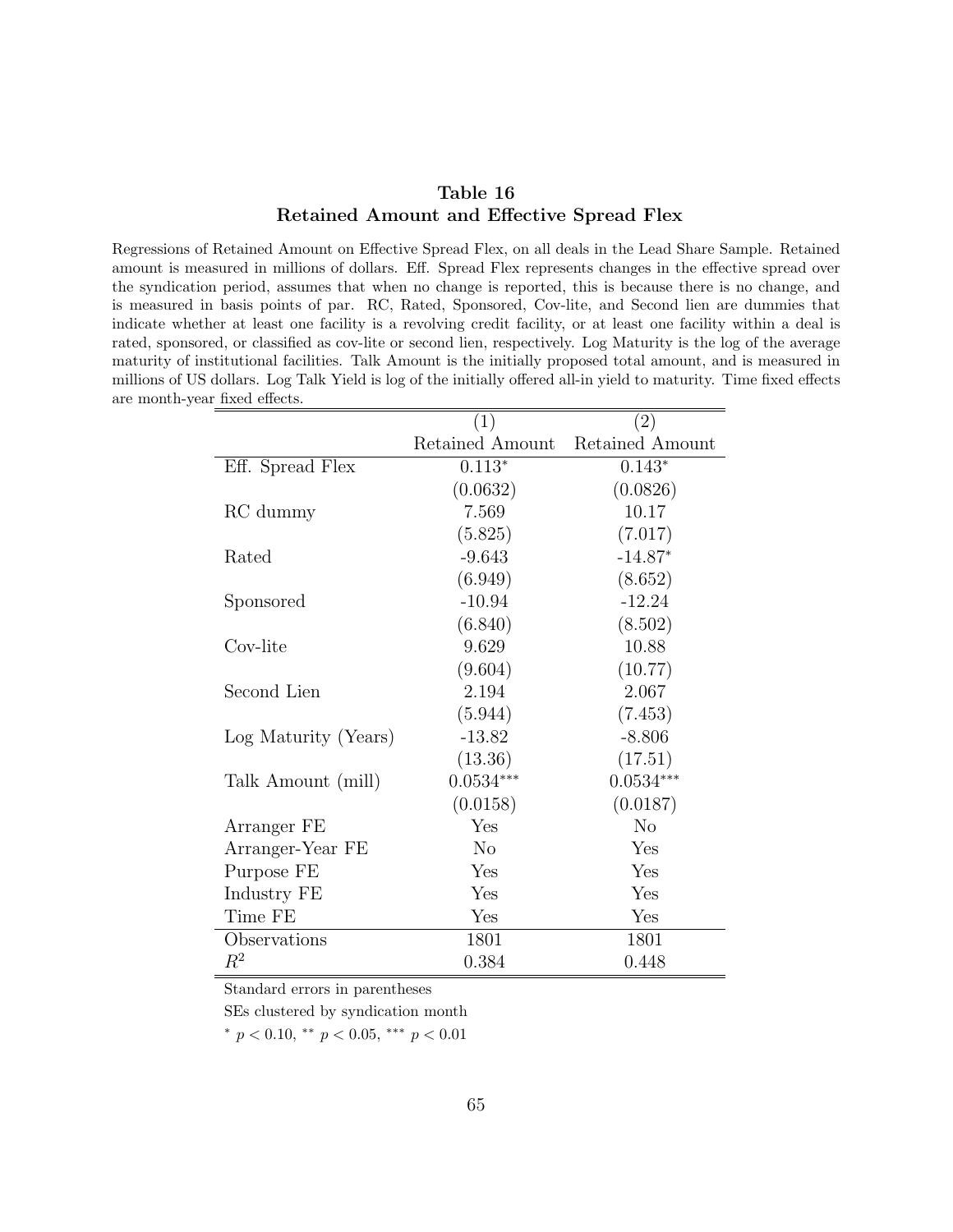Another way of addressing the same issue is to change our definition of lead share. Following the literature, we had defined (utilized) Lead Share as the dollar value of the arranger's share in term loans plus the share in the utilized part of credit lines, over the final dollar value of term loan face value plus utilized part of credit lines. Instead, we can also define Lead Share in Initial Amount as the arranger's share in term loans plus the share in the utilized part of credit lines, over the initially proposed dollar value of term loan face value plus utilized part of credit lines (the "talk" amount). We repeat the regressions in Table 5, but with this new measure of lead share, in Table 17. The results are very similar to those in Table 5.

Both results indicate that arrangers do actually retain higher dollar amounts on cold deals, as we suggest in the main text.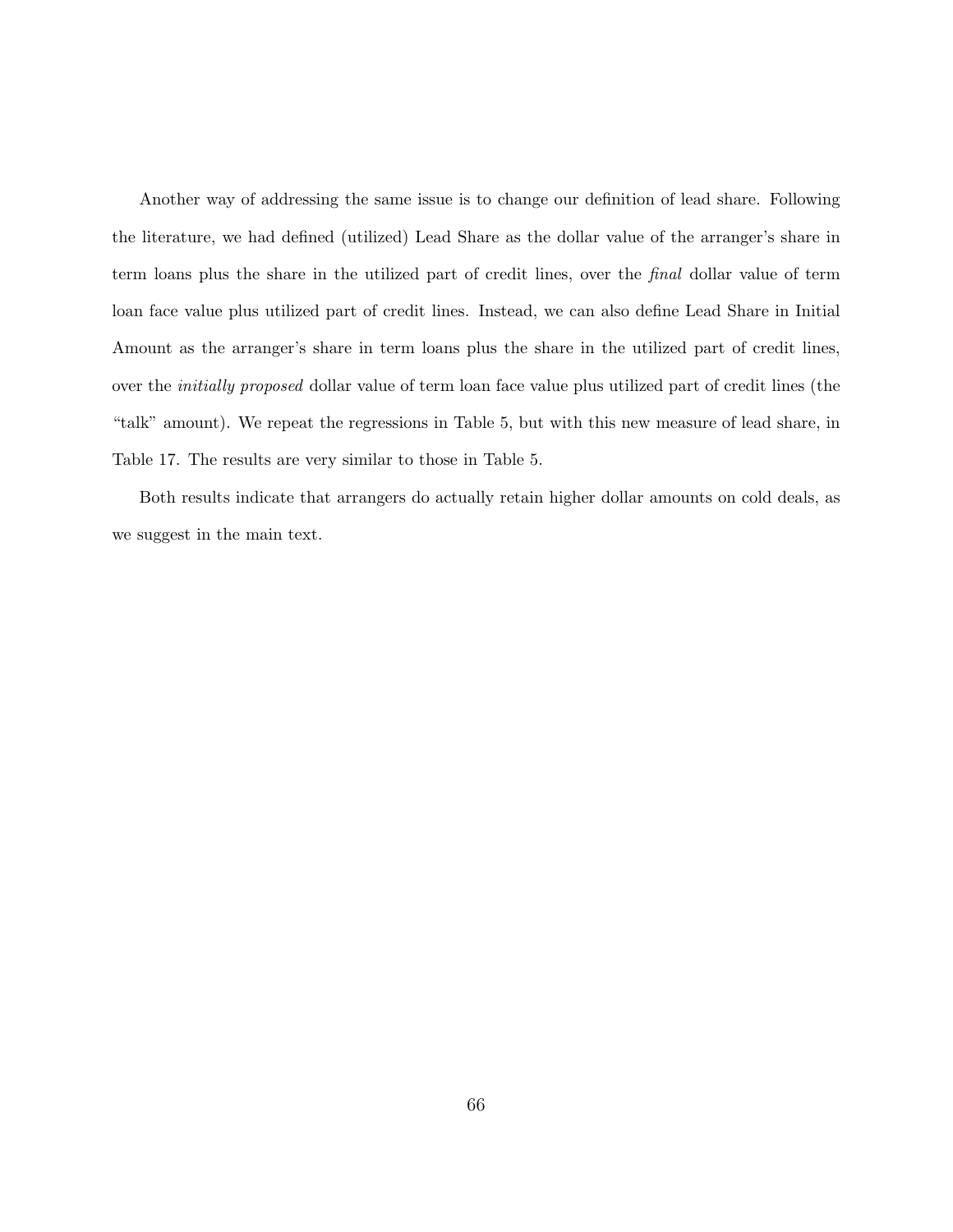# Table 17<br>Lead Share in Initial Amount and Effective Spread Flex Lead Share in Initial Amount and Effective Spread Flex

Amount is participations of the lead arranger in committed amounts on credit lines plus participations in term loans, relative to initially proposed total deal amount. (Lead Share in Initial Amount is expressed as a fraction between 0 and 1.) Eff. Spread Flex represents changes in the effective spread over the syndication period, assumes that when no change is reported, this is because there is no change, and is measured in basis points of par. RC, Rated, Sponsored, Cov-lite, and Second lien are dummies that indicate whether at least one facility is a revolving credit facility, or at least one facility within a deal is rated, sponsored, or classified as cov-lite or second lien, respectively. Log Maturity is the log of the average maturity of institutional facilities. Log Talk Amount is the log of the initially proposed total amount. Log Talk Yield is log of the initially offered all-in yield to maturity. Time fixed effects Regressions of Lead Share in Initial Amount on Effective Spread Flex, on all deals in the Lead Share Sample. Lead Share in Initial cov-lite or second lien, respectively. Log Maturity is the log of the average maturity of institutional facilities. Log Talk Amount is Regressions of Lead Share in Initial Amount on Effective Spread Flex, on all deals in the Lead Share Sample. Lead Share in Initial Amount is participations of the lead arranger in committed amounts on credit lines plus participations in term loans, relative to initially proposed total deal amount. (Lead Share in Initial Amount is expressed as a fraction between 0 and 1.) Eff. Spread Flex represents changes in the effective spread over the syndication period, assumes that when no change is reported, this is because there is no change, and is measured in basis points of par. RC, Rated, Sponsored, Cov-lite, and Second lien are dummies that indicate whether at least one facility is a revolving credit facility, or at least one facility within a deal is rated, sponsored, or classified as the log of the initially proposed total amount. Log Talk Yield is log of the initially offered all-in yield to maturity. Time fixed effects  $ar \in$ 

|                                          |                    | $\widehat{\mathfrak{O}}$ | ි                      | $\widehat{A}$              | $\widetilde{E}$            | $\widehat{\mathfrak{s}}$ |
|------------------------------------------|--------------------|--------------------------|------------------------|----------------------------|----------------------------|--------------------------|
|                                          | Lead Share         | Lead Share               | Lead Share             | Lead Share                 | Lead Share                 | Lead Share               |
|                                          | in Init. Amt       | in Init. Amt             | in Init. Amt           | in Init. Amt               | in Init. Amt               | in Init. Amt.            |
| Eff. Spread Flex                         | $0.000176*$        | 0.0000424                | $\overline{0.000237}$  | 0.000141                   | $\frac{0.000375^*}{2}$     | 0.000253                 |
|                                          | (0.0000897)        | (0.0000828)              | (0.000108)             | (0.000100)                 | (0.000200)                 | (0.000194)               |
| flex<br>$ACQ$ , LBO $\times$ Spread      |                    | $0.000294*$              |                        | 0.000214                   |                            | 0.000224                 |
|                                          |                    | (0.000167                |                        | 0.000202                   |                            | 0.000348                 |
| RC dummy                                 | $0.0347***$        | $0.0344***$              | $0.0391***$            | $0.0388***$                | $0.0515***$                | $0.0513***$              |
|                                          | (0.00898)          | (0.00885)                | (0.0101)               | (0.0100)                   | (0.0193)                   | (0.0190)                 |
| Rated                                    | $0.0216***$        | $-0.0219***$             | $0.0221***$            | $-0.0224***$               | $-0.0389$                  | $-0.0388$                |
|                                          | (0.00755)          | (0.00754)                | (0.00776)              | (0.00771)                  | (0.0236)                   | (0.0234)                 |
| Sponsored                                | $-0.0140$          | $-0.0139$                | $-0.0127$              | $-0.0124$                  | $-0.0227$                  | $-0.0215$                |
|                                          | (0.00921)          | (0.00017)                | (0.00943)              | (0.00936)                  | (0.0249)                   | (0.0243)                 |
| Cov-lite                                 | $-0.00795$         | $-0.00841$               | $-0.0178$              | $-0.0181$                  | $-0.0279$                  | $-0.0281$                |
|                                          | (0.0110)           | (0.0111)                 | (0.0124)               | (0.0124)                   | (0.0217)                   | (0.0216)                 |
| Second Lien                              | 0.00417            | 0.00368                  | 0.00502                | 0.00471                    | 0.0147                     | 0.0141                   |
|                                          | (0.00995)          | 18600:0                  | (0.0104)               | (0.0104)                   | (0.0323)                   | (0.0320)                 |
| Log Maturity (Years)                     | $-0.0208$          | $-0.0203$                | $-0.0166$              | $-0.0166$                  | $-0.0454$                  | $-0.0472$                |
|                                          | (0.0170)           | (0.0169)                 | (0.0206)               | (0.0206)                   | (0.0605)                   | (0.0606)                 |
| $\mbox{Log } \mbox{Talk } \mbox{Amount}$ | $0.0158***$        | $-0.0160***$             | $0.0148***$            | $0.0148***$                | $0.0220**$                 | $0.0224**$               |
|                                          | (0.00352)          | 0.00351                  | 0.00397                | 0.00397                    | 0.00934                    | (0.00923)                |
| $\operatorname{Log}$ Talk Yield          |                    |                          |                        |                            | 0.0152                     | 0.0132                   |
|                                          |                    |                          |                        |                            | (0.0479)                   | (0.0478)                 |
| Arranger FE                              | Yes                | $Y_{\rm 6S}$             | $\mathcal{S}^{\circ}$  | $\mathcal{S}_{\mathsf{N}}$ | $\stackrel{\circ}{\simeq}$ | $\overline{\mathsf{S}}$  |
| Arranger-Year FE                         | $\rm _{N}^{\circ}$ | $\rm _{N}^{\circ}$       | ${\rm Yes}$            | $\mathbf{Yes}$             | ${\rm Yes}$                | ${\rm Yes}$              |
| Purpose FE                               | ${\rm Yes}$        | <b>Yes</b><br>Yes        | $_{\rm Yes}^{\rm Yes}$ | $_{\rm Yes}^{\rm Yes}$     | $_{\rm Yes}^{\rm Yes}$     | $\frac{Y}{Y}$ es         |
| Industry FE                              | ${\rm Yes}$        |                          |                        |                            |                            |                          |
| Time FE                                  | ${\rm Yes}$        | Yes                      | ${\rm Yes}$            | ${\rm Yes}$                | ${\rm Yes}$                | Yes                      |
| Observations                             | 1796               | 1796                     | 1796                   | 1796                       | 582                        | 582                      |
| $R^2$                                    | 0.412              | 0.414                    | 0.553                  | 0.554                      | 0.574                      | 0.575                    |

\*  $p < 0.10$ , \*\*  $p < 0.05$ , \*\*\*  $p < 0.01$ \*  $p < 0.10$ , \*\*  $p < 0.05$ , \*\*\*  $p < 0.01$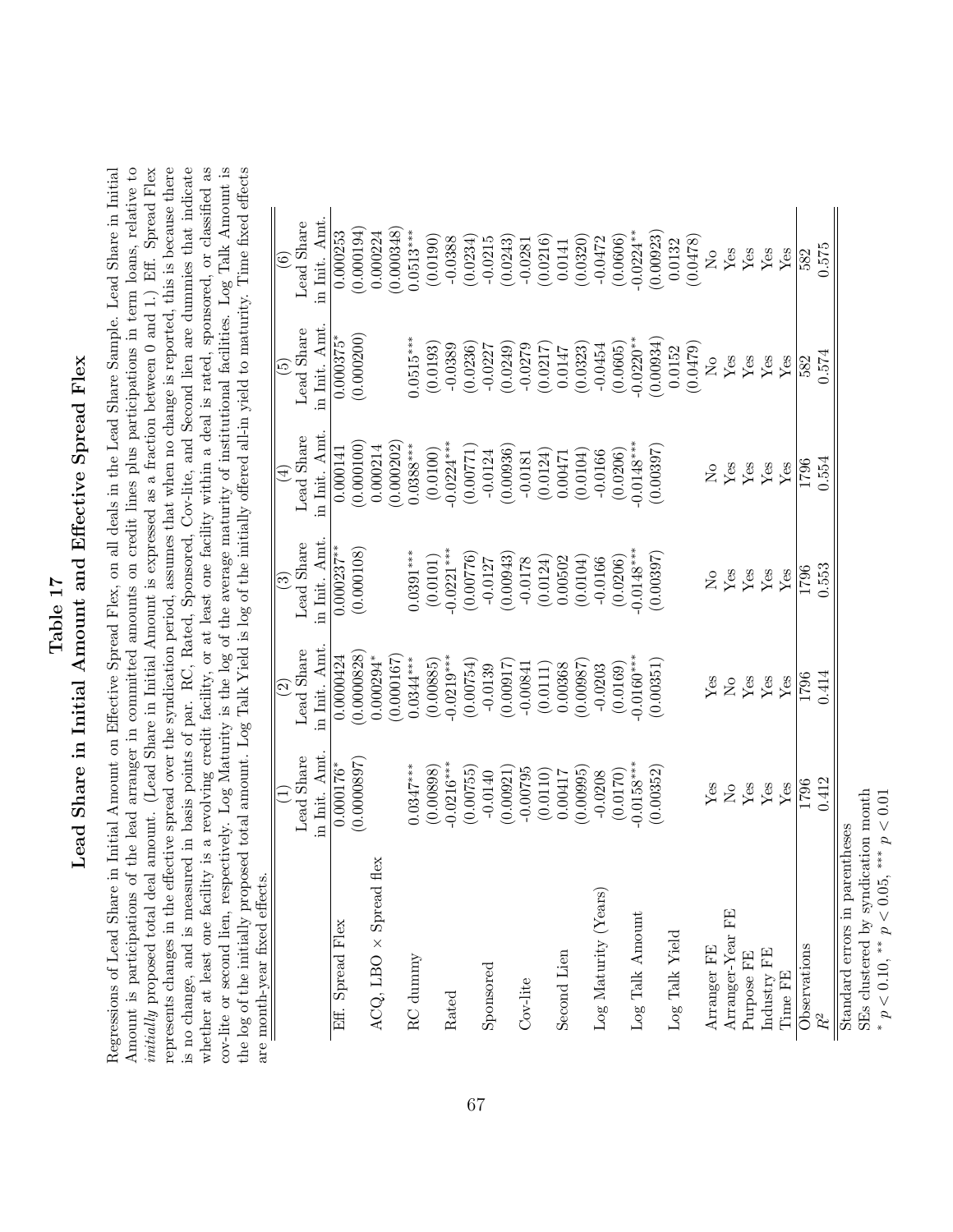### D.3 Availability of break prices

As mentioned in Section 5, a potential sample selection issue could bias us against finding a significant negative relationship between underpricing and spread flex: It is possible that when investors show little interest in a deal in the primary market, such that the arranger needs to flex spread up substantially, they also show little interest in the secondary market, so we are less likely to observe a break price. Bookbuilding theory suggests that if underpricing were observed for such deals, it should be low. If true, this would mean that we are less likely to observe a break price for deals with low underpricing and positive spread flex. If we are missing such observations, then this should bias us against finding a significant and negative relationship between underpricing and spread flex.

This selection issue, if present, would mean that we are less likely to observe a break price and, hence, underpricing on deals with positive spread flex. Bookbuilding theory suggests that if underpricing were observed for such deals, it should be low. If we are missing such observations, then this should bias us against finding a significant and negative relationship between underpricing and spread flex. The fact that we do find a significant and negative relationship indicates that the bias, if it exists, is not very strong. However, we cannot rule out that we overestimate the level of underpricing due to this selection issue.

In terms of numbers, we observe a break price for 645 (82%) of the 784 deals with positive effective spread flex. This compares to 1,188 (92%) of the 1,294 deals with negative spread flex. A simple test of difference of proportions would suggest that this difference is significant. However, this difference in the availability of break prices could just be driven by factors such as deal size or whether the deal has a rating. To assess more formally whether we are less likely to observe a break price in cases in which the spread is flexed up, we estimate the following linear probability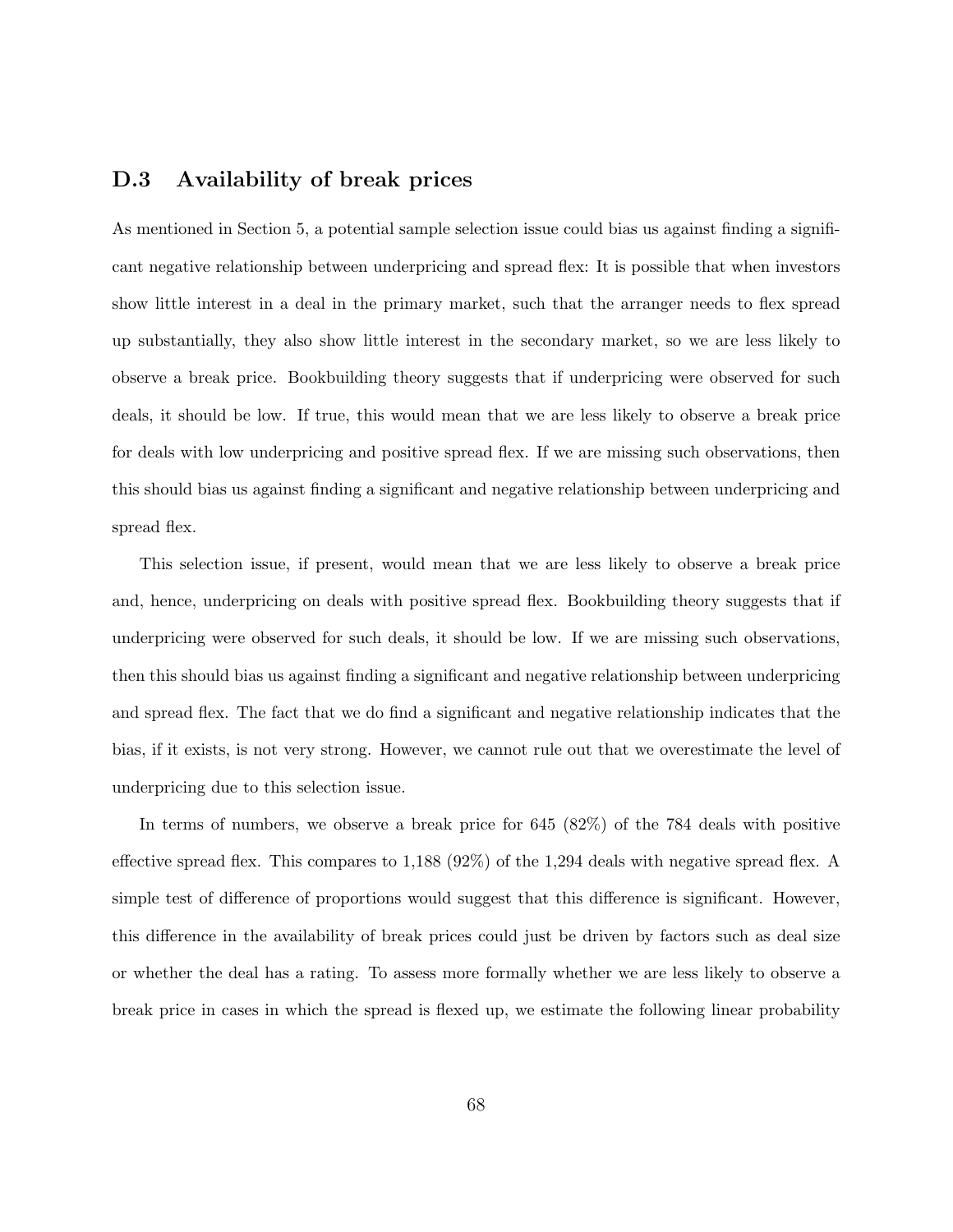model at the deal level:

*Break Price Dummy<sub>i</sub>* = 
$$
c + \beta_1 Eff
$$
. *Spread Flex* +  $\gamma X_i + \epsilon_i$ , (10)

Break Price Dummy is a variable that is 1 if there is a break price available for the deal. We control for the same set of loan characteristics  $(X_i)$  as in our other regressions. We note that we now of course need to redefine our sample and include deals for which we do not observe a break price, which increases the number of observations.

The results in Table 18 indicate that a break price is more likely to be available for larger, rated deals with a longer maturity. It is plausible that such loans are more likely to trade in a secondary market. In addition, deals which include a revolving credit facility are also marginally more likely to have a break price. Finally, a break price is also less likely to be available when the talk yield is higher. Possibly, the causality here is reversed: For loans that are unlikely to trade in the secondary market, investors demand a higher yield.

Once we control for all these effects, there is no significant relationship between spread flex (or discount flex) and the availability of a break price.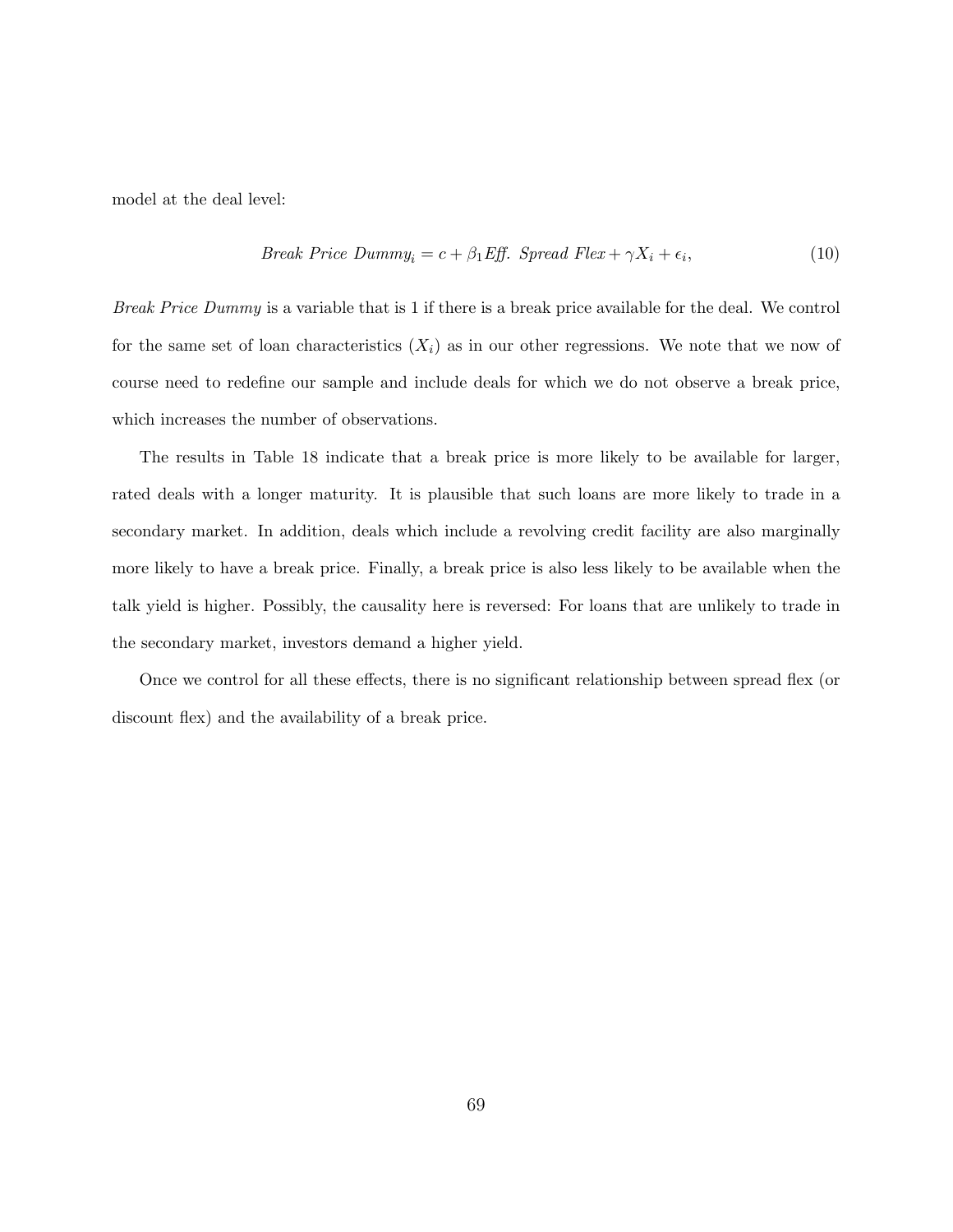### Table 18 Availability of break prices

Regressions of a dummy indicating the availability of the break price, Break Price (d), on loan characteristics at the deal level, and on spread flex and discount flex as a proxy of demand. Effective Spread Flex is measured in bps of par, and is the change in effective spread (see equation (2)). RC, Rated, Sponsored, Cov-lite, and Second lien are dummies that indicate whether the deal contains a facility that is a revolving credit facility, is rated, sponsored, or classified as cov-lite or second lien, respectively. Log Maturity is the log of the average maturity of facilities. Log Talk Amount is the log of the initially proposed total deal amount. Log Talk Yield is log of the average of the initially offered all-in yield to maturity across all facilities. Time fixed effects are month-year fixed effects.

|                      | (1)             | (2)             |
|----------------------|-----------------|-----------------|
|                      | Break Price (d) | Break Price (d) |
| Eff. Spread Flex     | $-0.0000463$    | $-0.0000515$    |
|                      | (0.000106)      | (0.000103)      |
| RC                   | $0.0246*$       | $0.0303*$       |
|                      | (0.0118)        | (0.0116)        |
| Rated                | $0.149***$      | $0.134***$      |
|                      | (0.0281)        | (0.0298)        |
| Sponsored            | 0.0000479       | 0.00287         |
|                      | (0.0118)        | (0.0124)        |
| Cov-lite             | 0.0227          | 0.0193          |
|                      | (0.0129)        | (0.0123)        |
| Second Lien          | 0.00774         | 0.00102         |
|                      | (0.0178)        | (0.0178)        |
| Log Maturity (Years) | $0.120**$       | $0.133***$      |
|                      | (0.0378)        | (0.0371)        |
| Log Talk Amount      | $0.0987***$     | $0.102***$      |
|                      | (0.00911)       | (0.00922)       |
| Log Talk Yield       | $-0.119***$     | $-0.115***$     |
|                      | (0.0275)        | (0.0285)        |
| Arranger FE          | Yes             | N <sub>0</sub>  |
| Purpose FE           | Yes             | Yes             |
| Industry FE          | Yes             | Yes             |
| Time FE              | Yes             | Yes             |
| Arranger-Year FE     | No              | Yes             |
| Observations         | 3610            | 3610            |
| $\,R^2$              | 0.368           | 0.410           |

Standard errors in parentheses

SEs clustered by syndication month

\*  $p < 0.05$ , \*\*  $p < 0.01$ , \*\*\*  $p < 0.001$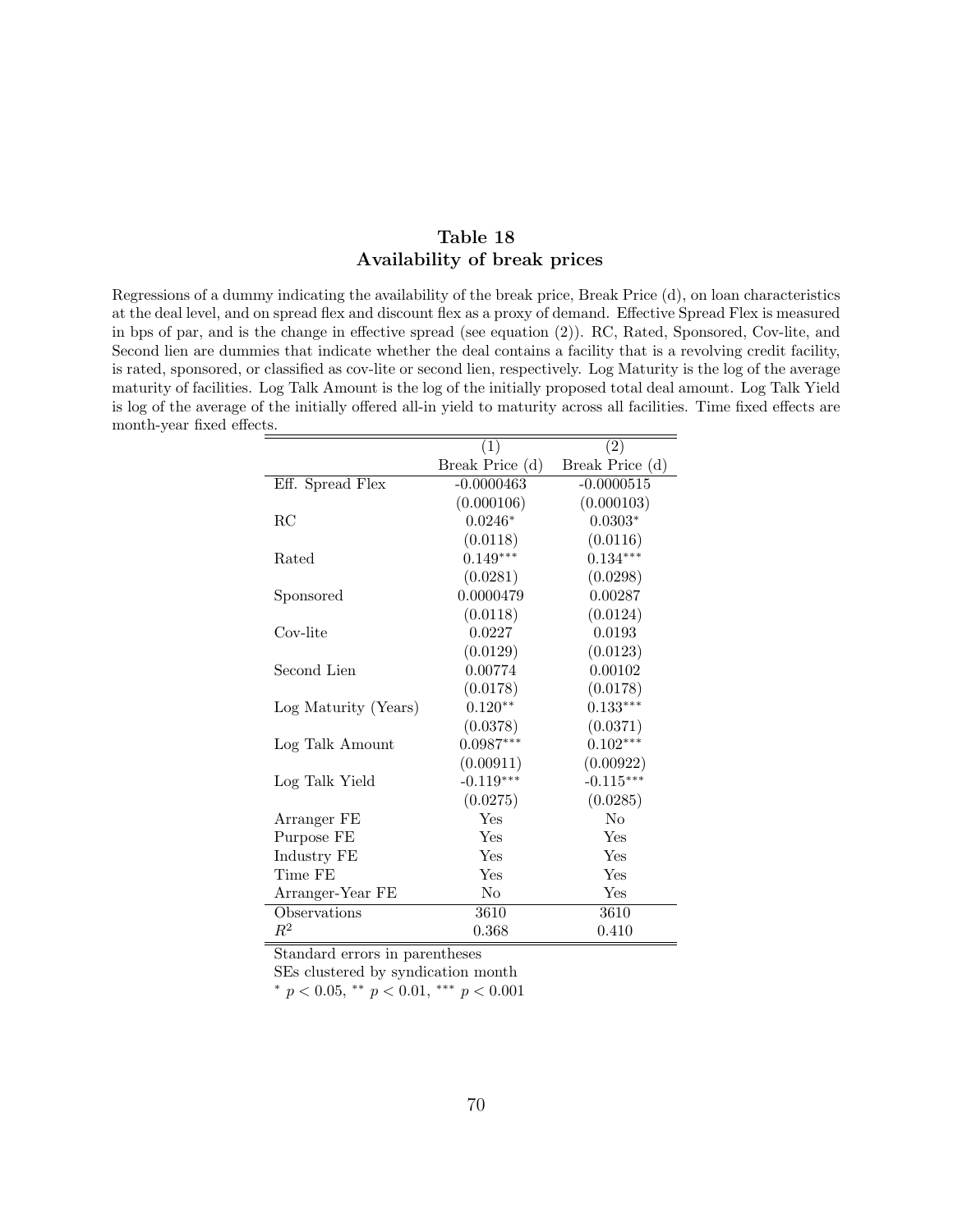### D.4 Coldness and the global financial crisis

In Table 6, we establish a negative association between lagged Coldness and Amount Arranged and CL Lending. Are our estimation results driven by our observations from the global financial crisis? To answer this question, we repeat the regressions, but also include an interaction between lagged Coldness and the dummy Crisis, which is one in 2008 and 2009 and zero otherwise. This provides separate estimations of the relationship between lagged Coldness and Amount Arranged or CL Amount, respectively, in and out of the global financial crisis.

### Table 19 Coldness, arranging activity, lending, and the global financial crisis

Regressions at the arranger-quarter-industry level of Amount Arranged (dollar amounts from LCD) and CL Amount (dollar amounts of new credit line participations in deals arranged by other banks for which the bank in question is not the arranger, from SNC), on lagged Coldness, interacted with Crisis. Coldness is defined as the difference between the dollar amount of deals with positive effective spread flex minus the dollar amount of deals with negative effective spread flex, of a given arranger, in a given quarter, in LCD. Crisis is a dummy that is one during 2008 and 2009, to proxy for the global financial crisis. Time fixed-effects are at the syndication-quarter level.

|                                             | $\left( 1\right)$ | $\left( 2\right)$ | (3)           | $\left( 4\right)$ |
|---------------------------------------------|-------------------|-------------------|---------------|-------------------|
|                                             | Amount Arranged   | Amount Arranged   | CL Amount     | CL Amount         |
| Net Coldness <sub>t-1</sub>                 | $-0.0707***$      | $-0.0641***$      | $-0.00928***$ | $-0.0177***$      |
|                                             | (0.00909)         | (0.00957)         | (0.00227)     | (0.00236)         |
| Crisis $\times$ Net Coldness <sub>t-1</sub> | $0.117***$        | $0.101***$        | $-0.0117$     | 0.00918           |
|                                             | (0.0195)          | (0.0300)          | (0.0192)      | (0.0241)          |
| Amount Arranged <sub>t-1</sub>              |                   | $0.378***$        |               |                   |
|                                             |                   | (0.0236)          |               |                   |
| CL lending $t-1$                            |                   |                   |               | $0.508***$        |
|                                             |                   |                   |               | (0.0244)          |
| Arranger FE                                 | Yes               | N <sub>0</sub>    | Yes           | N <sub>0</sub>    |
| Industry-Year FE                            | Yes               | Yes               | Yes           | N <sub>o</sub>    |
| Time FE                                     | Yes               | N <sub>o</sub>    | Yes           | Yes               |
| Observations                                | 18,289            | 18,289            | 15,344        | 15,344            |
| $\,R^2$                                     | 0.312             | 0.251             | 0.509         | 0.383             |

Standard errors in parentheses

SEs clustered by quarter

\*  $p < 0.10$ , \*\*  $p < 0.05$ , \*\*\*  $p < 0.01$ 

In Table 19 we repeat the estimations in 6. We can see that the coefficients on (un-interacted)